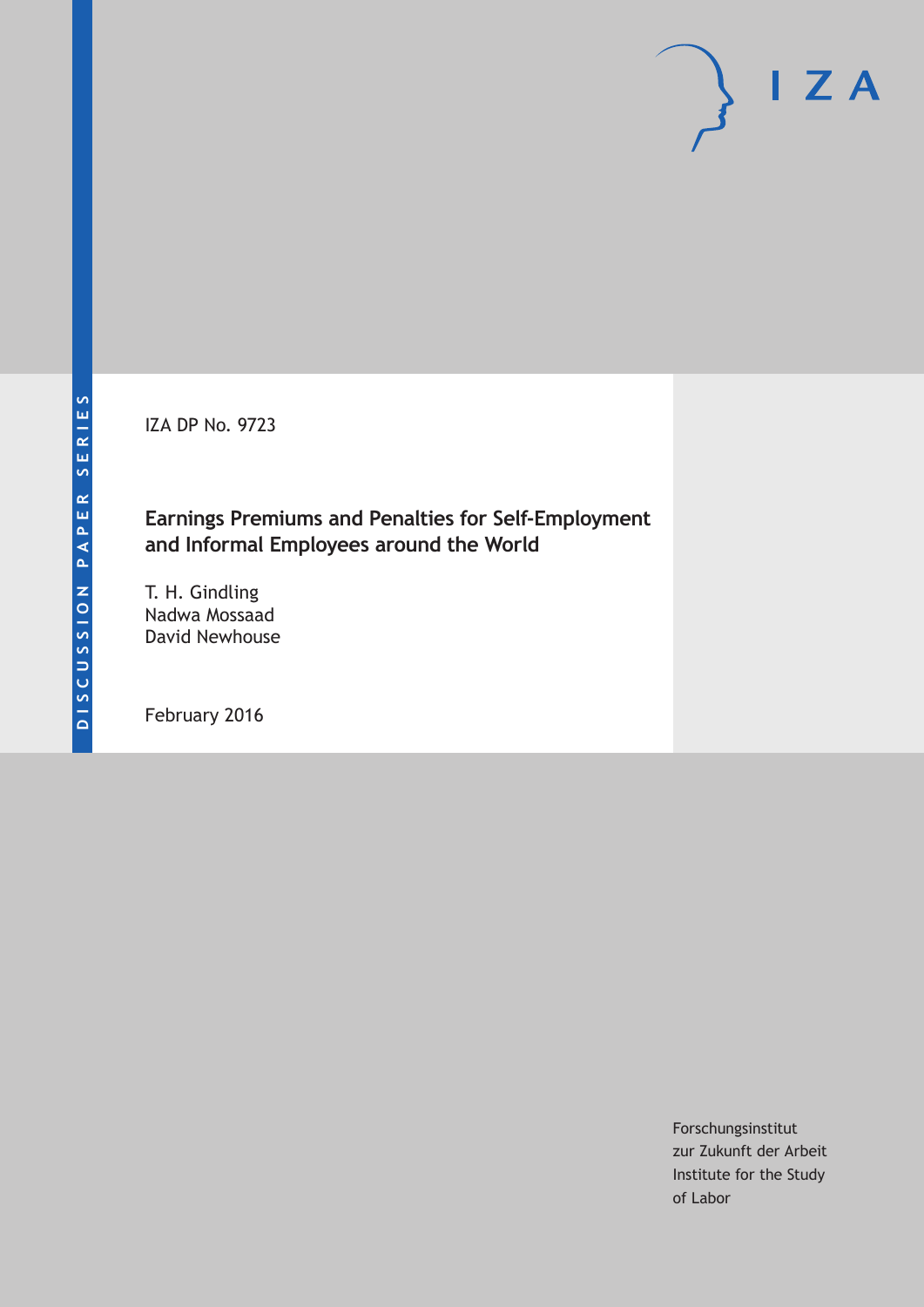# **Earnings Premiums and Penalties for Self-Employment and Informal Employees around the World**

# **T. H. Gindling**

*UMBC and IZA* 

## **Nadwa Mossaad**

*UMBC* 

### **David Newhouse**

*World Bank and IZA*

Discussion Paper No. 9723 February 2016

IZA

P.O. Box 7240 53072 Bonn Germany

Phone: +49-228-3894-0 Fax: +49-228-3894-180 E-mail: iza@iza.org

Any opinions expressed here are those of the author(s) and not those of IZA. Research published in this series may include views on policy, but the institute itself takes no institutional policy positions. The IZA research network is committed to the IZA Guiding Principles of Research Integrity.

The Institute for the Study of Labor (IZA) in Bonn is a local and virtual international research center and a place of communication between science, politics and business. IZA is an independent nonprofit organization supported by Deutsche Post Foundation. The center is associated with the University of Bonn and offers a stimulating research environment through its international network, workshops and conferences, data service, project support, research visits and doctoral program. IZA engages in (i) original and internationally competitive research in all fields of labor economics, (ii) development of policy concepts, and (iii) dissemination of research results and concepts to the interested public.

IZA Discussion Papers often represent preliminary work and are circulated to encourage discussion. Citation of such a paper should account for its provisional character. A revised version may be available directly from the author.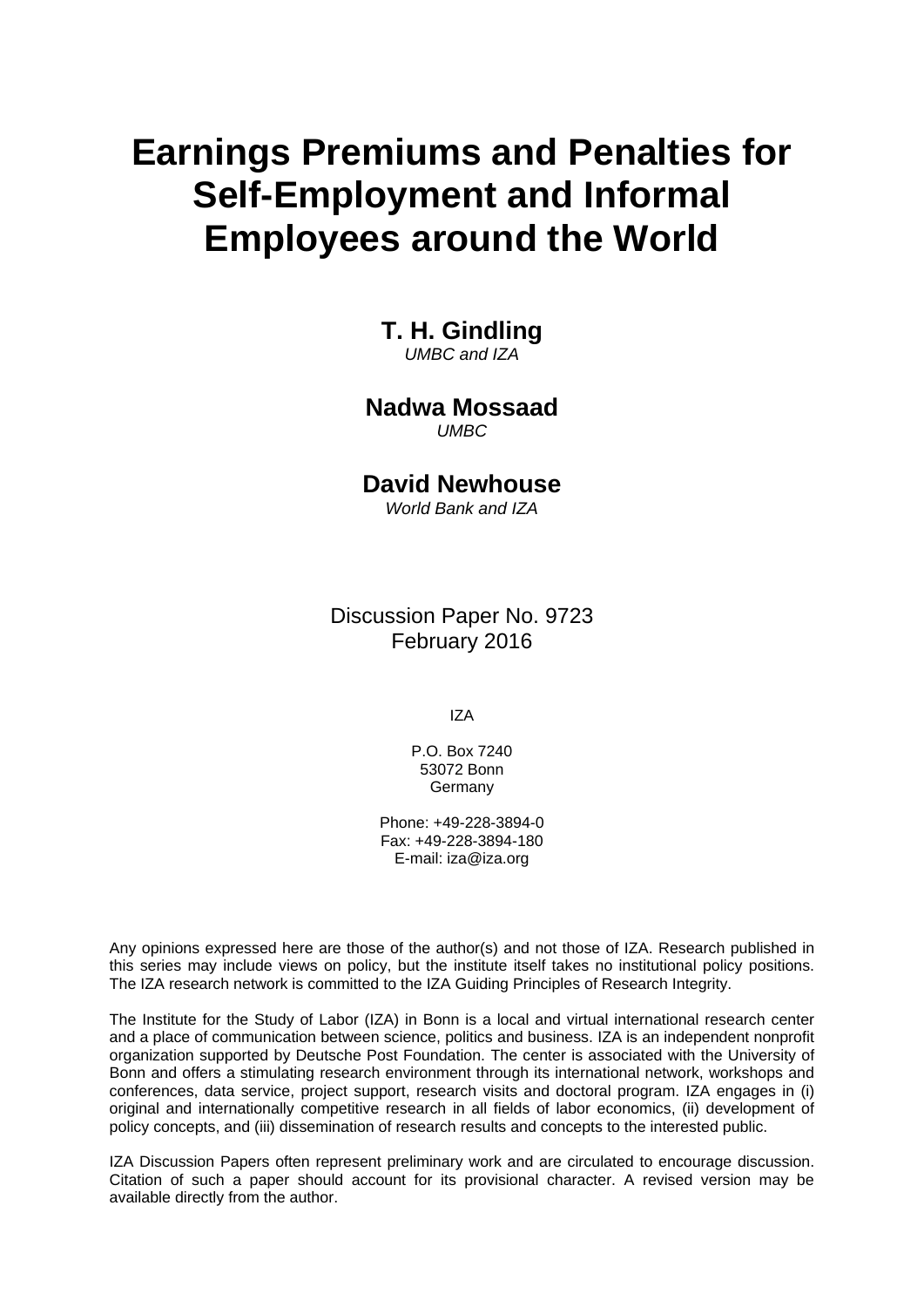IZA Discussion Paper No. 9723 February 2016

# **ABSTRACT**

# **Earnings Premiums and Penalties for Self-Employment and Informal Employees around the World**

This paper examines the earnings premiums associated with different types of employment in 73 countries. Workers are divided into four categories: Non-professional own-account workers, employers and own-account professionals, informal wage employees, and formal wage employees. Approximately half of the workers in low income countries are nonprofessional own-account workers and the majority of the rest are informal employees. Fewer than 10% are formal employees, and only 2% of workers in low income countries are employers or own-account professionals. As per capita GDP increases, there are large net shifts from non-professional own account work into formal wage employment. Across all regions and income levels, non-professional own-account workers and informal wage employees face an earnings penalty compared to formal wage employees. But in low income countries, this earnings penalty is small, and non-professional own-account workers earn a positive premium relative to all wage employees. Earnings penalties for non-professional own account workers tend to increase with GDP and are largest for female workers in high income countries. Men earn greater premiums than women for being employers or ownaccount professionals. These results are consistent with compensating wage differentials and firm quasi-rents playing important roles in explaining cross-country variation in earnings penalties, and raise questions about the extent to which the unskilled self-employed are rationed out of formal wage work in low-income countries.

JEL Classification: 017, J31, J46

Keywords: self-employment, informal sector, earnings differentials, development

Corresponding author:

T. H. Gindling University of Maryland Baltimore County 1000 Hilltop Circle Baltimore, MD 21250 USA E-mail: gindling@umbc.edu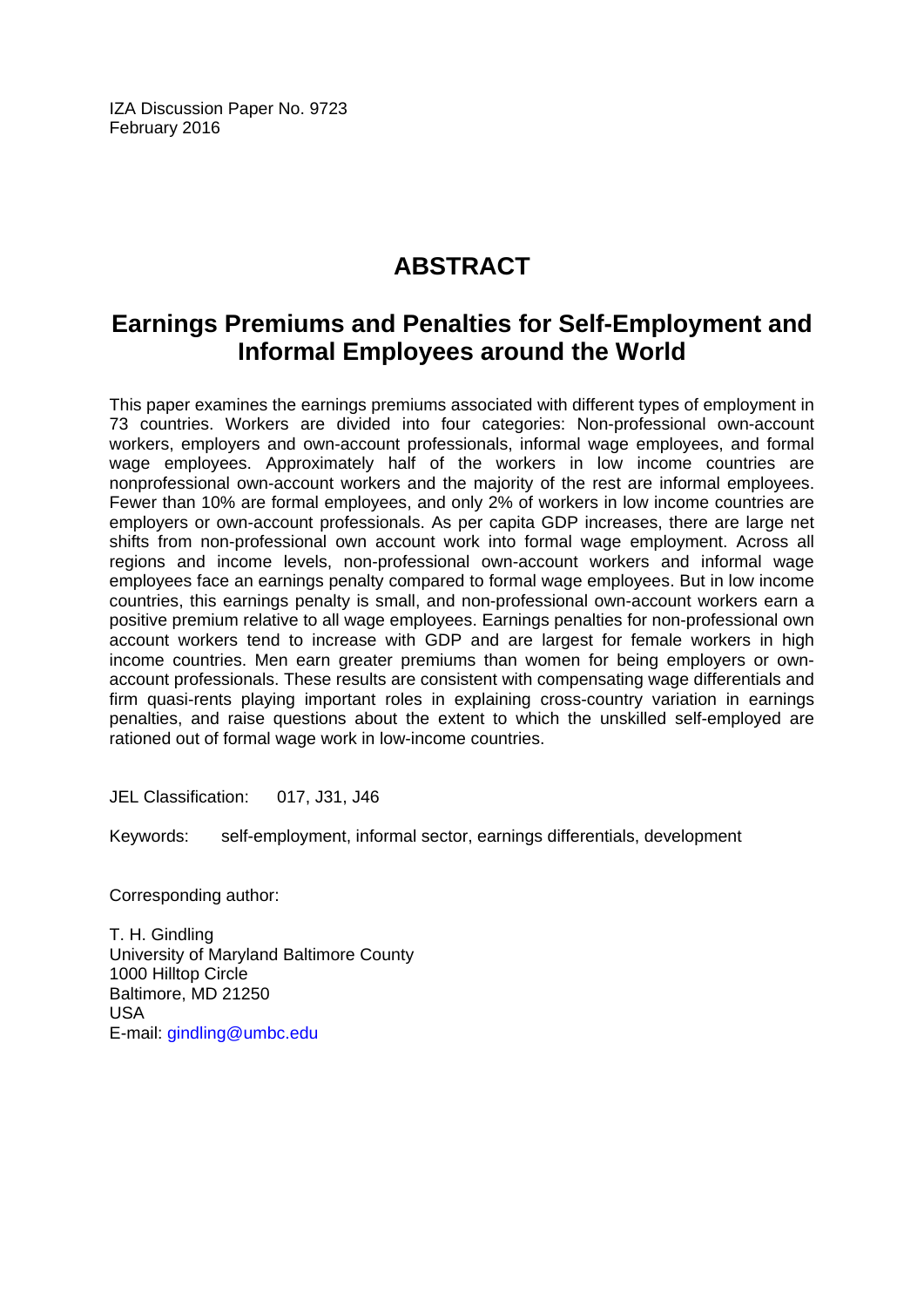#### **I. Introduction**

A defining characteristic of labor markets in developing countries is the high proportion of workers who are self-employed or work in the informal sector. Despite a vast literature, there is still little consensus on the extent to which self-employed and informal sector workers are in those sectors because they are excluded from formal sector employment or because, based on pecuniary or non-pecuniary factors, they choose to be in those sectors. Earnings penalties for self-employment and informal employment are often interpreted as evidence of exclusion from higher-paid formal employment. Many studies have examined earnings differences between informal and formal employment and self-employment and wage employment for individual countries or for some regions of the world such as Latin America. However, there is very little comparative literature on how and why these earnings gaps differ across countries around the world.

This paper contributes to the ongoing discussion on self-employment, informality, labor market segmentation and earnings differentials. It uses data from 73 countries and multiple years from a comprehensive set of harmonized household surveys, the World Bank International Income Distribution Database (I2D2), to estimate the proportion and wage differentials of self-employed, informal, formal and salaried workers from around the world. The first contribution is to provide new comprehensive estimates of the proportion of workers who are non-professional own-account workers (interpreted broadly as a measure of unskilled self-employment), employers and own-account professionals (a measure of skilled self-employment), informal sector employees and formal sector employees. Our second major contribution is an estimate of the wage penalties or premiums for each of these groups in countries around the world. The estimated premiums/penalties for each country/year are from Ordinary Least Squares estimates of wage equations and control for worker characteristics such as age, education, gender, as well as industry of work.

This study address the following eight questions: What proportion of workers fall into the following categories: non-professional own-account workers, employers and own-account professionals (referred to henceforth as employers and professionals), informal employees and formal employees? How does the proportion of workers in each category change as countries develop? How does the proportion of workers in each category differ across countries and regions? Do workers appear to earn an earnings premium or pay an earnings penalty for self-employment and informal sector employment? Is there a difference between the self-employed who are employers and professionals vs. non-professional ownaccount workers? How does the estimated self-employment earnings penalty or premium change as per capita GDP increases? How do estimates of this premium or penalty vary across countries and regions? And finally, how do these penalties or premiums differ between types of workers within countries?

We find that approximately half of the workers in low income countries are nonprofessional own-account workers. Fewer than 10% are formal employees, and only 2% of workers in low income countries are employers or professionals. As per capita GDP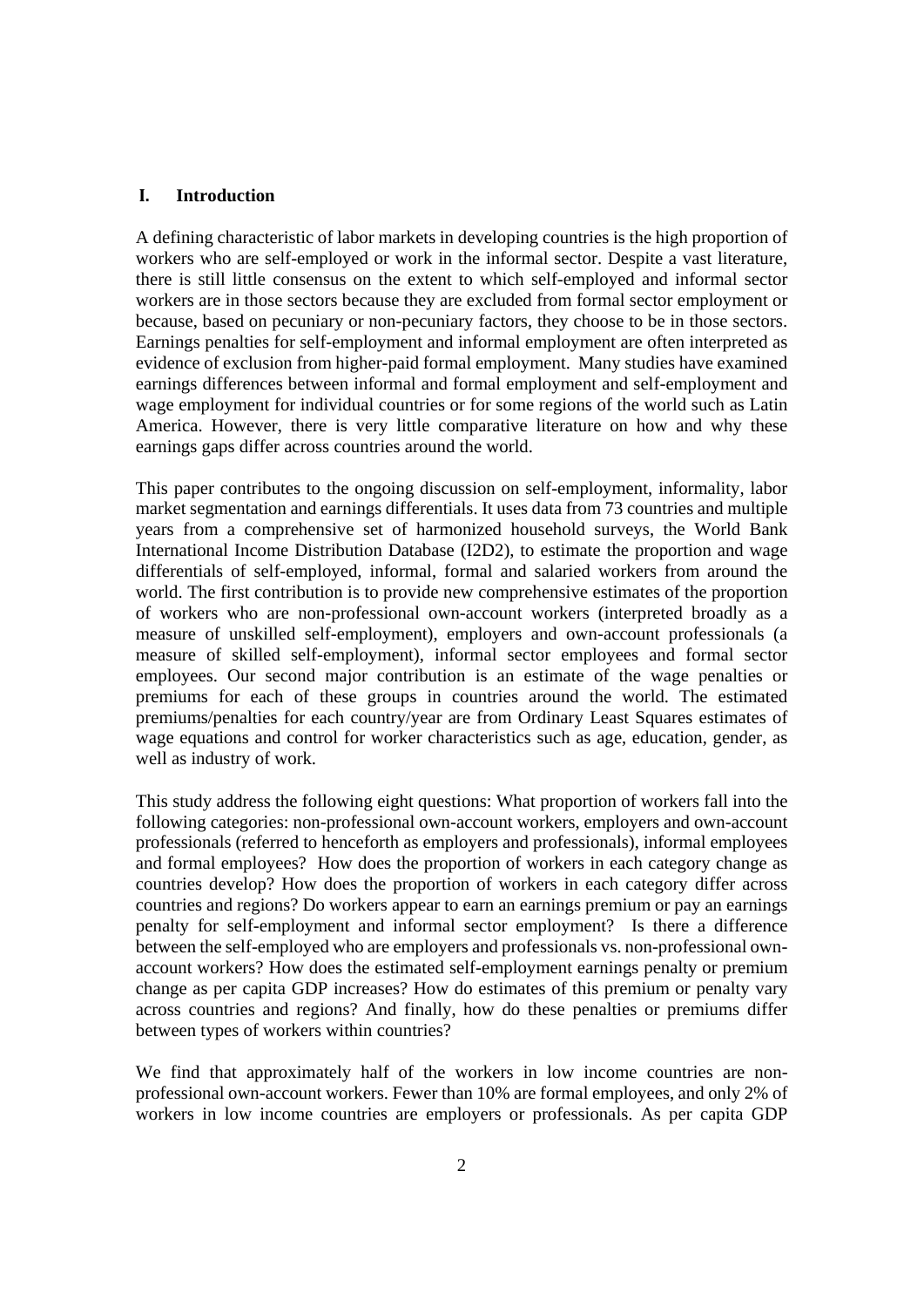increases, the proportion of workers who are formal employees, employers and professional own-account workers increases, while the proportion of workers who are nonprofessional own-account workers falls.

Across all regions and income levels, non-professional own-account workers and informal sector workers face an earnings penalty compared to formal employees. Both the nonprofessional own-account and informal earnings penalties are small (and often insignificant) in low income countries. Furthermore, in a larger sample of 20 low-income countries, self-employed workers earn a statistically significant wage premium compared to the average (informal plus formal) wage employees. The earnings penalties faced by non-professional own-account and informal employees tend to increase as a country's GDP increases. The earnings penalties for informal employees are largest in middle income countries, while the earnings penalties for non-professional own-account workers are largest in high income countries.

On average across all countries in the sample, employers and professionals workers earn a premium compared to employees, although there are important differences across countries and between men and women. Gender differences are particularly strong when examining earnings premium for employers and professionals. Overall, male employers and professionals earn an 18 percent premium compared with all employees, while women face a penalty of roughly the same magnitude. In terms of regional differences, earnings premiums for employers and professionals are largest for men in middle income Latin American countries. On the other hand, in no region of the world do women employers and professionals earn a statistically significant premium compared to employees. In addition, neither male nor female employers and professionals earn premiums in either high income or developing countries in Europe and Central Asia. Conditions appear to be favorable for employers and professionals in Latin America, as there are more of them and they earn greater premiums versus formal employees. On the other hand, conditions seem to be less favorable for the same group in Europe and Central Asia, where there are fewer of them and they do not earn premiums vs. formal employees. Variations in regulations and laws in the two regions may explain some of these regional differences.

The rest of the paper is organized as follows. Section II summarizes the theoretical literature on wage differentials and labor market segmentation as well as the latest empirical findings across countries. Section III briefly describes the data while section IV describes the methodology used to estimate wage differentials for self-employed and informal workers across various groups. In sections V, we present estimates of the proportion of self-employed, informal, formal and salaried workers from around the world. In section VI, the main section of the paper, we examine the wage differentials for selfemployed, informal, formal and salaried workers by country income level and regions of the world. In particular, we empirically test the hypothesis that the informal and selfemployment sectors are heterogeneous by dividing self-employment into professional and non-professional and by further examining the two group by various education level, experience (measured by age) and examine gender and urban/rural differences. Section VII concludes.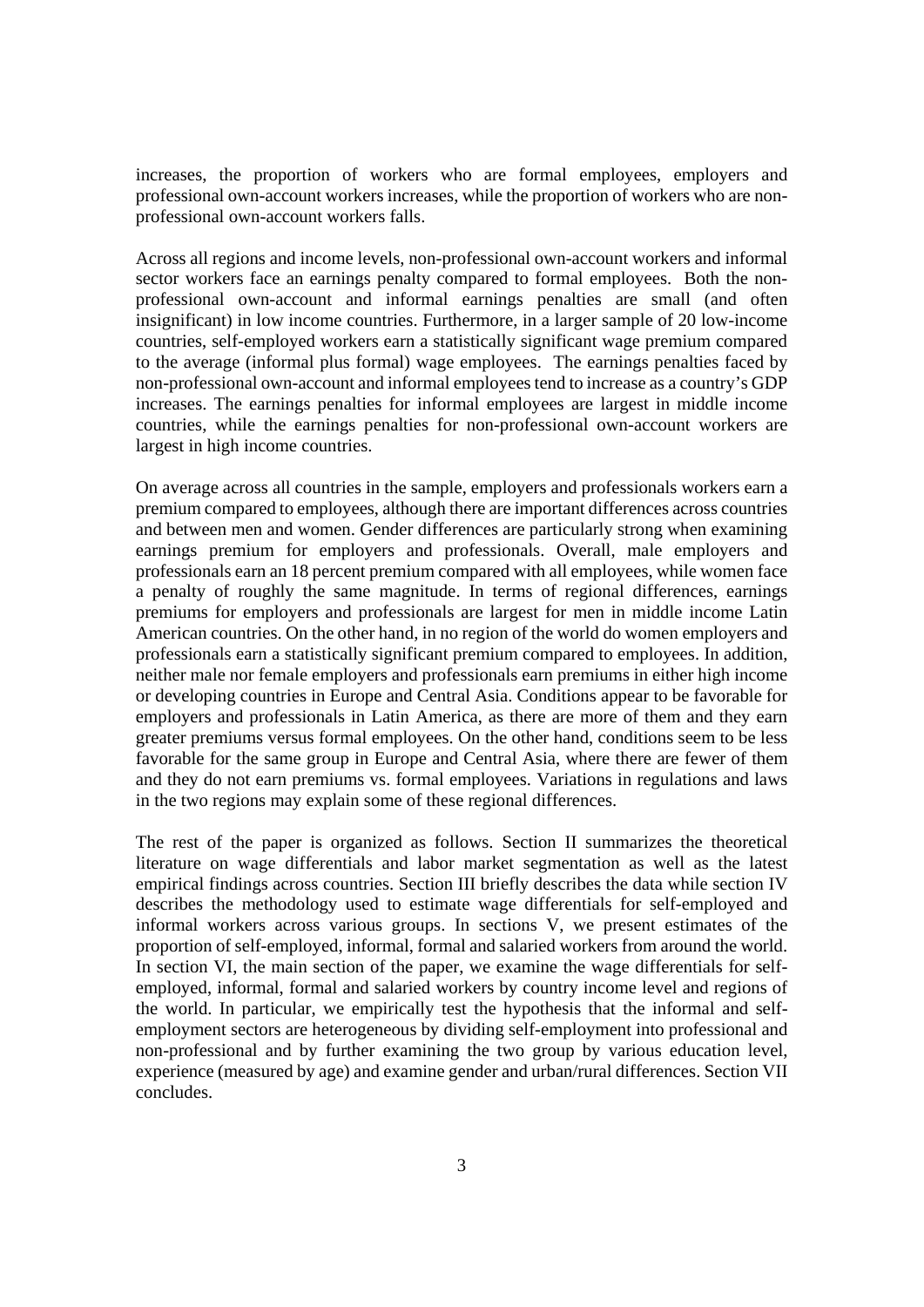#### **II. Literature Review**

#### **A. Theoretical**

In a standard neo-classical model in which labor markets are perfectly competitive, labor is free to move between sectors, and workers maximize earnings, identical workers would earn the same amount whether they are self-employed, employees in small firms or employees in large firms. In a competitive labor market, this will be true even though larger firms may offer facilities that boost worker productivity, such as access to capital, export markets, and the opportunity to specialize. Assuming diminishing returns to labor in wage employment, the free movement of labor will equalize earnings between wage employees in different firms and the self-employed.

What are departures from the competitive labor market model that could lead to an observed earnings penalty or premium for self-employed workers vs. employees or for employees in different types of firms? Most explanations of persistent earnings differentials between the self-employed and employees are based on barriers to movement in response to a systematic earnings difference between sectors. A traditional view of labor markets in developing economies is that they are segmented or dualistic, where formal sector jobs are restricted by minimum wage, tax laws and labor market regulations that limit employment in the formal sector. Key to this view is that either government regulations, especially labor market regulations, or efficiency wages limit the availability of formal sector employment and make it difficult for non-formal sector workers to compete for formal sector jobs. That is, some workers are "excluded" from the formal sector by labor market regulations or efficiency wages. This view argues that workers unable to find adequate employment opportunities in the formal sector are forced to take employment as self-employed workers or employees in the low paid, marginal informal sector firms. In this view, both self-employed workers and informal employees are "excluded" from the formal sector. Limiting competition from these "excluded" workers keeps the wages of formal sector workers above the market-clearing wage in the excluded sectors, resulting in wage penalties for the excluded workers. The dualistic labor market view subscribes to the notion that informality stems from an imbalance between high population growth and the slow growth of "good" formal jobs (Harris and Todaro, 1970; Fields 2005, 2009; Tokman 1978; De Mel et al. 2010;).

One distinguishing feature of labor market segmentation is earnings differentials; earnings gaps between informal sector workers (both self-employed and employees) and equallyqualified formal wage and salaried employees has often been interpreted as a measure of the degree of labor market segmentation (Schultz 1961; Becker 1962; Mincer 1962). For example, Fields (2009) notes, "The distinguishing feature used by Nobel laureates Arthur Lewis (1954) and Simon Kuznets (1955) as well as other dual economy modelers is the fact that workers earn different wages depending on the sector of the economy in which they are able to find work." In this view, self-employment and informal wage employment are prevalent in low income economies because the formal economy is incapable of providing enough good, high-wage jobs. As countries develop, the proportion of workers who are self-employed and informal employees should fall, and the wage differential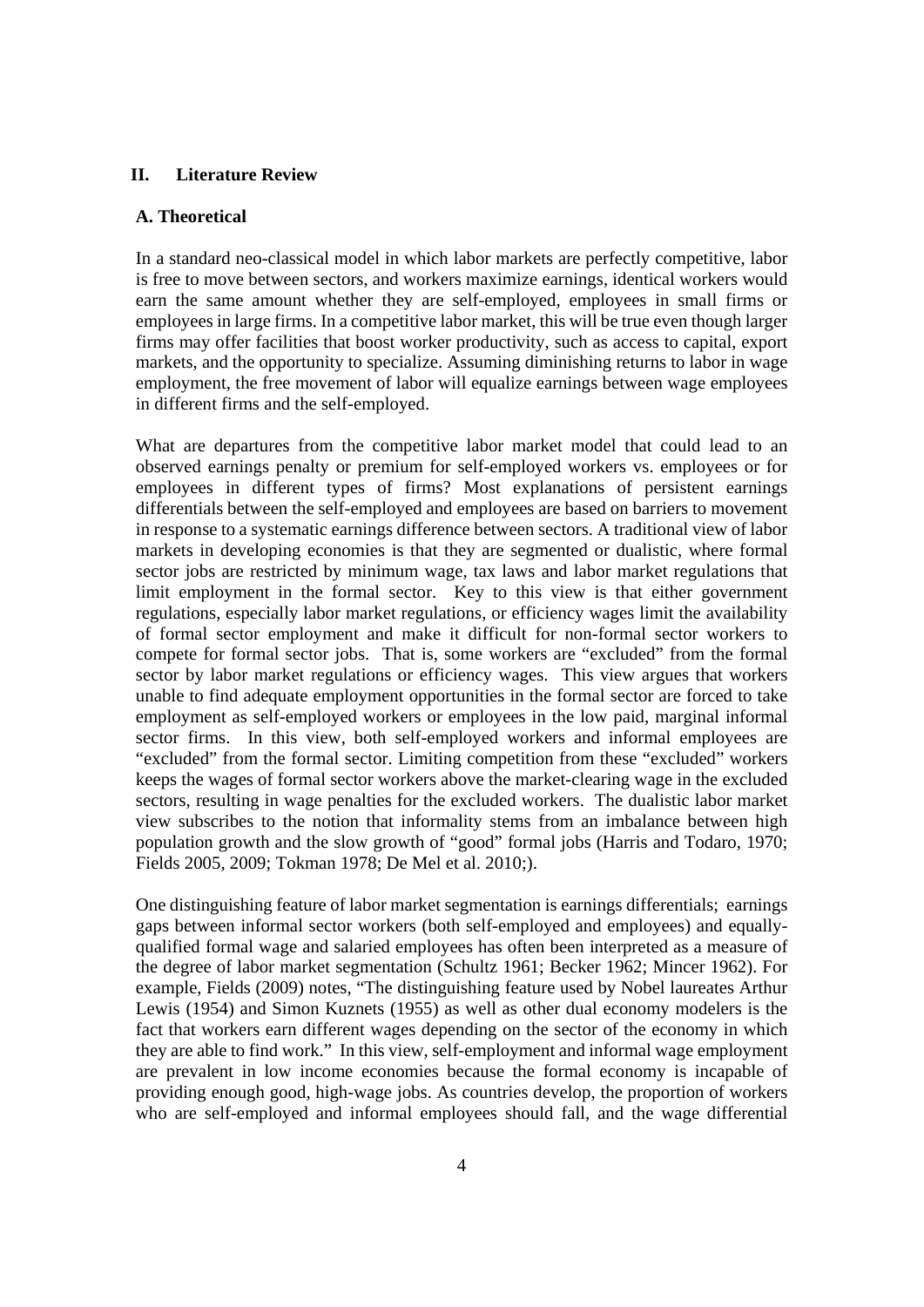between the self-employed and informal employees vs. formal employees should eventually disappear.

An alternative explanation for why there might be a self-employment or informal employee earnings penalty that does not rely on segmented labor markets is that workers maximize utility rather than earnings, leading to systematic compensating wage differentials. For example, if self-employment is more desirable than wage employment for reasons unrelated to earnings, such as greater autonomy and flexibility, we would expect to see a self-employment earnings penalty. Unlike the labor market segmentation explanation for self-employment and informal sector earnings penalties, the compensating differential explanation suggests that the earnings penalty will be particularly large in more developed countries and among better educated workers, where the opportunity cost of time is higher and therefore the flexibility of self-employment will be valued more.

A third possibility is that the standard neo-classical labor market model is correct, but that empirically the compensation of self-employed workers, informal employees or formal employees are not measured properly. Absolute estimates of wage gaps are inherently imprecise due to the difficulty of measuring self-reported profits and of valuing non-wage benefits. For example, self-employed workers might systematically under-report earnings, which could lead to an observed self-employed penalty even when none exists (Hurst, Li and Pugsley, 2010). On the other hand, the self-reported earnings of employees include only returns to labor, while the self-reported earnings of the self-employed may also include returns to capital, as well as the returns to the risk of entrepreneurship. Failing to account for this may overestimate the self-employment earnings premium. Furthermore, formal sector wage employees often do not include the value of non-wage benefits, such as firms' contribution to pensions, sick pay, severance pay, and health care, in their reported earnings, while self-employed workers and informal sector workers, who do not receive these non-wage benefits, may receive higher paid wages as compensating differentials. In the competitive labor market described above, self-employment earnings and informal sector employees would include compensation for these foregone non-wage benefits (Meghir et a. 2012), which would lead the estimates to overestimate selfemployment and informal sector earnings (and may even lead to a measured premium for self-employment and informality).

When examining earnings premiums, it is useful to distinguish between low-skilled selfemployment, more entrepreneurial self-employment, and informal wage employees. While many have identified self-employment in developing countries with the informal sector, others identify self-employment with entrepreneurship (Bennett and Estrin, 2007; DeSoto, 1989). Higher skilled, more entrepreneurial self-employed may earn a wage premium compared to formal employment. This could arise if the most motivated and productive workers became entrepreneurs, or if there are compensating earnings differentials for entrepreneurs that compensate for increased risk and volatility, or if wage employees' compensation is underestimated in the data.

High adjustment or entry costs into entrepreneurship could also contribute to an observed self-employment premium because the future earnings of entrepreneurs would need to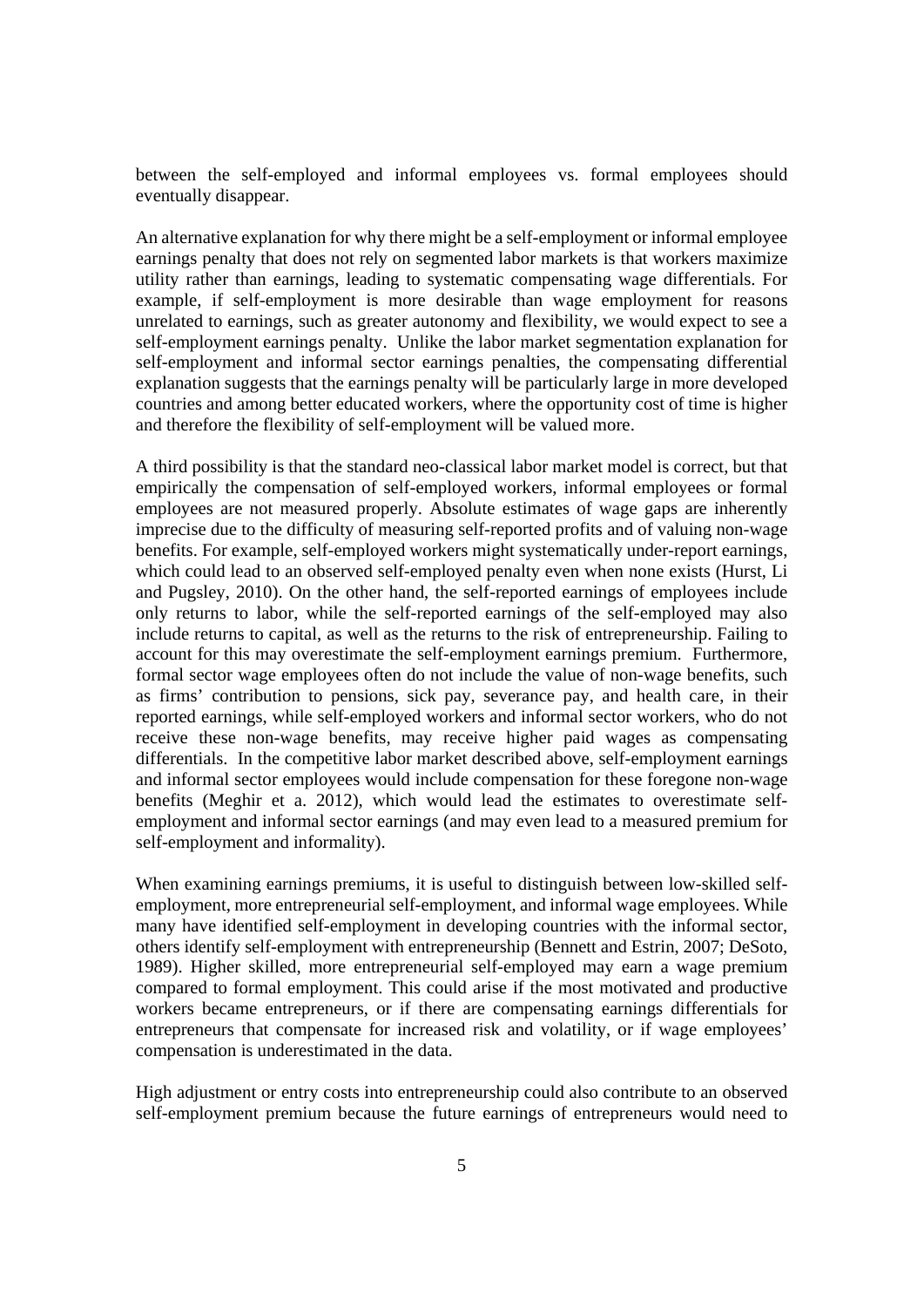compensate for these costs. One such adjustment cost is the initial investment needed to set up a small business, often paid for through credit. If credit markets are imperfect and it is difficult to obtain credit, then self-employed entrepreneurs must be paid more than they could get as employees in order to compensate them for the high costs of credit. On the other hand, in low income countries much self-employment may require little capital, while searching for higher-paid wage employment may involve moving location and other expensive search costs.<sup>1</sup> For those facing credit constraints, starting a low-level business as a petty trader or farmer may entail less upfront cost than searching for a wage job. In this case, imperfect credit markets would create a self-employment earnings penalty.

Another adjustment cost of self-employment and entrepreneurship could be associated with complying with the regulations and permits needed to start your own business. These costs can be substantial in many developing countries (de Soto, 1989). If there are regulatory and other costs to becoming self-employed that limit access to self-employment, then selfemployed workers will be paid more to compensate for these additional costs, causing an observed self-employment wage premium. For example, if it is costly and time consuming to obtain all of the necessary permits and permissions to work as self-employed (i.e. a more regulated economy), or if taxes are higher for the self-employed than for employees, then self-employed workers may be paid more than they could get as employees in order to compensate them for the high costs of entry. Note that the self-employed would need to be compensated for these regulatory costs even if they attempt to avoid them if there are costs to violating these regulations.

A final possible reason why formal sector wage employees may earn more than similar self-employed workers is that formal sector employees may successfully bargain for a portion of the quasi-rents earned by firms. Several studies have identified non-competitiverents as an important determinant of inter-industry wage differentials.<sup>2</sup> Most recently, Abowd, et al (2012) find that shared quasi-rents account for a large percentage of interindustry wage differentials in the United States and France. Based on wage bargaining models that allow for on the job search (Cahuc, et al, 2006, Mortenson, 2003), they posit that the wage formal sector firms pay employees is the sum of the opportunity cost of wage employment plus the workers' share of quasi-rents. Under the assumption that comparable workers' profits in self-employment or the informal sector is an approximation of formal sector wage workers' opportunity cost, the self-employment and informal employment earnings penalties will be determined by the bargaining power of workers and the size of the quasi-rent. That is, the self-employment and informal sector earnings penalty will increase if the relative bargaining power of formal sector employees increases or if firms' quasi-rents increase.

The bargaining power of workers, and therefore self-employment and informal sector wage penalties, could be increased by labor market institutions such as unions, or the presence

<sup>&</sup>lt;sup>1</sup> The costs of searching for wage employment include information costs. A lack of information may help to create a self-employment wage penalty. For example, self-employed farmers in rural areas in developing countries may not be aware that they could earn more in urban areas (Bryan, Chaudhuri, and Mobarak, 2012, Jensen 2012).

<sup>&</sup>lt;sup>2</sup> See, among others, Dickens and Katz (1987), Krueger and Summers (1988), and Mortenson (2003)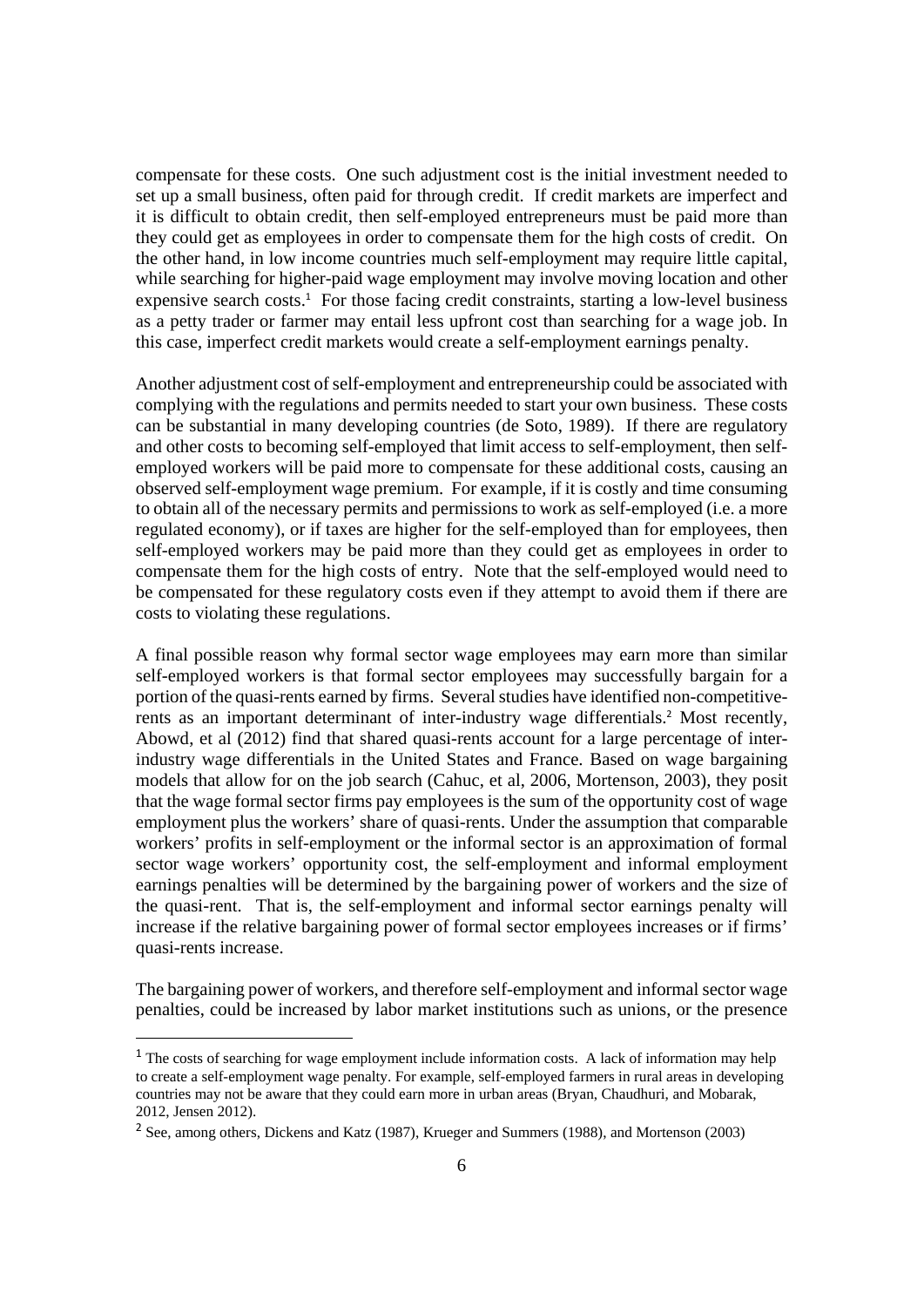of efficiency wages. Van Reenan (1996) focuses on the role of innovation and increased labor productivity in generating quasi-rents, which firms can then "share" with workers as efficiency wages. That study presents strong evidence that in British firms workers in firms that adopt more innovative and more productive technologies earn more than identical workers in other firms. It argues that more productive firms allocate part of their "quasirents" from innovation to workers in the form of higher wages. To the extent formal sector firms share quasi-rents with workers, this would contribute to a self-employment and informal sector wage penalty. These penalties would be larger in countries where firms are more productive, and therefore have more quasi-rents to share, and/or in countries in which labor market institutions favor workers in the wage bargaining process.

In one traditional dualistic model of economic development, the formal sector in the least developed countries is small (and self-employment and informal employment are large) because lack of demand, lack of credit, reliable inputs, and export markets keep scale and productivity low for formal sector products (see Lewis, 1954 and La Porta and Schleifer, 2014). For this reason, formal sector firms in low income countries will be less productive. Since firms in low income countries tend to be less productive than those in more developed countries, quasi-rents and therefore self-employment penalties would likely be smaller for workers in low income countries. As demand increases for domestic products and credit, input and export markets expand, the scale of production and productivity increase in the formal sector. As countries develop, firms not only earn more quasi-rents, but labor market institutions may also become more effective in increasing workers' bargaining power. Both of these factors will lead to increased earnings for formal sector employees relative to the self-employed and informal sector workers.

#### **B. Empirical**

This paper contributes to the literature on the estimation of the magnitudes of earnings differentials between self-employed and informal sector employees relative to formal sector and salary employees in developing economies. Many of these studies are based on data from Latin America and the Caribbean and most focus on middle income countries. Almost universally, these studies find that workers in the informal sector earn less than equally qualified employees in the formal sector (i.e. Heckman and Hotz 1986; Gindling, 1991; Basch and Paredes-Molina, 1996; Launov, 2006; and Günther & Launov, 2012) . However, not all informal sector workers are self-employed, and the self-employed may be very different from informal sector employees. In a review of the evidence from Latin America, Perry et al. (2007, p.6) concludes that the self-employed voluntarily opt out of the formal sector, while informal salaried workers are queuing for more desirable jobs in either the formal salaried sector or as self-employed workers.

When researchers estimate formal-informal wage differentials separately for informal sector employees and self-employed workers, they typically find different results for the two groups. Compared to formal sector wage and salary employees, Arias and Khamis (2009) find an earnings penalty for informal wage and salary employees but an earnings premium for self-employed workers in Argentina. Nguyen et al. (2013) find the same result in Vietnam. Using quantile regressions, Nguyen et al. (2013) further find that both informal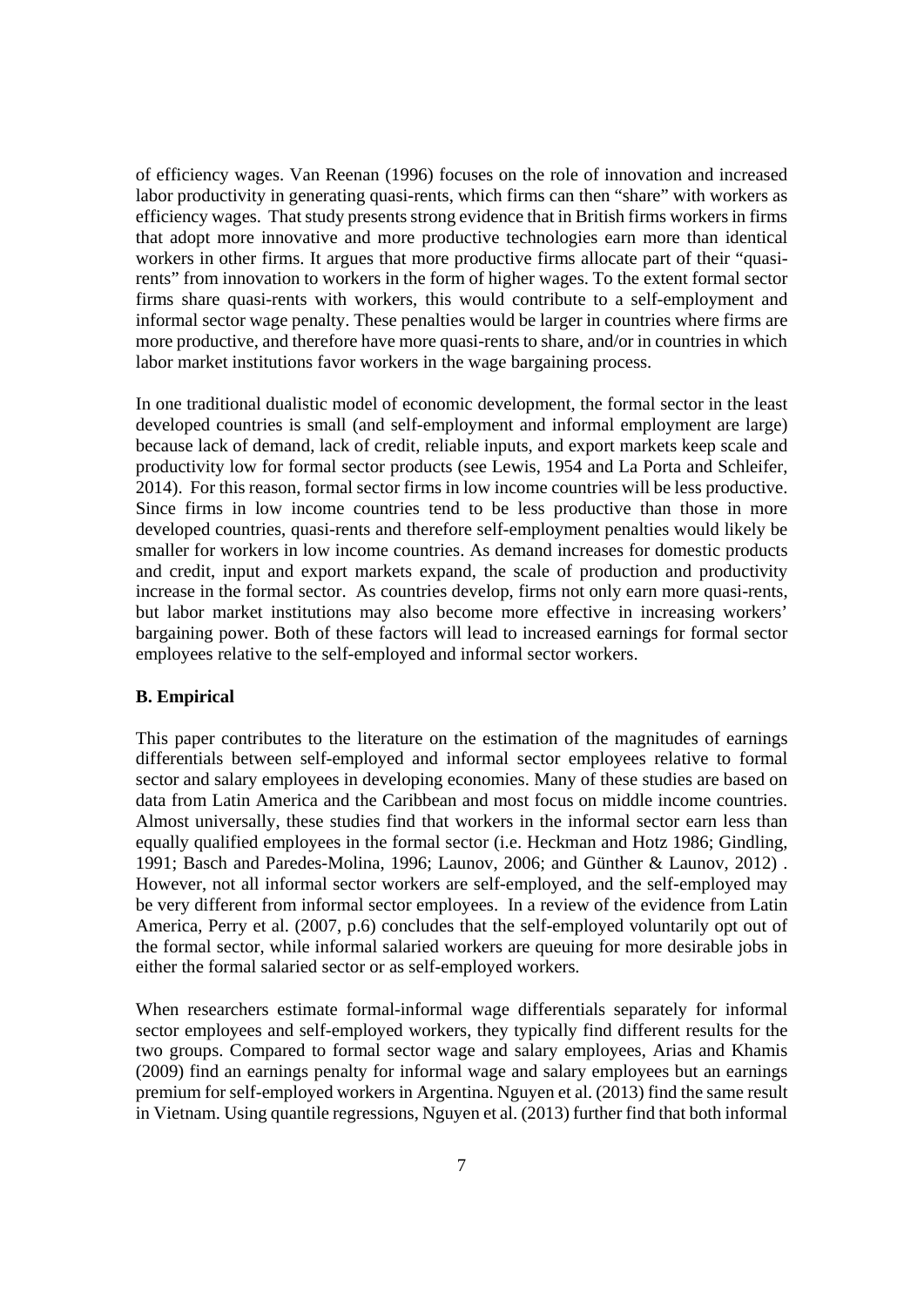employees and the self-employed are likely to face an earnings penalty at the bottom of the earnings distribution and an earnings premium at the top. In Peru, Saavedra and Chong (1999) find an earnings penalty for informal sector employees, but no difference between the wages of informal self-employed workers and formal sector employees. Maloney (1999) finds that workers who transition from wage and salary employment into selfemployment in Mexico benefit from higher earnings, while workers who transition into informal sector wage and salary employment experience a decline in earnings.

The studies we have reviewed so far are from developing economies. Astebro and Chen (2014) review estimates from OECD and other developed economies. They conclude that "these studies confirm that the estimated average returns to self-employment are negative, or at least not positive." Astebro and Chen (2014) show that, at least for the United States, the self-employment penalty may exist because entrepreneurs systematically underrepresent their earnings. Most studies indicate that the distribution of earnings among the self-employed (entrepreneurs) is more skewed than that of employees, with a somewhat thicker and longer tail at the upper end of earnings. This suggests that there may be a selfemployment wage penalty at the bottom of the distribution but a premium at the top. Sorgner, Fritsch and Kritikos (2014) show that this is true in Germany. This study further distinguishes the self-employed in Germany between those who have employees and those without employees, and find that, on average, there is a wage premium for those with employees and a wage penalty for those without.

We know of very few studies that use comparable data and techniques to compare informal or self-employment earnings differentials across a large set of countries from different regions of the world and for a wide range of income groups. Gasparini and Tornarolli (2007) present estimates for 19 Latin American countries and conclude that formal salaried workers earn substantially more than informal salaried workers but that the there are no statistically significant differences on wages between self-employed and salaried workers. The only study that we know of to compare estimates from countries in different regions of the world is Bargain and Kwenda (2011), who compare estimates from two Latin American countries (Brazil and Mexico) and South Africa. They find an average wage penalty for informal employees in all three countries. However, using quantile regressions (and controlling for individual fixed effects), they show that the informal sector wage penalty is larger in the lower part of the conditional distribution and tends to disappear at the top. For self-employed workers, the premium differs by country. In Mexico, there is a wage premium for self-employment, especially at the top of the distribution; in Brazil, there is no significant difference in earnings between the self-employed and employees; while in South Africa, both informal sector employees and self-employed workers pay an earnings penalty at most points in the distribution, relative to formal sector employees.

In summary, while the literature on wage differentials points to consistent earnings penalties for wage and salary employment in the informal sector, relative to the formal sector, this is not the case for self-employment relative to wage and salaried employment. Most published studies conclude that self-employed workers do not earn less than equally qualified formal sector wage and salaried employees. However, most of these studies are from middle income and/or Latin American countries; there are few studies of self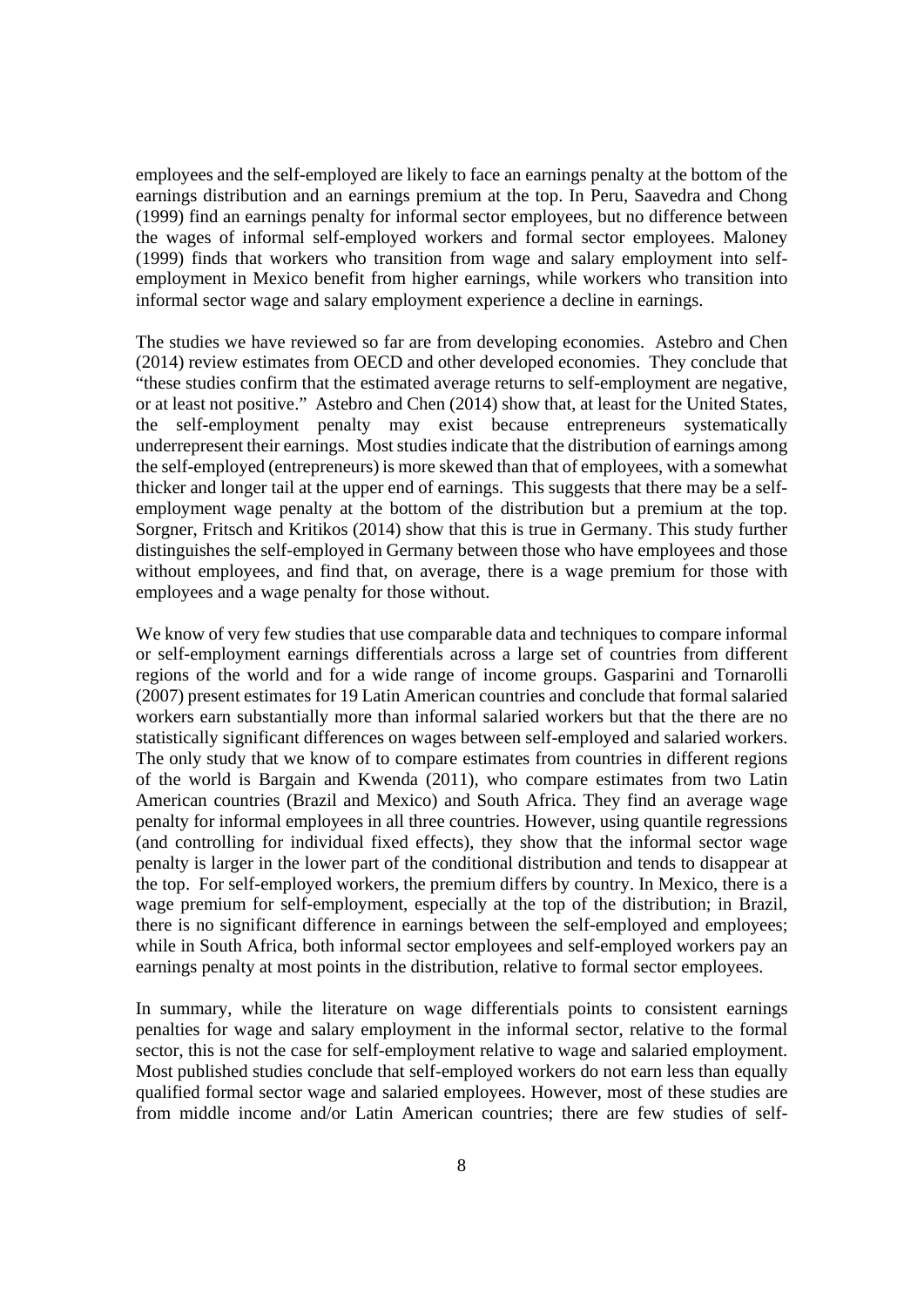employment earnings penalties or premiums in low income countries outside of Latin America. Our paper contributes to the literature on informal and self-employment wage penalties or premiums by estimating and comparing these earnings differentials for a wider range of developing and high income countries than currently exists in the literature.

#### **III. Data**

The data source for this paper is a database of micro-level household surveys harmonized by the Development Economics Research Group of the World Bank, the International Income Distribution Database (I2D2).<sup>3</sup> This database consists of nationally representative labor force surveys, budget surveys or living standards measurement surveys. In many cases, the surveys provide information on the earnings of the self-employed as well as of wage and salary employees, in addition to other relevant information on individual socioeconomic characteristics. The data include three sets of consistently defined and coded variables: (i) demographic variables, (ii) education variables, (iii) labor force variables.

Not all variables are available in all countries and years. We limit our analysis, to surveys where we can identify whether the worker is self-employed or a wage and salary employee, also where data is collected on the earnings of both the self-employed and wage and salaried workers.<sup>4</sup> In most countries, data are available for multiple years. Our full sample consists of 347 surveys (country/year combinations), representing 73 countries, from 1980 to 2013. Within each country, we limit our samples to the working age population, 15-65 years old. The full country–year combinations available for our analysis, as well as the estimated earnings premiums(+)/penalties(-) for each country/year observation, are listed in the appendix in table A1.

We begin by examining the earnings differentials between self-employed workers and all wage and salaried employees. Self-employed workers include both own-account workers and employers. We are able to examine differences between self-employed workers and employees using 347 household surveys from 73 countries. 62% of these surveys are from Latin America, and over 90% of these surveys are from either Latin America or Europe and Central Asia.

We recognize that within the self-employed there may be large differences between employers, professional or technical own-account workers (i.e. lawyers, doctors, accountants, etc.) and non-professional own-account workers (unskilled self-employed). Therefore, where possible, we separate self-employed workers into two categories: (i) nonprofessional own-account workers and (ii) employers and professionals. We are able to examine earnings differences between these two types of self-employed workers vs.

<sup>&</sup>lt;sup>3</sup> The database is an updated version of that described in Montenegro and Hirn (2009). Version 4 of the I2D2, which was released in October 2013, was used for this study.

<sup>4</sup> Self-employed workers include those who self-identify as either an own account worker or an owner/employer. We use the ILO definition of own account workers as "workers who, working on their own account or with one or more partners, hold the type of job defined as a self- employed job, and have not engaged on a continuous basis any employees to work for them during the reference period"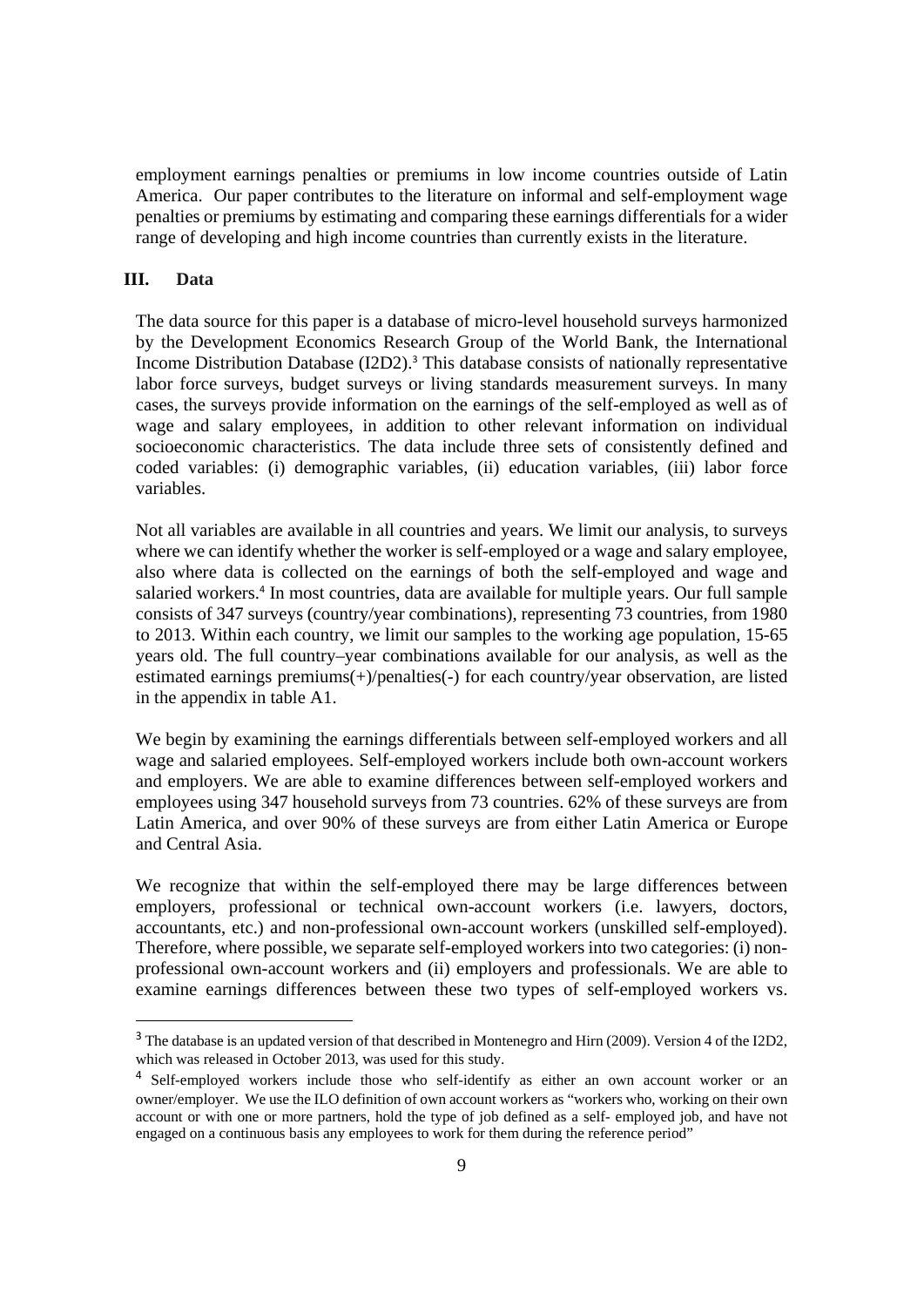employees in 152 surveys and 42 countries. Over 50% of these surveys are from Europe and Central Asia (33% from high income countries ECA countries, 18% from developing ECA countries) and 34% are from Latin America.

There may also be substantial differences between formal and informal employees, especially in developing countries. We identify formal employees as those who exhibit one or more of the following characteristics: union membership, employer pays for social security or health insurance, or has a formal work contract. Employees who are not identified as formal are classified as informal. We are able to examine differences between formal and informal employees, and between self-employed workers vs. informal or formal employees in 34 countries (190 surveys). The sample of countries where we can identify formal from informal employees is dominated by Latin America (90% of all surveys).

#### **IV. Methodology: Estimating the Self-employment Earnings Penalty/Premium**

We estimate the earnings premium/penalty in each survey using individual worker-level (i) data to estimate the following earnings equation for each country(c)/year(t) combination:

$$
LnY_{ict} = \alpha + EP_{ct} * SE_{ict} + \beta_{ct} X_{ict} + \mu_{ict} \quad [1]
$$

Where

- $\bullet$  Y<sub>ict</sub> is self-reported monthly earnings of worker i in country c in year t.
- $\bullet$   $X_{ict}$  is a vector of eight variables that partially control for observed differences between workers and industries. These are: years of education, years of education squared, age, age squared, a gender dummy variable, an urban/rural dummy variable, a set of dummy variables for one-digit industry code, and a set of dummy variables representing the frequency of wage payments.<sup>5</sup>
- $\mu_{ict}$  is the error term

- $SE_{ict}$  is a dummy variable indicating whether the worker is self-employed (1) or a wage and salary worker (0)
- $\bullet$  EP<sub>ct</sub> is the average self-employment earnings premium, estimated separately for each survey (country(c)/year(t) combination).

The first set of earnings differential estimates that we present use this specification to estimate the earnings premium or penalty between self-employed workers and all employees. In a second set of estimates we re-estimate equation 1 and include two selfemployment dummy variables: one that identifies non-professional own-account workers and the other that identifies employers and professionals (the reference category is all employees). From this regression we obtain estimates of the earnings differentials between non-professional own-account workers vs. employees, employers and professionals vs. employees, and non-professional own-account workers vs. employers and professionals.

<sup>&</sup>lt;sup>5</sup> The frequency of wage payments is included as a control in order to guard against errors in the coding of wage payment frequencies across surveys, which could otherwise severely distort the results.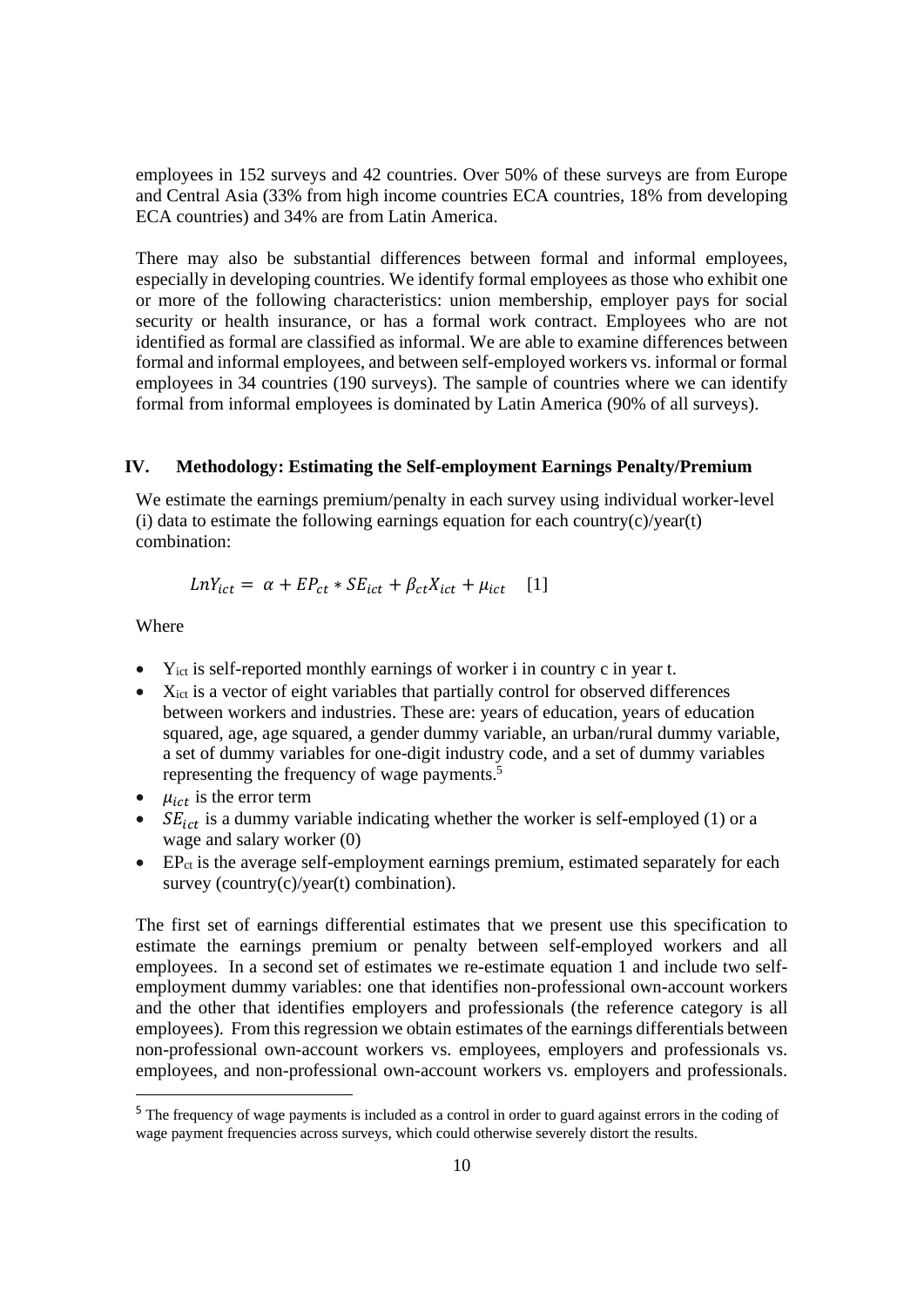In a third set of estimates we separate employees into formal and informal sector employees and estimate the earnings differentials between formal vs. informal sector employees, all self-employed workers vs. informal employees, and all self-employed workers vs. formal employees. Finally, we re-estimate equation 1 and interact the two self-employed and formal/informal dummy variables to obtain estimates of the earnings differentials between non-professional own-account workers vs. formal sector workers, non-professional ownaccount workers vs. informal employees, and employers and professionals vs. nonprofessional own-account workers.

Equation 1 is estimated separately for every county (c) and year (t) for which we have the appropriate variables in the I2D2 data set. This results in estimates of the earnings premium for each country (c) and year (t) combination in the I2D2 data set,  $EP_{ct}$ .  $EP_{ct}$  is the percent by which the earnings of the self-employed differ from the earnings of wage and salary workers. A positive EP<sub>ct</sub> indicates that there is an earnings premium for self-employment while a negative  $EP_{ct}$  indicates an earnings penalty for self-employment.

Tables 3 and Tables 4 summarize the results of these estimations for all countries in our sample by income level and regions. In calculating these means across surveys we weight the estimates in three ways. First, in calculating means across countries, the estimates of the earnings differentials in each country are weighted by total employment for that country and year. In addition, because the number of surveys in the data base for each country are different, the results from each survey (country/year combination) are weighted by the inverse of the number of surveys for each country. Weighted this way, each country is effectively counted once even if there are more than one survey for that country. Finally, to take into account that the earnings differentials estimated in each country are estimates with different standard errors due to varying sample sizes, we also weight the results from each survey by the inverse of the estimated standard error on  $EP_{ct}$ .

#### **V. The Extent of Self-employment and Informal Employment Around the World**

Table 1 presents the mean proportion of workers in each employment category across all surveys in the sample and for countries at different income levels. Specifically, Table 1 presents the proportion of workers who are: self-employed (divided between nonprofessional own-account vs. employers and professionals) and employees (divided between informal employees and formal employees).<sup>6</sup> Approximately 50% of workers in low income countries are non-professional own account workers (Table 1b). As per capita income increases, the proportion of non-professional own-account falls, to 20% in upper middle income countries and 7% in high income countries. At the same time, as per capita income increases from low to upper-middle income countries the proportion of employers

<sup>6</sup> To calculate the means across countries, the proportion of workers in each employment category from each survey (country/year combination) are weighted by total employment for that country and year. In addition, because the number of surveys in the data base for each country are different, the results from each survey (country/year combination) are weighted by the inverse of the number of surveys for that country. Weighted this way, each country is effectively counted only once even if there is more than one survey for that country.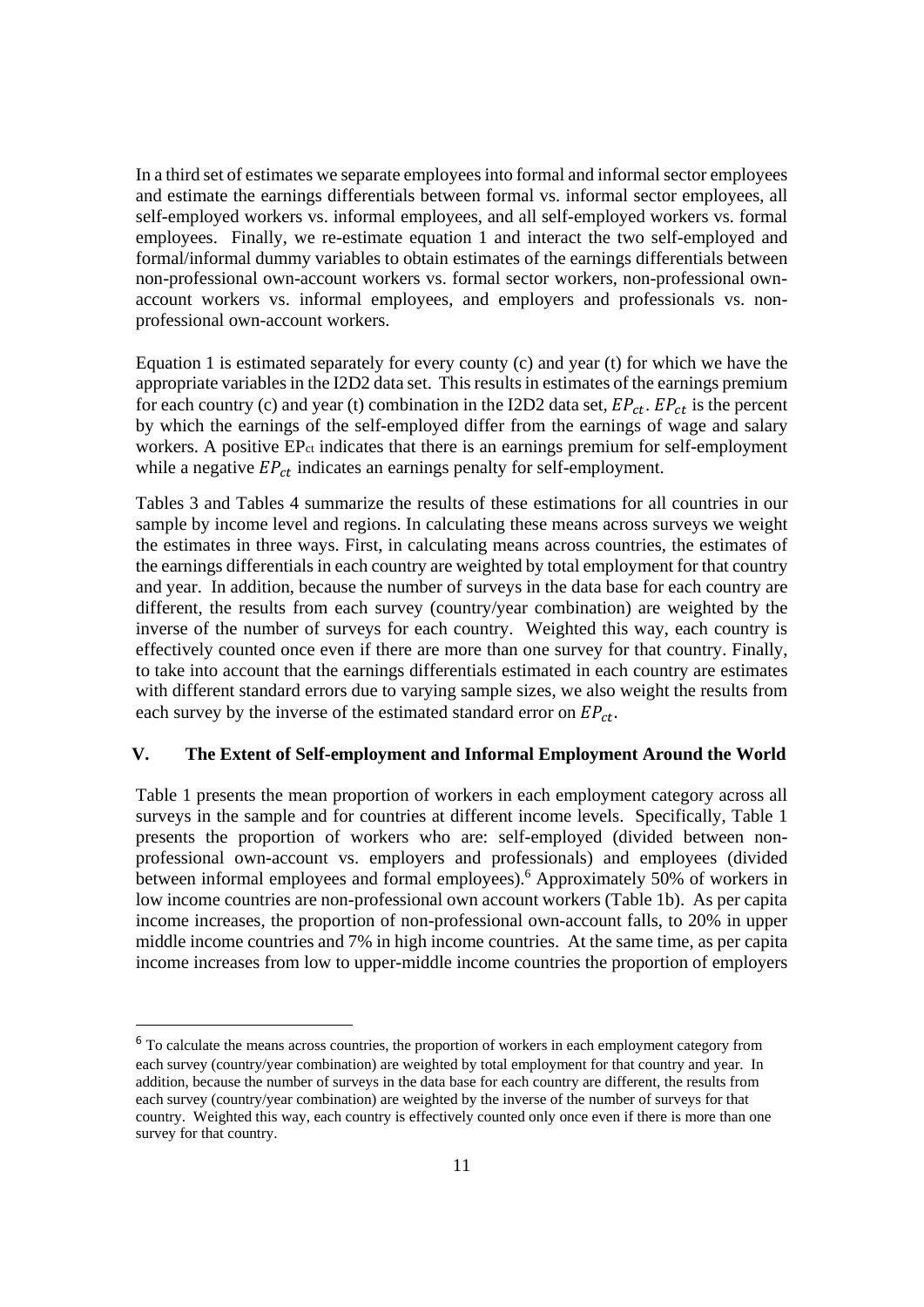and professionals increases from 2% in low income countries to over 4.5% in upper middle income and high income countries.

Fewer than half of workers in low income countries are wage and salaried employees (See Table 1a). This proportion increases as the per capita income of a country grows, and almost 90% of workers in high income countries are wage and salaried employees. In addition, as countries, develop the proportion of employees in the formal sector increases, from less than 10% of workers in low income countries to almost half of all workers in upper middle income countries (Table 1c). We do not have direct estimates of informal and formal sector employees for high income countries, but we expect that most wage employees are formal in high-income OECD countries.

Table 2 presents the proportion of workers in each category by region of the world. For most regions, the proportion of workers in each category follows the existing patterns by income group. For example, in regions characterized by low and lower-middle income countries (East Asia and the Pacific, Middle East and North Africa (MENA), South Asia and Sub-Saharan Africa)<sup>7</sup> the proportion of formal sector employees is relatively small and the proportion of non-professional own account worker is relatively large (Table 2b and 2c). At the other end of the income scale, in high income countries of Europe and North America, the proportion of formal sector employees is relatively large and the proportion of non-professional own account worker is relatively small. In Latin America, composed mostly of middle income countries, the proportion of workers in each category is between the low income and high income countries.

Middle income countries in Europe and Central Asia combine elements of high income European and Central Asian countries with middle income Latin American countries. For example, the proportion of self-employed workers in developing European and Central Asian countries is very low, 5%, compared to 11% in high income Europe and Central Asia and 32% in middle income Latin America. On the other hand, the proportion of informal employees in the developing economies of Europe and Central Asia is high, 45%, compared to 23% in Latin America and almost zero in high income Europe and Central Asia.

#### **VI. Earnings Penalties and Premiums for the Self-employment and Informal Employees Around the World**

In Table 3 we report the results of the estimation of wage penalties  $(-)$  and premiums  $(+)$ for all self-employed workers vs. all employees, non-professional-own account workers vs. formal and informal employees, employers and professionals vs. formal and informal employees, and informal vs. formal employees.

On average across countries a clear ordering emerges; after controlling for education, age, gender, region of residence and industry sector, self-employed employers and professionals earn the most. In particular, employers and professionals earn more than formal and

<sup>7</sup> It should be noted that our MENA sample is limited to only Yemen and Djibouti while our South Asia sample is represented by Bangladesh and Pakistan which might not be representative of the entire regions.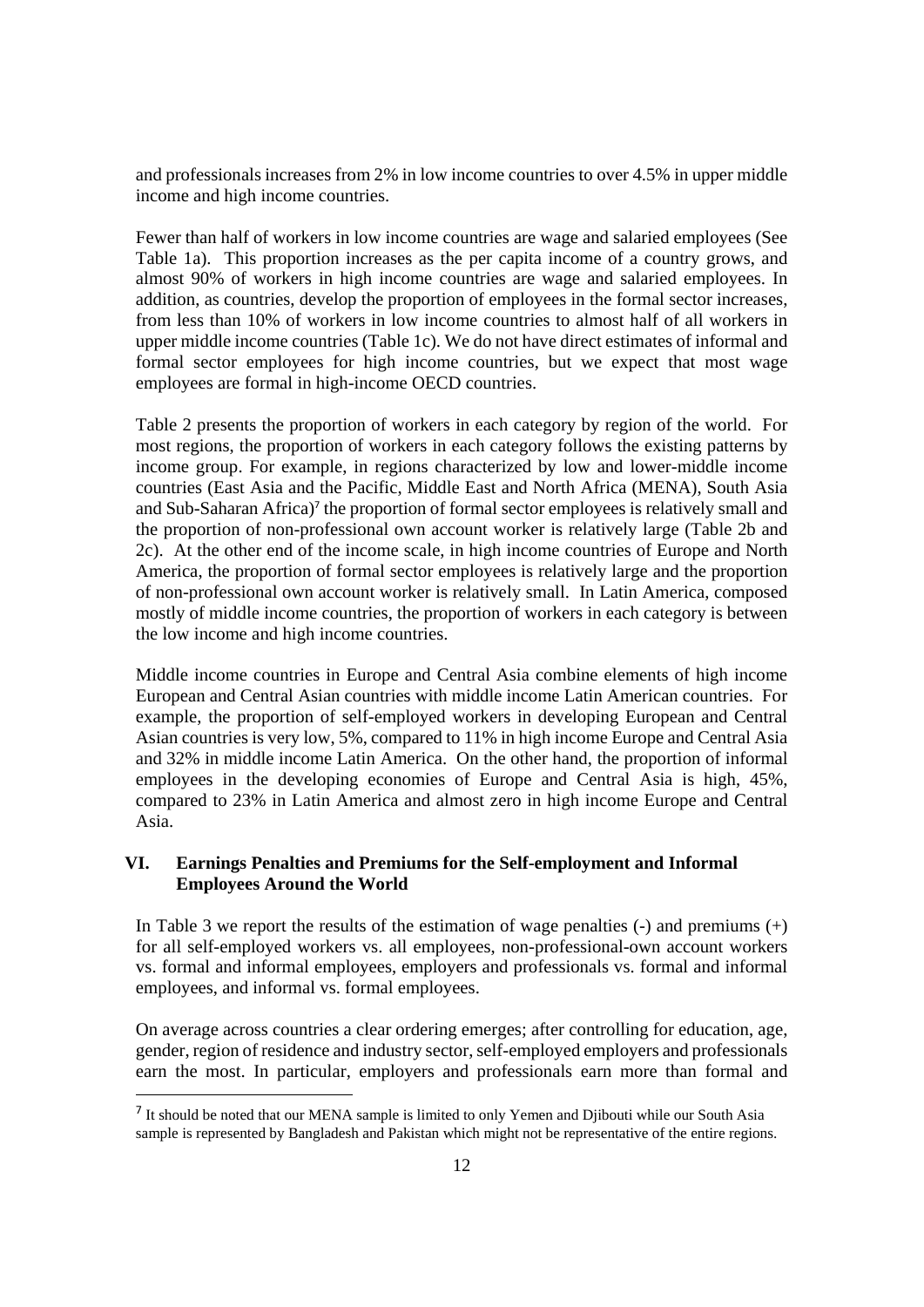informal employees, and more than self-employed non-professional own-account workers. After employers and professionals come formal sector employees, who earn more than non-professional own-account workers and informal employees. Finally, non-professional own-account workers earn more than the lowest-paid category, informal employees.

#### *By Level of Development (GDP per Capita)*

Table 3 also presents earnings differentials separately for countries by income level. These figures show substantial differences between low, middle and high income countries.

Non-professional own-account workers face an earnings penalty compared to employees in countries of all income levels, but the estimated premiums vary significantly and are largest in low-income countries (see table 3b). In these countries, non-professional own account workers are estimated to earn a substantial premium of 27 percent relative to employees, while in high-income counties they face a penalty of 24 percent. Disaggregating employees into formal and informal employees is informative but comes at a major cost, as the sample is reduced from 42 to 15 countries. In that small sample, the estimated penalty faced by non-professional own account workers relative to formal employees is similar across country income groups. Specifically, the estimated penalty is 15 percent (and not statistically significant) in low-income countries, and 23 and 12 percent in lower and upper middle-income countries, respectively (See Table 3d). Figure 1a and 1b, which present the distribution of self-employment earnings penalties and premiums by a country's income level, further illustrate this pattern. Most (but not all) low income countries exhibit a self-employment earnings premium, for middle income countries the earnings differentials between self-employed workers and employees cluster around zero (although most are negative/penalties), while almost all high income countries exhibit earnings penalties for self-employment. This pattern of increasing earnings penalties for self-employed workers is maintained whether we examine earnings differentials between the self-employed vs. employees (Figure 1a) or non-professional own-account vs. employees (Figure 1b). Moreover, the same pattern shows up for all demographic subgroups we consider: urban, rural, male, female, by age group and by education level.

Informal employees face an earnings penalty compared to formal employees in developing countries in each income group. As with the earnings penalty for non-professional ownaccount workers, the informal earnings penalty is small and not significantly different from zero in low income countries. Informal employees' earnings penalty increases with GDP per capita, however, to over 30% in middle and higher income countries (Table 1c).

Employers and professionals earn a statistically significant premium in low and middle income countries. This premium disappears in high income countries. Figure 1c presents earnings differentials between employers and professionals vs. employees for the each country in our sample. In most low and middle income countries employers and professionals earn a premium compared to employees. On the other hand, in many high income country employers and professionals face a penalty compared to employees, and in high income countries where employers and professionals earn a premium compared to employees, the premium is small.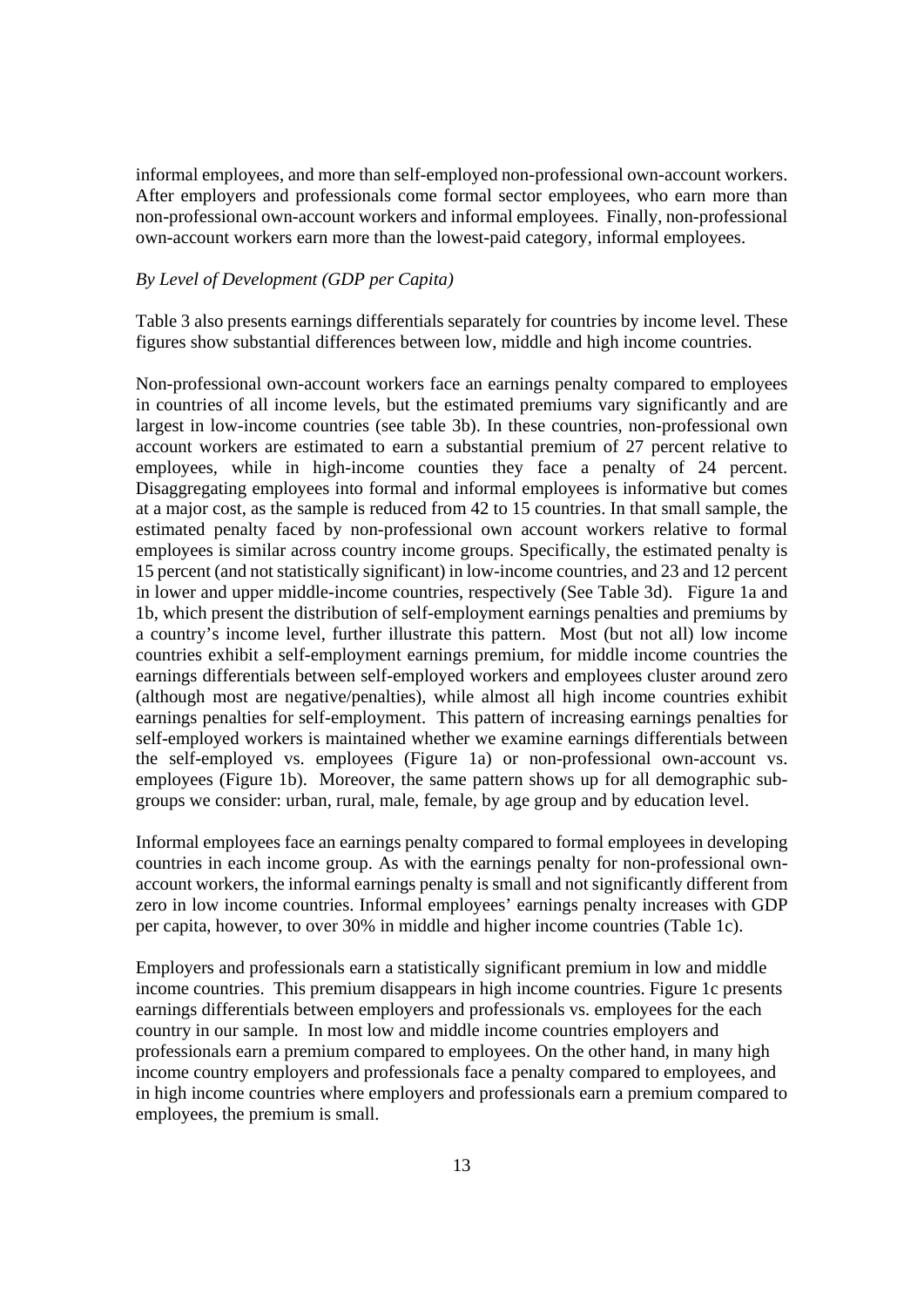#### *By Region of the World*

In Table 4 we report the results of the estimates of penalties  $(-)$  and premiums  $(+)$  by region of the world. As we have noted earlier, over 90% of our sample of surveys comes from either Latin America or Europe and Central Asia. Outside of Latin America and Europe and Central Asia, the largest group of surveys in our sample comes from Sub-Saharan Africa. We therefore focus on these regions in our regional analysis. We find some similarities between regions, but also some interesting differences, which suggest that care should be taken when generalizing the results from studies in Latin America to other regions of the world.

In all regions for which we have data (Latin America, developing Europe and East Asia, and Sub-Saharan Africa), non-professional own-account workers pay an earnings penalty compared to formal employees. On the other hand, while employers and professionals earn statistically significant premiums compared to employees in Latin America and Sub-Saharan Africa, this is not true in Europe and Central Asia. In both high income and developing economies of Europe and Central Asia there is no statistically significant difference in the earnings of employers and professionals compared to formal employees. Similarly, informal employees earn significantly less than formal employees in Latin America, but not in the developing middle income European and Central Asian economies. Taken together, these results suggest that informal employees are particularly disadvantaged in Latin America (but not in the developing economies of Europe and Central Asia), while employers and professional own-account workers do much better in Latin America and Sub-Saharan Africa than in Europe and Central Asia. As Latin American and the developing countries of Europe and Central Asia have similar GDP per capita, it is not likely that level of development explains these regional differences. Regional differences may be due to different legal and regulatory environments, an issue we examine in more detail in a companion paper (Gindling, Mossaad and Newhouse, 2015).

#### *For Urban Workers Only*

Many analyses of self-employment and labor market segmentation focus on urban and nonagricultural labor markets. Therefore, it is useful to examine the results for only urban workers and see if they are consistent with results found using data for all workers (urban plus rural). <sup>8</sup> Table 5 replicates Table 3 using data for only urban workers.

There are no noticeable differences between tables 3 (urban plus rural) and tables 5 (urban only). The results for urban workers are similar to the results for all workers together. Specifically, across countries of all income levels a clear ordering emerges. After controlling for education, age, gender, region of residence and industry sector, employers and professional own-account workers earn the most. Employers and professionals earn more than formal and informal employees, and more than non-professional own-account workers. After employers and professionals come formal sector employees, who earn more

<sup>8</sup> Results for non-agricultural workers only are similar to those presented for urban workers only.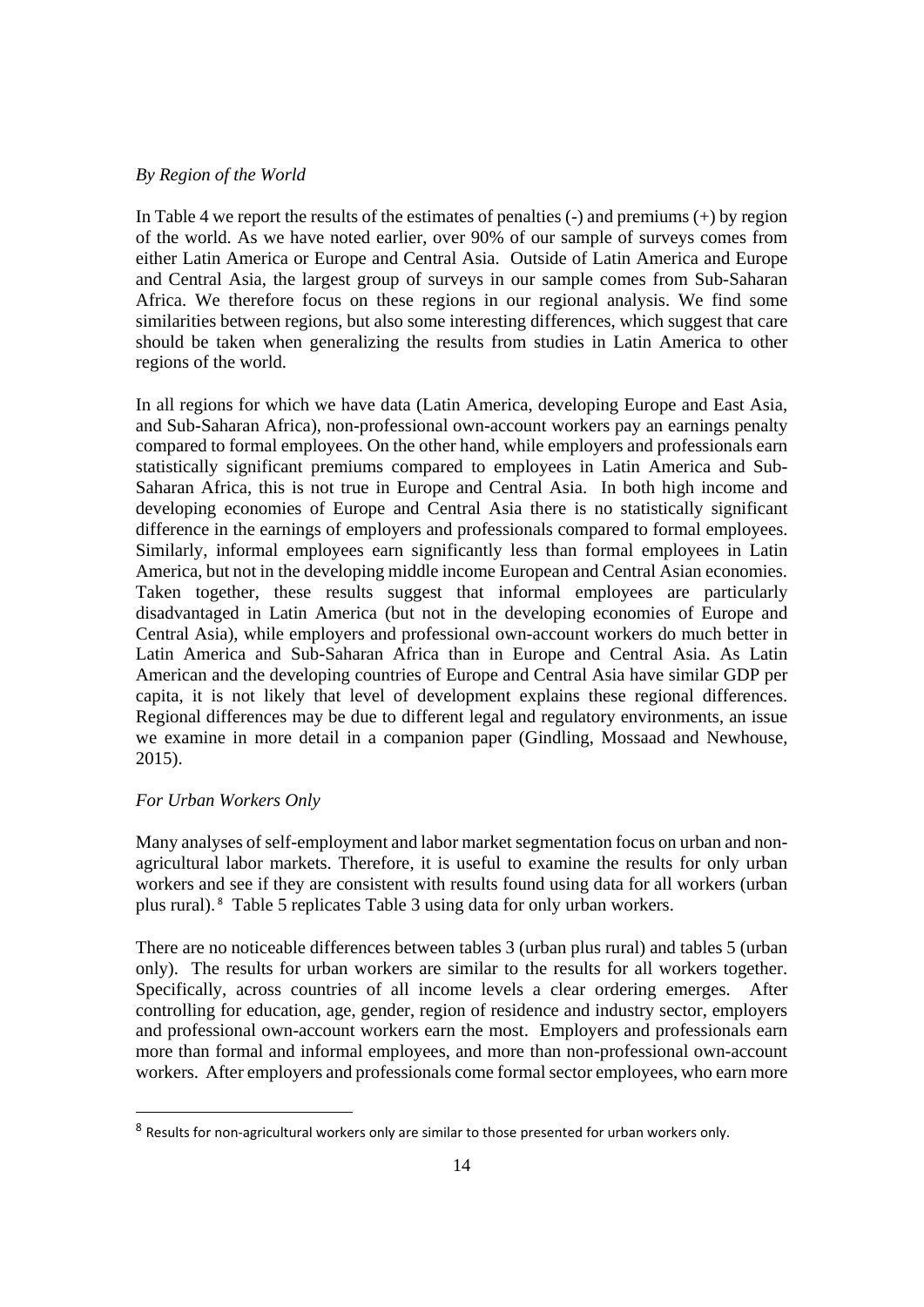than non-professional own-account workers and informal employees. Finally, nonprofessional own-account workers earn more than the lowest-paid category, informal employees.

In low income countries penalties for non-professional own-account workers vs. formal employees and for informal vs. formal employees are small and not statistically significant. In middle income countries penalties for non-professional own-account workers vs. formal employees and for informal vs. formal employees are larger than in low income countries and are statistically different from zero. Penalties for non-professional own-account workers are largest and highly statistically significant in high income countries. Panels a and b in figure 2, which presents the distribution of self-employment earnings penalties and premiums by a country's income level, further illustrate this pattern. Most (but not all) low income countries exhibit a self-employment earnings premium, for middle income countries the earnings differentials between self-employed workers and employees cluster around zero (although most are negative/penalties), while almost all high income countries exhibit penalties for self-employment.

Figure 2c presents earnings differentials between employers and professionals vs. employees. In most low and middle income countries employers and professionals earn a premium compared to employees. In no high income country, do employers and professionals earn a premium compared to employees, and in many high income countries employers and professionals pay a penalty.

#### *For Men and Women*

In most countries represented in the sample, women are primarily responsible for unpaid family responsibilities such as child care, housework and elder care. This suggests that women may value the flexibility of self-employment more than men, and therefore may be willing to accept lower earnings to compensate for the greater flexibility in hours and location of work (motherhood wage gap). It is possible, therefore, that self-employment and informal earnings penalties/premiums may differ between men and women. It is also possible that women's work tend to be undervalued and, in return, the wage structure within such countries might reflect that sentiment. To examine this possibility, we reestimate the entire set of earnings differentials separately for men and women. The results are presented in Table 6.

The results presented show that both non-professional own-account men and women workers face earnings penalties, but the penalties faced by women tend to be larger than those faced by men. The additional penalty faced by female non-professional own-account workers increases as the per-capita income of a country increases. For example, the difference between men and women in the earnings penalty for non-professional ownaccount vs. formal employees are not significantly different from zero for low income countries, but is large and statistically significant in middle income countries. From middle income to high income countries, the gap between men and women increases further. The difference in non-professional own-account compared to employees earnings penalties between men and women is largest in high income countries.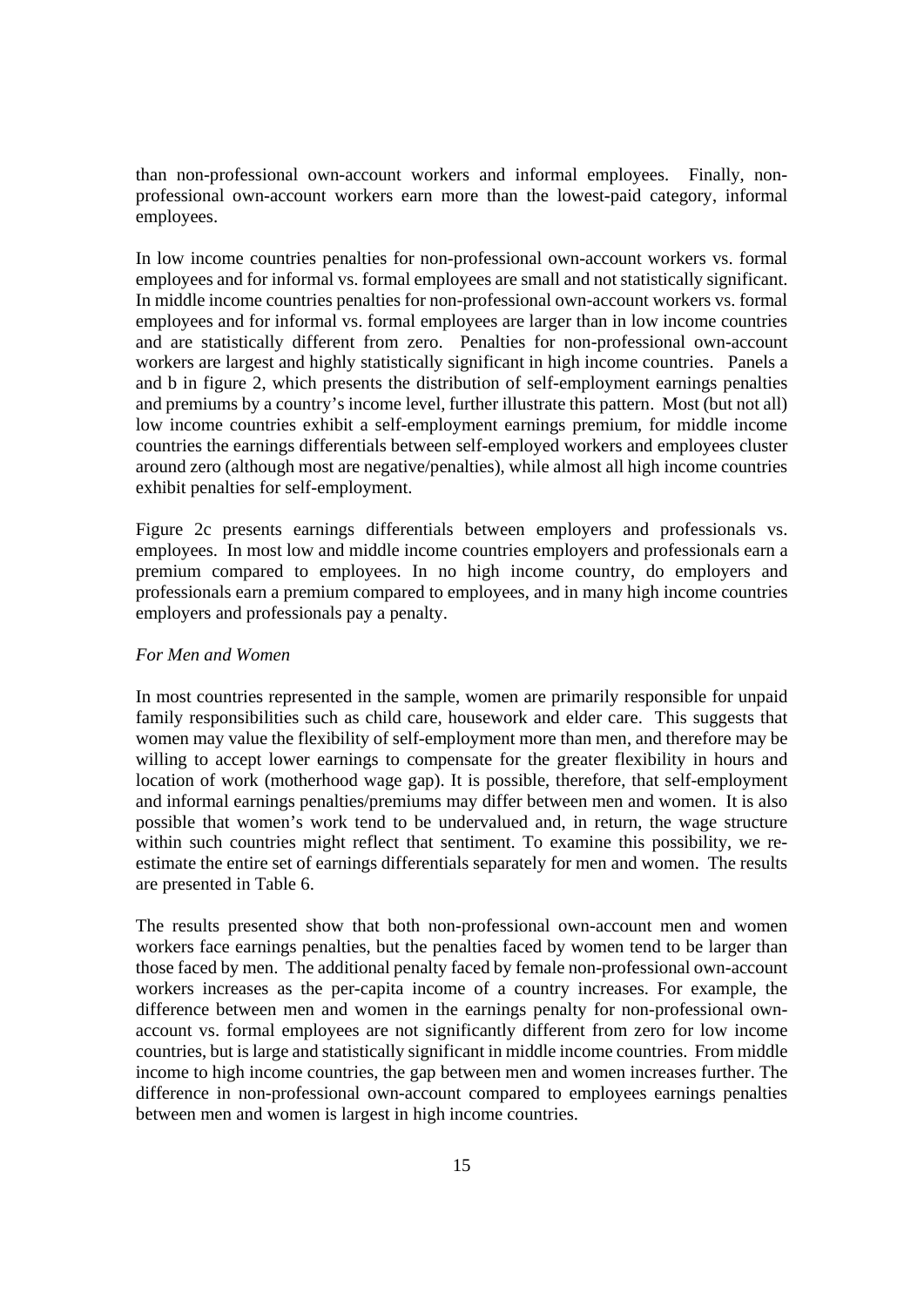Differences between male and female employers and professionals is even more striking. In middle and upper income countries, male employers and professionals earn a premium compared to employees, while women pay a penalty. These results suggest that women may be more willing than men to accept a negative compensating earnings differential for self-employment, and that this phenomenon is more pronounced in high income countries.

On the other hand, the earnings penalties paid for informal employment (vs. formal employment) are similar for men and women. This suggests that the differences between men and women in self-employment penalties/premiums may be because of compensating differentials for the flexibility of self-employment, while no similar flexibility exists for informal sector employees.

Table 7 presents earnings penalties/premiums, separately for men and women, for different regions of the world. In all regions women pay a higher penalty than men for nonprofessional own account compared to formal employment. On the other hand, in all regions the earnings penalties for informal employment vs. formal employment are similar for men and women.

The most noticeable regional difference is in the earnings differences between employers and professionals vs. employees. In Latin America men earn a premium as employers and professionals but women do not, while in Europe and Central Asia neither men nor women earn a significant premium or penalty as employers and professionals.

Figures 3 and 4 present the distribution of earnings premiums/penalties for men and women by countries' GDP per capita. Patterns for each gender are similar to the overall patterns. Earnings penalties for both non-professional own-account workers and informal employees are small in low income countries and increase with GDP per capita.

#### *By Education Level*

Table 8 presents self-employment and informal/formal earnings penalties/premiums for workers at four education levels: primary incomplete, primary graduate, secondary graduate/university incomplete and university graduate.<sup>9</sup> In general, there are statistically significant self-employment earnings premiums for less educated workers in low income countries, but statistically significant earnings penalties for this group in middle and high income countries. Self-employment earnings premiums/penalties are not significantly different from zero for the most part for self-employed secondary and university graduates.

At all education levels, informal employees face earnings penalties compared to formal employees. Also at all levels of education, earnings penalties faced by informal employees increase as a countries' GDP per capita increases. Informal earnings penalties are small

<sup>&</sup>lt;sup>9</sup> Because professional own-account workers are almost surely university graduates, it does not make sense to report earnings differentials by education level separately for employers and professionals and nonprofessional own-account workers.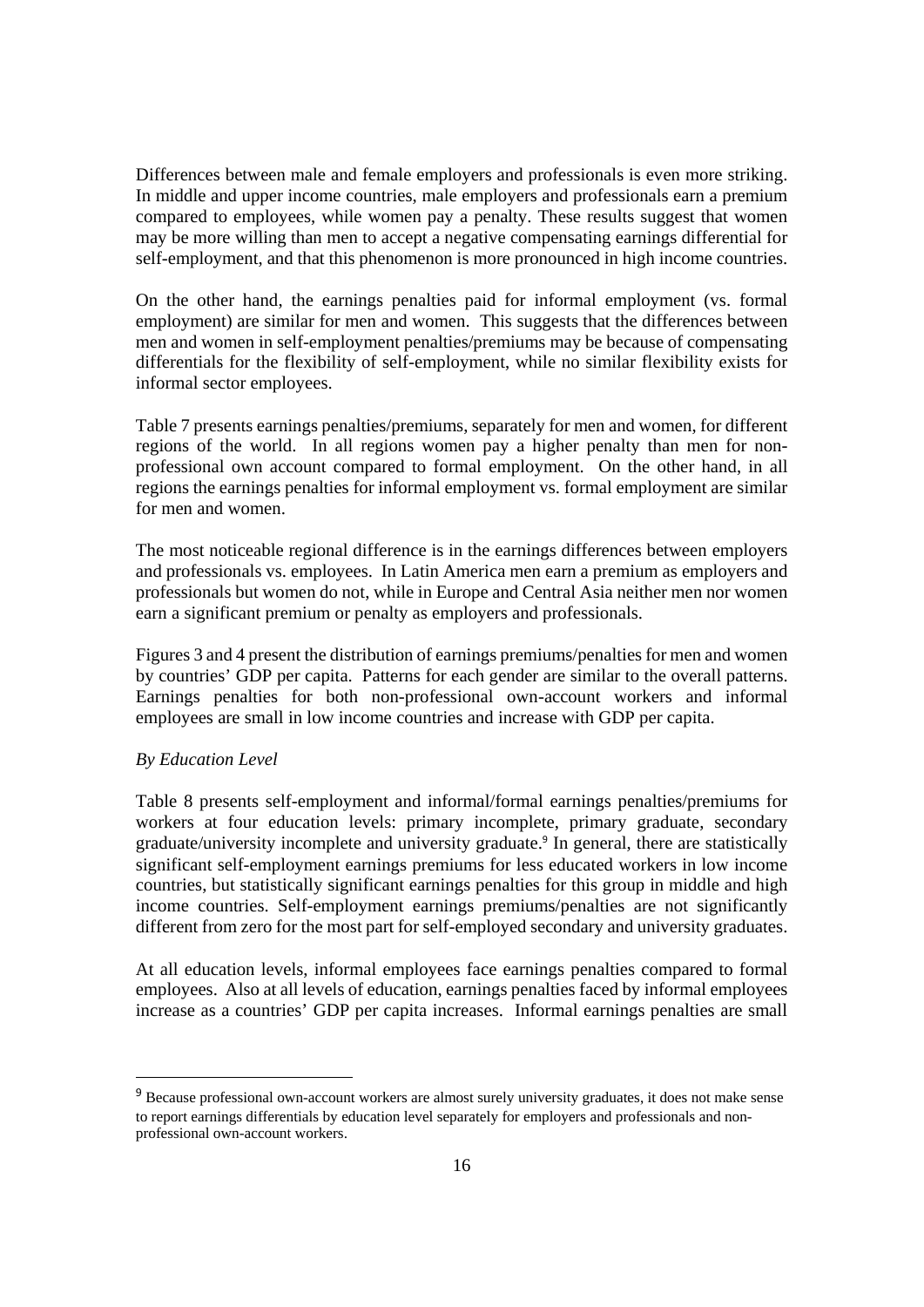and often insignificant in low income countries and increase and become statistically significant in middle income countries.

#### *By Age*

Previous research suggests that successful self-employed workers tend to be older, midcareer workers. This suggests that we might find earnings premiums for the older selfemployed but earnings penalties for the younger self-employed. To examine this issue, Table 9 presents earnings differentials for self-employed vs. employees, non-professional own-account vs. employees and employers and professionals vs. employees for three age groups: 15-24, 25-44 and 45-64. Neither earnings penalties for non-professional ownaccount workers nor earnings premiums for employers and professionals show any clear pattern between age groups; for some income groups they are bigger for older workers and for other income groups they are smaller for older workers compared to younger workers.

For all age levels, informal employees face earnings penalties compared to formal employees. Also at all age levels, earnings penalties faced by informal employees increase as a countries' GDP per capita increases. Informal earnings penalties are small and often insignificant in low income countries and increase and become statistically significant in middle income countries.

#### *Discussion and Interpretation of Results*

Whether self-employed workers pay a penalty or earn a premium depends on a variety of factors, including their country's level of development, where it is located, the worker's gender, and whether those self-employed workers are employers (entrepreneurs) and skilled own-account professionals or are (presumably unskilled) non-professional ownaccount workers. On this last point, employers and professionals tend to earn greater premiums, which is consistent with the hypothesis that their earnings reflect not only their greater productivity, but also returns to capital and risk. In other words, employers and professionals likely receive a positive earnings compensating differential to make up for the additional costs or risks involved in starting their own business.

Male employers and professional own-account workers in many developing countries enjoy a particularly large earnings premium compared to formal employees, while female employers and professionals do not. In fact, our estimates suggest that female employers and professionals in low and high income countries pay a statistically significant penalty compared to employees, while in middle income countries estimated penalties are statistically insignificant. These gender differences are consistent with the hypothesis that women are more willing to accept lower wages as compensating earnings differentials for the flexibility of self-employment.

The premiums earned by employers and professionals also vary by region. These workers earn large and statistically significant premiums compared to employees in Latin America. But in high income and developing economies in Europe and Central Asia, there is no significant difference in the earnings of employers and professionals compared to formal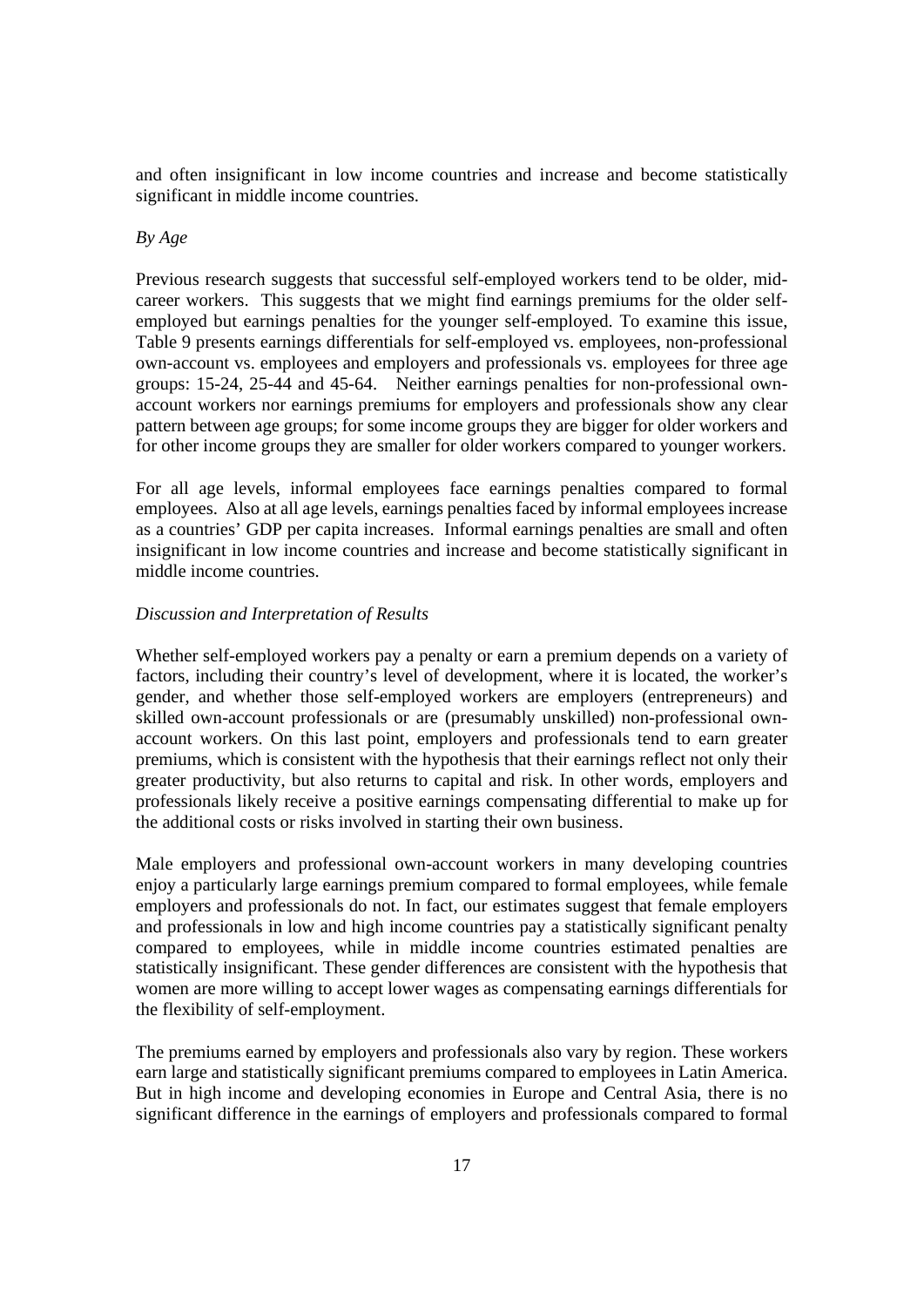employees. This suggests that either employers and professionals face disadvantages in Europe and Central Asia that they do not face in Latin America or Sub-Saharan Africa, or that Latin American employers require greater profits to enter or maintain their business than those in Europe.

The evidence on labor market segmentation is mixed, and much stronger for middleincome countries than for low-income countries. In developing countries, non-professional self-employed workers face earnings penalties compared to formal employees. This result is consistent with the hypothesis of labor market segmentation in developing countries and can explain the high levels of non-professional own-account self-employment. However, we also find evidence that as the per capita GDP of a country increases the earnings of the self-employed fall relative to the earnings of formal employees. This is true for both nonprofessional own-account workers and employers and professional own-account workers. This finding is not consistent with the hypothesis that labor market segmentation is causing penalties for self-employment and informal employment. Instead, it is more consistent with the hypothesis that earnings differentials are due to compensating differentials where selfemployed and informal employees are willing to pay an earnings penalty in exchange for the flexibility of self-employment or informal employment.

The evidence on segmentation for informal wage employees follows a similar pattern. Informal workers in developing countries tend to face earnings penalties relative to formal employees, which is consistent with labor market segmentation between the formal and informal employment sectors in developing countries caused by the exclusion of informal employees from the formal sector. However, earnings penalties faced by informal sector employees are low and insignificant in low income countries and large and statistically significant in middle income countries. This suggests that labor market segmentation between formal and informal employment is more prominent in middle income countries than in low income countries.

Looked at differently, the increase in the self-employment penalty as GDP increases indicates that as countries develop the earnings of formal employees increases faster than those of the self-employed. This suggests that the focus should be on what happens to formal employees rather than on the self-employed and informal employees. This is true in one traditional dualistic model of economic development where the formal sector in the least developed countries is small (and self-employment and informal employment are large) because lack of demand for formal sector products is insufficient to allow for the necessary economies of scale (see Lewis, 1954 and La Porta and Schleifer, 2014). For this reason, formal sector firms in low income countries will be less productive. As demand increases for domestic products, the scale of production and productivity increase in the formal sector. This will lead to an increase in the proportion of workers in formal employment. It is also likely to lead to an increase in earnings for formal sector employees.

Our evidence is consistent with the view that earnings gaps between the self-employed and employees are due to efficiency wages and the sharing of quasi-rents. Because it is likely that firms in low income countries are less productive, compared to those in more developed countries, and offer fewer resources that boost worker productivity, these firms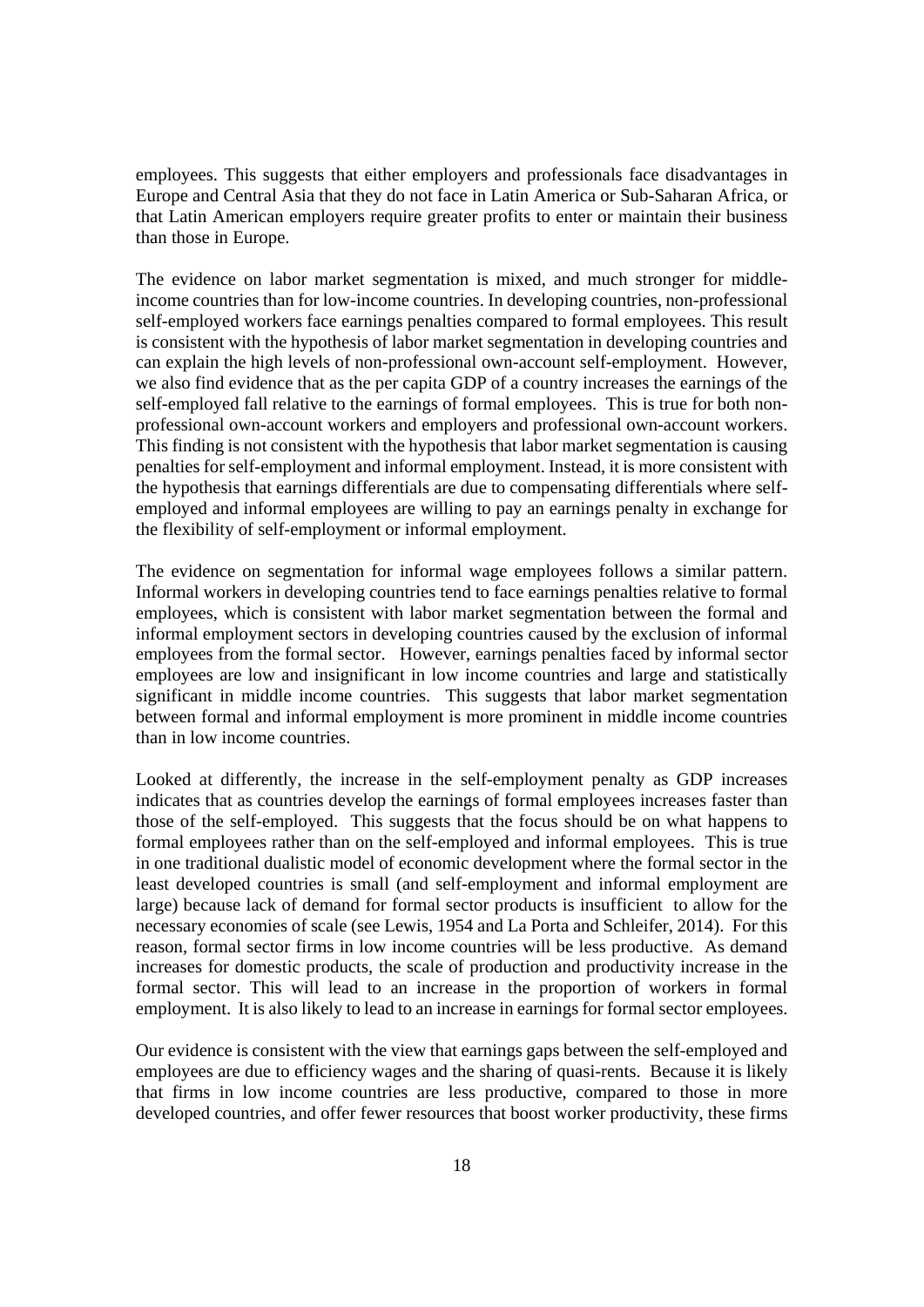earn fewer rents that can be shared with workers. As countries develop and firms gain access to innovative technologies, the productivity of employees in firms increases and they are able to share more of their quasi-rents with workers, increasing the wages of employees relative to the self-employed.It is also reasonable to expect that the bargaining power of employees will increase as countries develop, due to the increasing prevalence of unions and the better enforcement of labor regulations. If the bargaining power of workers is positively correlated with level of development and labor productivity, then the relationship between the worker's share of quasi-rents with development and productivity will be even stronger.

#### **VII. Conclusion**

This paper uses data from 73 countries and multiple years from a comprehensive set of harmonized household surveys to estimate the proportion and wage differentials for selfemployed, informal, formal and salaried workers from around the world.

We find that approximately half of all workers in low income countries are nonprofessional own-account workers, while only 9% are formal employees, and only 2% of workers in low income countries are employers or professionals. As countries develop, the proportion of workers who are formal employees, employers and professional ownaccount workers increases, while the proportion of workers who are non-professional ownaccount workers falls. In high income countries, non-professional own-account workers make up 7 percent of all workers, less than 5 percent are employers and professionals, and almost 90 percent are employees.

Regionally, the proportion of self-employed is smallest in the developing economies of Europe and Central Asia. Our most comprehensive estimate is that approximately 95% of workers in Europe and Central Asia are wage and salaried employees, although half of these are informal employees. This is even higher than the proportion of workers who are employees in high income European countries, and compares to a much lower 68% of workers who are employees in Latin American and the Caribbean.

Across all regions and income levels, non-professional own-account workers and informal employees face an earnings penalty compared to formal employees. This penalty is statistically significant in all regions except for the developing economies of Europe and Central Asia, where the penalty is small and often not statistically significant. However, both the non-professional own-account and informal earnings penalties are small (and often not statistically significant) in low income countries, and in a larger sample of countries, non-professional own-account workers in low-income countries earn a premium relative to all (informal plus formal) wage employees. The penalties to being self-employed or informal increase as a country's GDP increases. The earnings penalties for informal employees are largest in middle income countries, and the earnings penalties for nonprofessional own-account workers are largest in high income countries.

Across all countries, on average, we find that employers and professionals enjoy an earnings premium compared to employees, with major differences between men and women. While earnings premiums for employers and professionals are largest for men in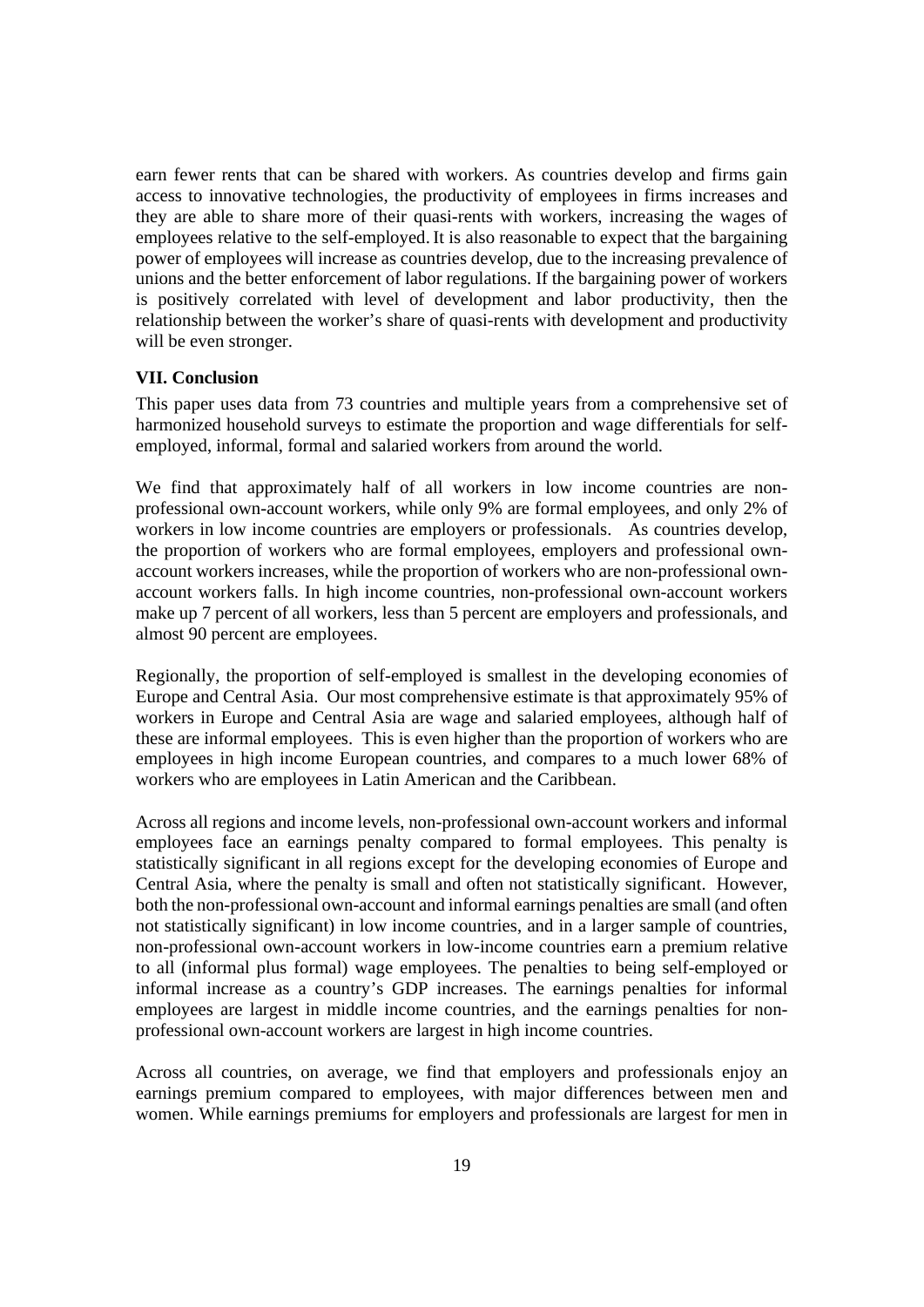middle income and Latin American countries compared to employees, their female counterpart consistently earn a penalty in all countries (or an insignificant premium). Further, we find that neither male nor female employers and professionals earn premiums in Europe and Central Asia. This we believe might be due to fundamental differences in labor market and other regulations and laws, which can directly affect earnings premiums/penalties, between Latin America where employers and professionals are favored and Europe and Central Asia where employers and professionals are penalized. We explore this hypothesis in a companion paper where we examine the relationship between rigid labor market and other regulations and wage premiums/penalties of workers (Gindling, Mossaad and Newhouse, 2015).

Gender differences are particularly striking for employers and professionals. Statistically significant measured earnings premiums for male employers and professionals are consistent with the hypothesis that men in these categories have a comparative advantage in self-employment, or are being compensated for the higher costs and risks of selfemployment compared to wage and salaried employees. The sizeable average penalties for female employers and professionals suggests that men and women make different calculations when deciding to become and remain employers or professional workers. One possibility is that because women are primarily responsible for unpaid domestic work, women are more willing to accept lower earnings as employers and professional ownaccount workers in compensation for the flexibility in hours and location of work.

In general, the findings are not consistent with high rates of labor market segmentation in low-income countries. In these countries, we find small earnings penalties for own-account non-professional workers relative to formal employees, and in a larger sample of countries, own-account non-professional workers earn an earnings premium relative to all wage employees. Furthermore, the self-employment premium in low-income countries is largest for less educated workers. As countries develop, these premiums decline and become substantial penalties in high-income countries. This evidence runs counter to the standard labor market segmentation view, in which self-employment is prevalent in the poorest economies because most workers are excluded from the formal economy, and the formal economy is incapable of providing sufficient high-wage jobs for everyone who wants them. According to this standard view, the proportion of workers who are self-employed falls as countries develop and the wage differential between the self-employed and employees should eventually disappear.

Instead, evidence of moderate amounts of segmentation appears to be stronger in middle and high-income countries than low-income countries. In particular, as the GDP per capita of a country increases, the earnings of formal employees increases relative to employers and professionals, non-professional own-account workers and informal employees. We highlight two other hypotheses that are consistent with the trend that the earnings of formal employees relative to self-employed and informal employees increases with GDP per capita. One is a dualistic economy model where formal sector firms in low income countries have low productivity because a lack of credit, lack of reliable inputs, lack of export markets and a lack of demand does not allow them to take advantage of economies of scale. For these reasons, formal sector firms in low income countries will be less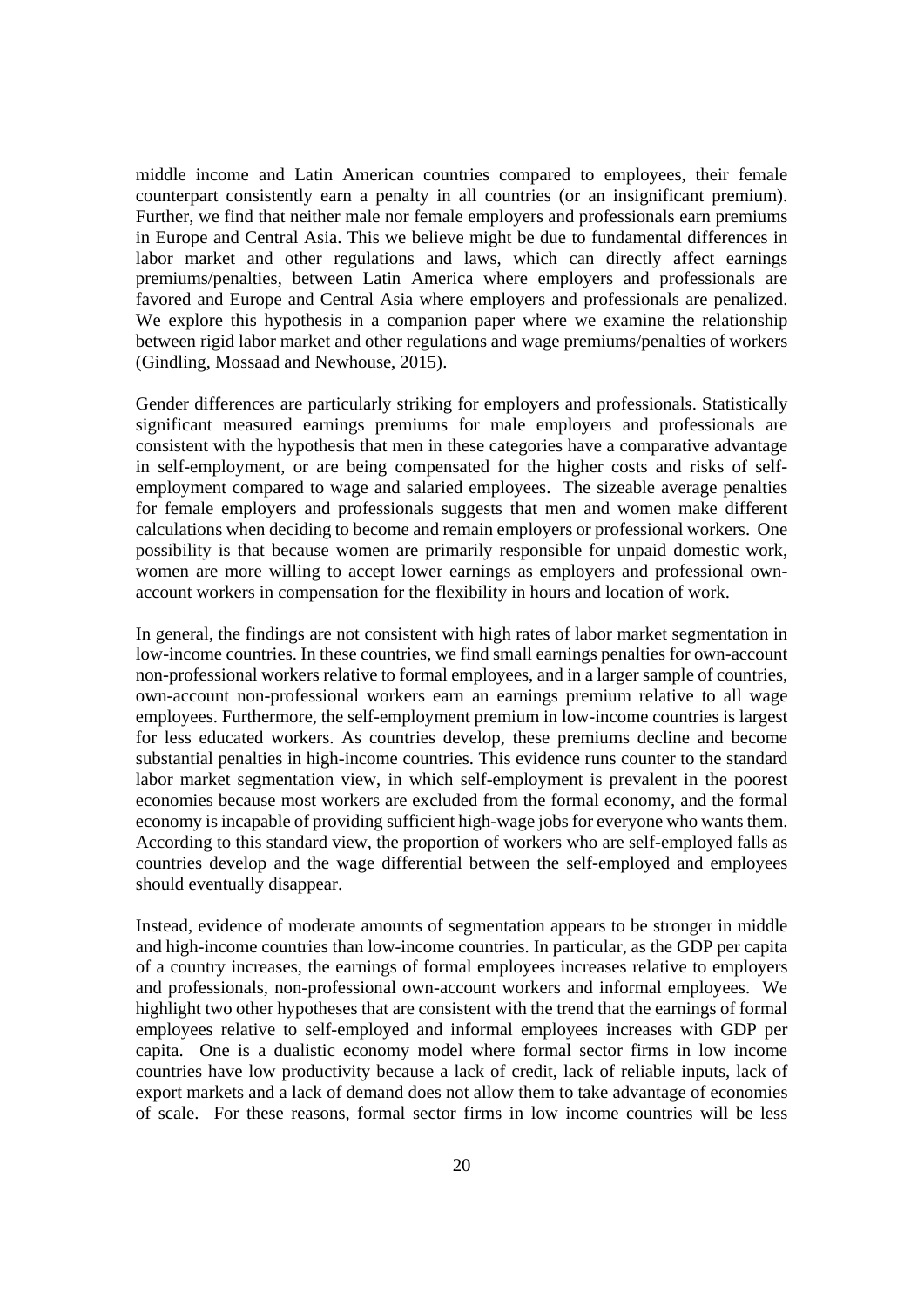productive and employee wages will be low. As countries develop, demand increases, credit and export markets develop, and therefore the productivity of formal sector firms increases. The increase in productivity allows firms to share rents with workers, driving up the earnings of formal employees relative to informal employees and self-employed workers.

The second hypothesis is that self-employed workers may be willing to accept lower earnings as compensation for increased flexibility in terms of hours and location of work. This is likely to especially be true for women who are responsible for the majority of unpaid domestic work such as child care or elder care. Self-employment may be valued because it provides the flexibility that allows for both domestic work and paid employment, whereas wage and salaried employment with inflexible working hours does not. The compensating differential explanation suggests that the self-employment earnings penalty will be particularly large in more developed countries, where the opportunity cost of time is higher and therefore the flexibility of self-employment will be valued more. Evidence supporting this last hypothesis is that penalties for self-employment are larger for women than for men, and that the additional penalty that women pay for self-employment, compared to men increases as GDP per capita increases.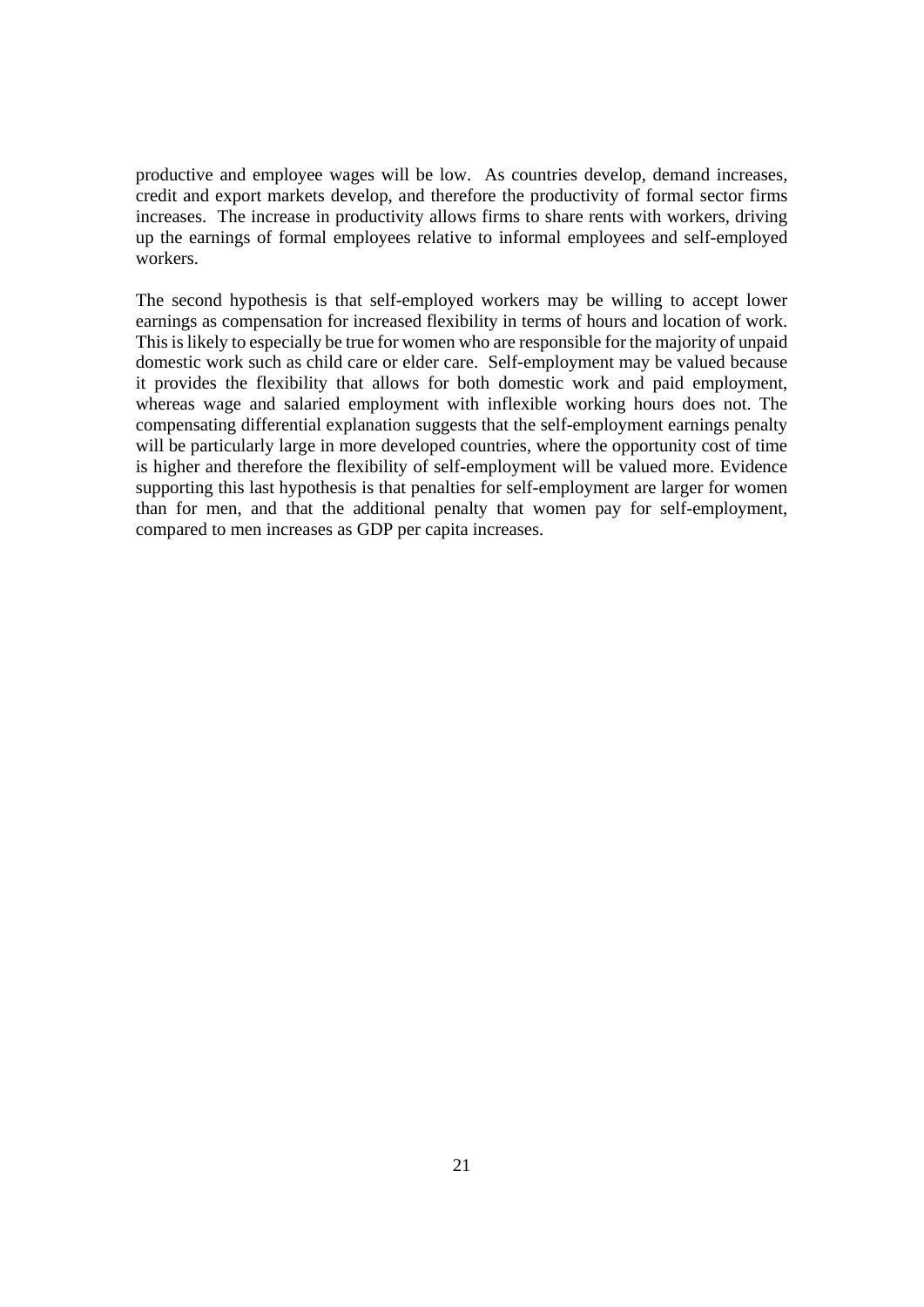#### **References:**

- Abowd, John, Francis Kramarz, Paul Lengermann, Kevin McKinney and Sebastien Roux (2012), "Persistent inter-industry wage differences: rent sharing and opportunity costs*," IZA Journal of Labor Economics, 1:7.*
- Aleksynska, M., and M. Schindler. 2011. "Labor Market Institutions in Advanced and Developing Countries: A New Panel Database." *IMF Working Paper No. 11/154*.
- Ardagna, Silvia, and Annamaria Lusardi. 2008. "Explaining International Differences in Entrepreneurship: The Role of Individual Characteristics and Regulatory Constraints." *NBER Working Paper No. 14012*.
	- -. 2010. "Heterogeneity in the Effect of Regulation on Entrepreneurship and Entry Size." *Journal of the European Economic Association* 8 (2-3): 594–605.
- Arias, Omar, and Melanie Khamis. 2009. "Comparative Advantage, Segmentation and Informal Earnings: A Marginal Treatment Effects Approach." *IZA Discussion Paper No. 3916*.
- Astibro, Thomas and Jing Chen. 2014. "The entrepreneurial puzzle: Mismeasurement or real?" *Journal of Business Venturing* 28: 88-105.
- Bargain, Olivier, and Prudence Kwenda. 2011. "Earnings Structures, Informal Employment, And Self-Employment: New Evidence From Brazil, Mexico, And South Africa." *Review of Income and Wealth* 57 (s1): S100–S122.
- Basch, Michael, and Ricardo D. Paredes-Molina. 1996. "Are There Dual Labor Markets in Chile?: Empirical Evidence." *Journal of Development Economics* 50 (2): 297–312.
- Becker, Gary S. 1962. "Investment in Human Capital: A Theoretical Analysis." *The Journal of Political Economy* 70 (5): 9–49.
- Bennett, John and Saul Estrin (2010), "Informal firms in developing countries: entrepreneurial stepping stone or consolation prize?" *Small Business Economics*, 2010, 34 (1), 53-63
- Besley, Timothy, and Robin Burgess. 2004. "Can Labor Regulation Hinder Economic Performance? Evidence from India." *The Quarterly Journal of Economics* 119 (1): 91– 134.
- Bryan, Gharad, Shyamal K. Chowdhury, and Ahmed Mushfiq Mobarak. Seasonal migration and risk aversion. Centre for Economic Policy Research, 2012.
- Botero, J., S. Djankov, R. La Porta, F. Lopez-de-Silanes, and A. Shleifer. 2004. "The Regulation of Labor." *The Quarterly Journal of Economics* 119 (4): 1339–82.
- Busse, Matthias, and Jose Luis Groizard. 2008. "Foreign Direct Investment, Regulations and Growth." *The World Economy* 31 (7): 861–86.
- Cahuc, Pierre, Fabien Postel-Vinay, and Jean-Marc Robin. "Wage bargaining with on-the-job search: Theory and evidence." Econometrica 74.2 (2006): 323-364.
- Cuñat, Alejandro, and Marc J. Melitz. 2011. "Volatility, Labor Market Flexibility, and the Pattern of Comparative Advantage." *Journal of the European Economic Association* 10 (2): 225– 54.
- De Mel, Suresh, David McKenzie, and Christopher Woodruff. 2010. "Who Are the Microenterprise Owners? Evidence from Sri Lanka on Tokman versus De Soto." In *International Differences in Entrepreneurship*, 63–87. University of Chicago Press.
- De Soto, H. 1989. *The Other Path: The Economic Answer to Terrorism*. New York: HarperCollins.
- Dickens, William, and Lawrence F. Katz. "Inter-Industry Wage Differences and Industry Characteristics." Unemployment and the Structure of Labor Markets, Basil. 1987.
- Djankov, Simeon, T. Ganser, C. McLiesh, R. Ramalho, and A. Shleifer. 2008. "The Effect of Corporate Taxes on Investment and Entrepreneurship." *NBER Working Paper No. 13756*.
- Djankov, Simeon, Rafael La Porta, Florencio Lopez de Silanes, and Andrei Shleifer. 2002. "The Regulation of Entry." *Quarterly Journal of Economics* 117 (1): 1–37.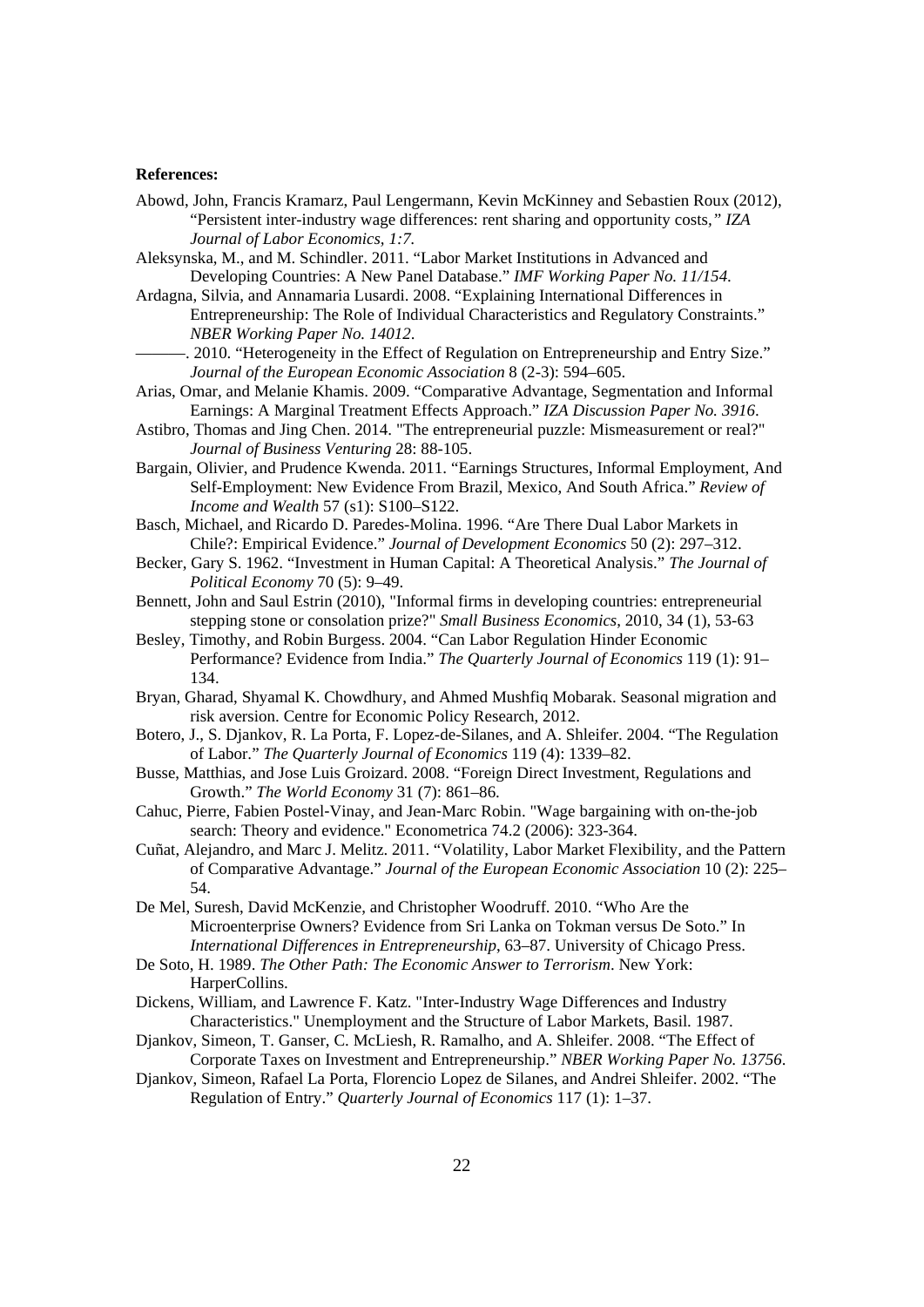Djankov, Simeon, and R. Ramalho. 2009. "Employment Laws in Developing Countries." *Journal of Comparative Economics* 37 (1): 3–13.

Eslava, Marcela, John Haltiwanger, Adriana Kugler and Maurice Kugler. 2010. "Facrot Adjustments after Deregulation: Panel Evidence from Colombian Plants," The Review of Economics and Statistics 92(2): 378-391.

Feldmann, Horst. 2009. "The Unemployment Effects of Labor Regulation around the World." *Journal of Comparative Economics* 37 (1): 76–90.

Fields, G. S. 2005. "A Guide to Multisector Labor Market Models." *World Bank, Social Protection Working Paper No. 0505*.

———. 2009. "Segmented Labor Market Models in Developing Countries." In *The Oxford Handbook of Philosophy of Economics*, 476–510. New York: Oxford University Press.

Freeman, R. 2009. "Labor Regulations, Unions, and Social Protection in Developing Countries: Market Distortion or Efficient Institutions." *NBER Working Paper No. 14789*.

Freund, Caroline, and Bineswaree Bolaky. 2008. "Trade, Regulations, and Income." *Journal of Development Economics* 87 (2): 309–21.

Freund, Caroline and Bob Rijkers (2013), "Employment Miracles," mimeo, The World Bank, Washington, April.

- Frölich, Markus, and Blaise Melly. 2010, "Estimation of quantile treatment effects with Stata." *Stata Journal* 10 (3): 423.
- Gallagher, Mary, John Giles, Albert Park and Meiyan Wang. 2013. "China's 2008 Labor Contract Law: Implementation and Implications for China's Workers," World Bank Policy Research Working Paper No. 6542, July.
- Gasparini, Leonardo and Leopoldo Tornarolli. 2007. "Labor Informality in Latin America and the Caribbean: Patterns and Trends from Household Survey Data," *Centro de Estudios Distributivos, Laborales y Sociales (CEDLAS) Working Paper No. 46*, February.
- Gindling, T. H. 1991. "Labor Market Segmentation and the Determination of Wages in the Public, Private-Formal, and Informal Sectors in San Jose, Costa Rica." *Economic Development and Cultural Change*, 585–605.
- Gindling, T. H., and David Newhouse. 2013. "Self-Employment in the Developing World." *World Bank Policy Research Working Paper No. 62101.*
- Gindling, T. H., Nadwa Mossaad and David Newhouse. 2015. "The Impact of Labor Market and Other Regulations on Earnings Premiums and Penalties for Self-Employment Around the World." Working paper.
- Günther, I., & Launov, A. (2012). Informal employment in developing countries: Opportunity or last resort? *Journal of Development Economics*, *97*(1), 88–98.
- Hallward-Driemeier, Mary, and David Stewart. 2004. "How Do Investment Climate Conditions Vary Across Countries, Regions and Types of Firms?" *Background Paper Prepared for the World Development Report 2005: A Better Investment Climate for Everyone. The World Bank, Washington, DC*.
- Harris, John R. & Todaro, Michael P. (1970), "Migration, Unemployment and Development: A Two-Sector Analysis", *American Economic Review* 60 (1): 126–142.
- Heckman, James J. (1979). "Sample selection bias as a specification error," *Econometrica 47* (1): 153–61.
- Heckman, James J., and V. Joseph Hotz. 1986. "An Investigation of the Labor Market Earnings of Panamanian Males: Evaluating the Sources of Inequality." *Journal of Human Resources* 21 (4): 507–42.
- Heckman, James J., and Carmen Pagés. 2004. *Carmen Pages, eds.(2004) Law and Employment: Lessons from Latin America and the Caribbean*. New York: University of Chicago Press.
- Helpman, Elhanan, and Oleg Itskhoki. 2010. "Labour Market Rigidities, Trade and Unemployment." *Review of Economic Studies* 77 (3): 1100–1137.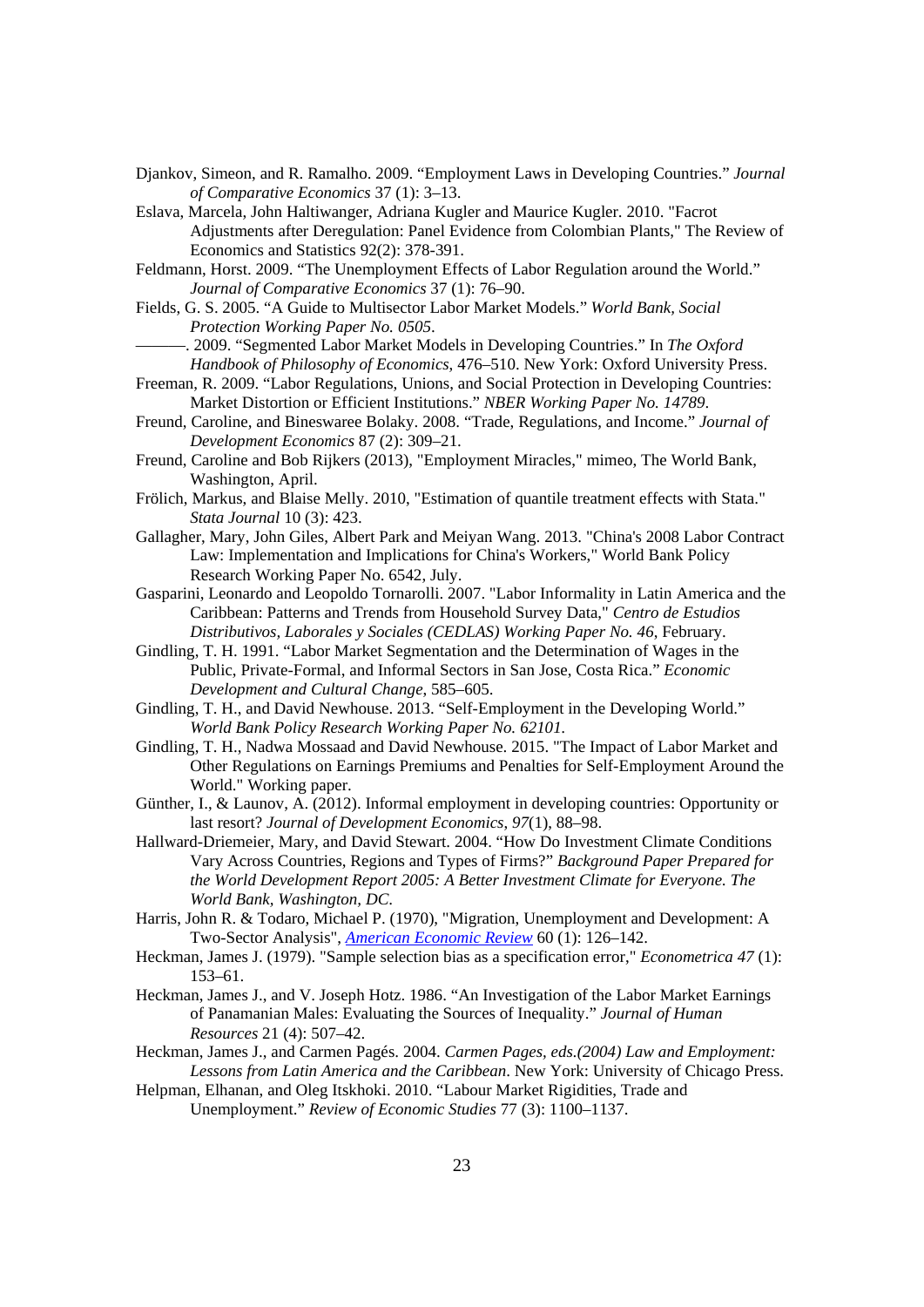- Hurst, Erik, Geng Li and Benjamin Pugsley, 2010. "Are Household Surveys Like Tax Forms: Evidence from Income Underreporting of the Self Employed," *NBER Working Papers*  16527.
- Jensen, Robert. "Do Labor Market Opportunities Affect Young Women's Work and Family Decisions? Experimental Evidence from India." The Quarterly Journal of Economics 127.2 (2012): 753-792.
- Krueger, Alan B., and Lawrence H. Summers. "Efficiency Wages and the Inter-industry Wage Structure." Econometrica 56.2 (1988): 259-93.Kuznets, Simon. 1955. "Economic Growth and Income Inequality." *The American Economic Review* 45 (1): 1–28.
- LaPorta, Rafeal and Andrei Schleifer. 2014. "Informality and Development, Journal of Economic Perspectives, 28(3): 109-126.
- La Porta, Rafael, and Andrei Schleifer. 2008. "The Unofficial Economy and Economic Development." *Brookings Papers on Economic Activity*, no. 2 (August): 275–352.
- Launov, Andrey. 2006. "Competitive and Segmented Informal Labor Markets." *IZA Discussion Paper No. 2349*.
- Lee, Eddy. 1998. *The Asian Financial Crisis: The Challenge for Social Policy*. International Labour Organization.
- Lee, Sangheon, Deirdre McCann, and Nina Torm. 2009. "The World Bank's 'Employing Workers' Index: Findings and critiques–A Review of Recent Evidence." *International Labour Review* 147 (4): 416–32.
- Lehmann, Hartmut, and Alexander Muravyev. 2012. "Labor Market Institutions and Informality in Transition and Latin American Countries." *IZA Discussion Paper No. 7035*.
- Lewis, Arthur. 1954. "Economic Development with Unlimited Supplies of Labor." *Manchester School of Economic and Social Studies* 22(2): 139–91.
- Maloney, W. F. 1999. "Does Informality Imply Segmentation in Urban Labor Markets? Evidence from Sectoral Transitions in Mexico." *The World Bank Economic Review* 13 (2): 275– 302.
	- ———. 2004. "Informality Revisited." *World Development* 32 (7): 1159–78.
- Meghir, Costas, Renata Narita, and Jean-Marc Robin. 2012. "Informality in Developing Countries." *NBER Working Paper No. 18347*.
- Micco, Alejandro, and Carmen Pagés. 2006. "The Economic Effects of Employment Protection: Evidence from International Industry-Level Data." *IZA Discussion Paper No. 2433*.
- Mincer, Jacob. 1962. "On-the-Job Training: Costs, Returns, and Some Implications." *The Journal of Political Economy* 70 (5): 50–79.
- Montenegro, C. E., and M. L. Hirn. 2009. "A New Disaggregated Set of Labor Market Indicators Using Standardized Household Surveys from Around the World." *Background Paper for the World Development Report 2009*.
- Nguyen, Huu, Christophe Nordman, and Francois Roubaud. 2013. "Who Suffers the Penalty? A Panel Data Analysis of Earnings Gaps in Vietnam." *IZA Discussion Paper 7149*.
- Perry, Guillermo, William Maloney, Omar Arias, Pablo Fajnzylber, Andrew Mason, and Jaime Saavedra. 2007. "Informality: Exit and Exclusion, World Bank Latin America and Caribbean Studies." *World Bank, Washington DC*.
- Pierre, Gaëlle, and Stefano Scarpetta. 2004. "Employment Regulations through the Eyes of Employers: Do They Matter and How Do Firms Respond to Them?" *IZA Discussion Papers 1424*.
- Roy, Andrew D. (1951), "Some Thoughts on the Distribution of Earnings," *Oxford Economic Papers*, 3:135-146.
- Saavedra, Jaime, and Alberto Chong. 1999. "Structural Reform, Institutions and Earnings: Evidence from the Formal and Informal Sectors in Urban Peru." *The Journal of Development Studies* 35 (4): 95–116.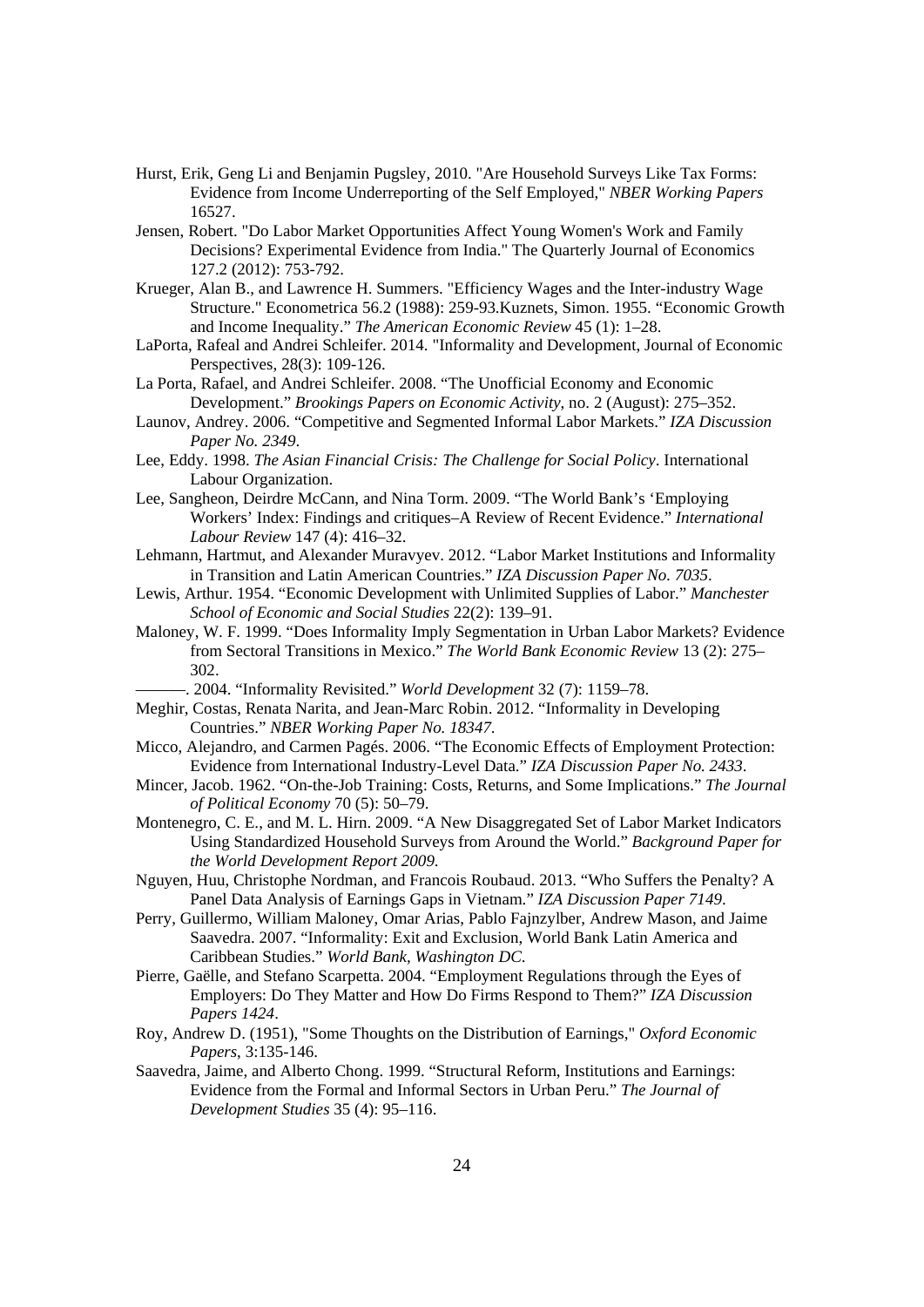Sabirianova Peter, Klara. 2009. "Income Tax Flattening: Does It Help to Reduce the Shadow Economy?" *IZA Discussion Papers 4223*.

Schneider, F., A. Buehn, and C. E. Montenegro. 2010. "New Estimates for the Shadow Economies All over the World." *International Economic Journal* 24 (4): 443–61.

- Schultz, Theodore W. 1961. "Investment in Human Capital." *The American Economic Review* 51  $(1): 1-17.$
- Smith, James P., Duncan Thomas, Elizabeth Frankenberg, Kathleen Beegle, and Graciela Teruel. 2002. "Wages, Employment and Economic Shocks: Evidence from Indonesia." *Journal of Population Economics* 15 (1): 161–93.
- Tokman, Victor E. 1978. "An Exploration into the Nature of Informal—formal Sector Relationships." *World Development* 6 (9): 1065–75.
- Tokman, Víctor E. 1984. "Wages and Employment in International Recessions: Recent Latin American Experience." *Helen Kellogg Institute for International Studies, University of Notre Dame* 11.
- Van Reenen, John (1996), "The Creation and Capture of Rents: Wages and Innovation in a Panel od U.K. Companies," *The Quarterly Journal of Economics*:195-226.
- Van Stel, André, David Storey, and A. Thurik. 2007. "The Effect of Business Regulations on Nascent and Young Business Entrepreneurship." *Springer, Small Business Economics* 28 (2): 171–86.
- World Bank. 2013. "Doing Business 2013: Smarter Regulations for Small and Medium-Size Enterprises". Washington, DC: World Bank Group.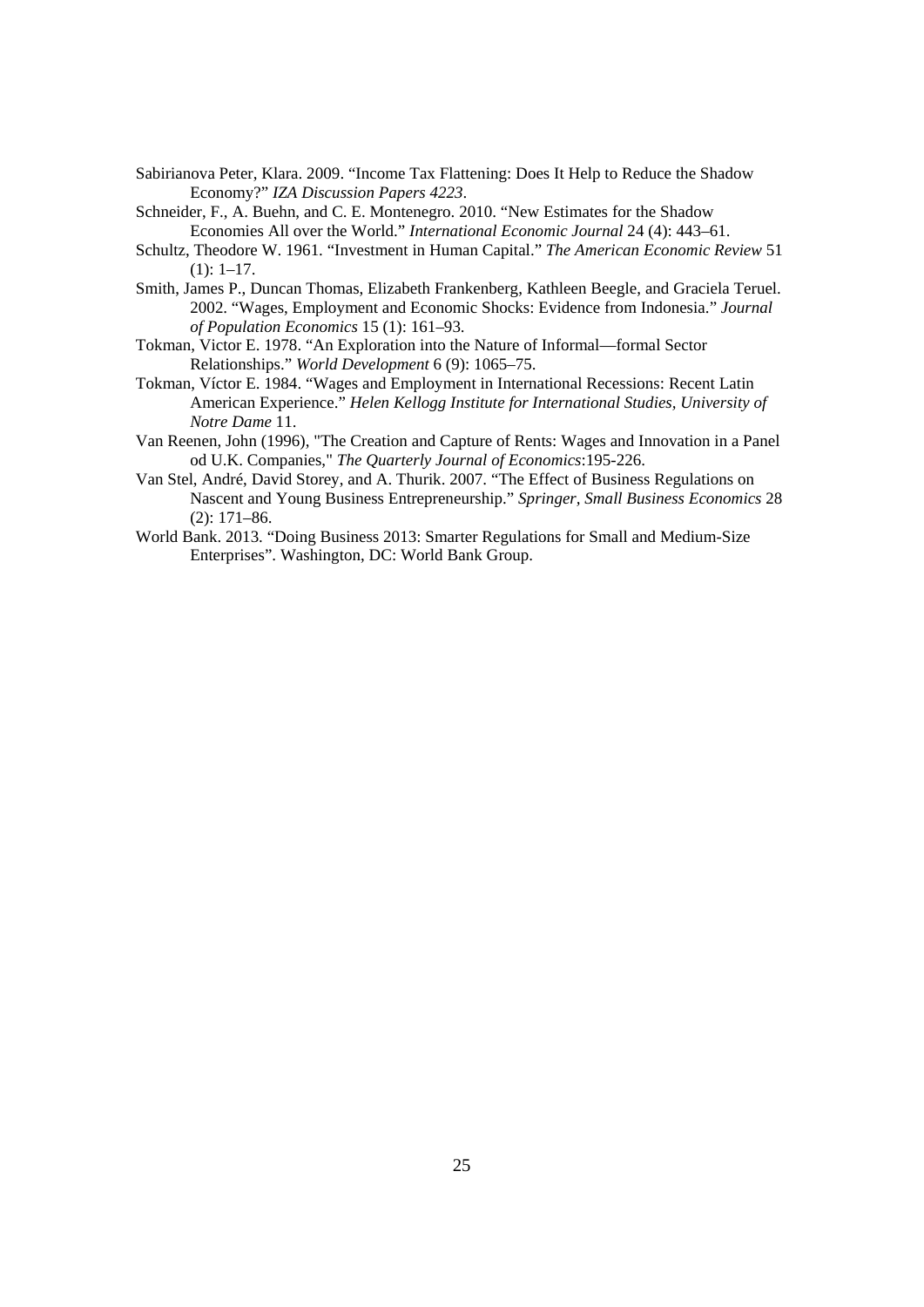| Table 1: Proportion of Workers in Each Employment Category, by Income Group                                           |                                                            |                  |                                                     |                  |                               |                             |
|-----------------------------------------------------------------------------------------------------------------------|------------------------------------------------------------|------------------|-----------------------------------------------------|------------------|-------------------------------|-----------------------------|
| A. Self-employed and employees                                                                                        | Self-<br>employment<br><b>Shares</b>                       | (Standard Error) | <b>Employee</b><br><b>Shares</b>                    | (Standard Error) | Number of<br><b>Countries</b> | Number of<br><b>Surveys</b> |
| <b>Total sample</b>                                                                                                   | 0.267                                                      | (0.089)          | 0.733                                               | (0.089)          | 73                            | 347                         |
| <b>Income Group</b>                                                                                                   |                                                            |                  |                                                     |                  |                               |                             |
| Low Income                                                                                                            | 0.546                                                      | (0.061)          | 0.454                                               | (0.061)          | 20                            | 32                          |
| Low Middle Income                                                                                                     | 0.441                                                      | (0.026)          | 0.559                                               | (0.026)          | 23                            | 134                         |
| <b>Upper Middle Income</b>                                                                                            | 0.274                                                      | (0.026)          | 0.726                                               | (0.026)          | 16                            | 114                         |
| High Income                                                                                                           | 0.115                                                      | (0.003)          | 0.885                                               | (0.003)          | 14                            | 67                          |
| <b>B.</b> Dividing self-employed into non -<br>professional own account and<br>employers/professional own-<br>account | Non-<br><b>Professional</b><br>Own-account<br><b>Share</b> | (Standard Error) | Employers &<br><b>Professionals</b><br><b>Share</b> | (Standard Error) | Number of<br><b>Countries</b> | Number of<br><b>Surveys</b> |
| <b>Total sample</b>                                                                                                   | 0.225                                                      | (0.104)          | 0.033                                               | (0.010)          | 42                            | 152                         |
| <b>Income Group</b>                                                                                                   |                                                            |                  |                                                     |                  |                               |                             |
| Low Income                                                                                                            | 0.501                                                      | (0.076)          | 0.020                                               | (0.001)          | 7                             | 9                           |
| Low Middle Income                                                                                                     | 0.436                                                      | (0.030)          | 0.013                                               | (0.007)          | 8                             | 29                          |
| <b>Upper Middle Income</b>                                                                                            | 0.203                                                      | (0.025)          | 0.049                                               | (0.004)          | 14                            | 52                          |
| High Income                                                                                                           | 0.070                                                      | (0.003)          | 0.045                                               | (0.002)          | 13                            | 62                          |
| C. Dividing employees in to<br>informal and formal                                                                    | <b>Informal</b><br><b>Employees</b>                        | (Standard Error) | Formal<br><b>Employees</b>                          | (Standard Error) | Number of<br><b>Countries</b> | Number of<br><b>Surveys</b> |
| <b>Total sample</b>                                                                                                   | 0.244                                                      | (0.029)          | 0.447                                               | (0.034)          | 34                            | 190                         |
| <b>Income Group</b>                                                                                                   |                                                            |                  |                                                     |                  |                               |                             |
| Low Income                                                                                                            | 0.135                                                      | (0.037)          | 0.089                                               | (0.018)          | 9                             | 11                          |
| Low Middle Income                                                                                                     | 0.319                                                      | (0.090)          | 0.385                                               | (0.062)          | 20                            | 104                         |
|                                                                                                                       |                                                            |                  |                                                     |                  |                               |                             |
| Upper Middle Income                                                                                                   | 0.216                                                      | (0.019)          | 0.485                                               | (0.036)          | 5                             | 75                          |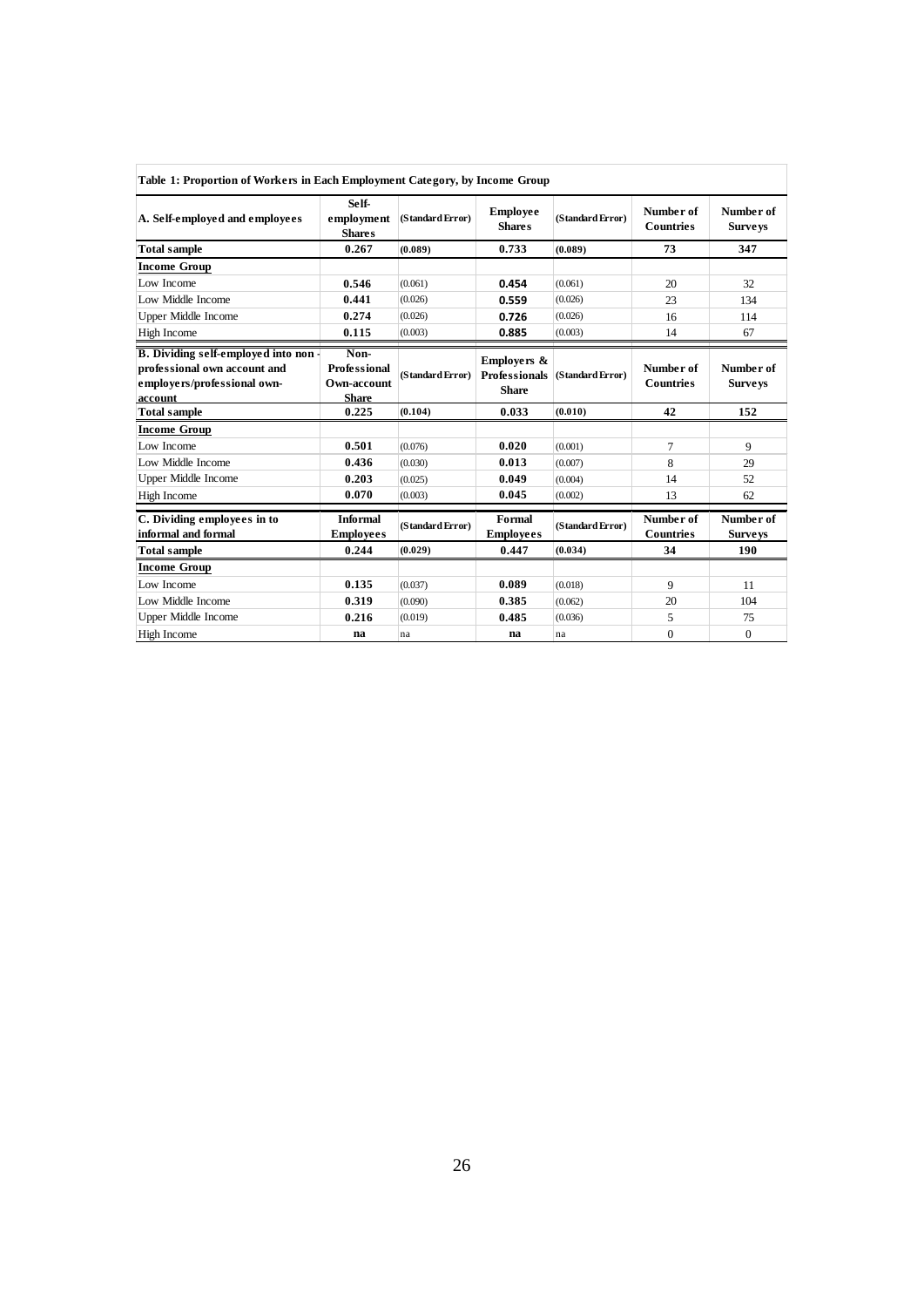| Table 2: Proportion of Workers in Each Employment Category, by Region of the World |                                             |                  |                                                     |                  |                               |                             |
|------------------------------------------------------------------------------------|---------------------------------------------|------------------|-----------------------------------------------------|------------------|-------------------------------|-----------------------------|
| A. Self-employed and employees                                                     | Self-<br>employment<br><b>Shares</b>        | (Standard Error) | <b>Employee</b><br><b>Shares</b>                    | (Standard Error) | Number of<br><b>Countries</b> | Number of<br><b>Surveys</b> |
| <b>Total sample</b>                                                                | 0.267                                       | (0.089)          | 0.733                                               | (0.089)          | 73                            | 347                         |
| Region                                                                             |                                             |                  |                                                     |                  |                               |                             |
| Latin America & Caribbean                                                          | 0.321                                       | (0.005)          | 0.679                                               | (0.005)          | 20                            | 217                         |
| Europe & Central Asia (High-Income)                                                | 0.108                                       | (0.007)          | 0.892                                               | (0.007)          | 13                            | 58                          |
| Europe & Central Asia (Developing)                                                 | 0.055                                       | (0.009)          | 0.945                                               | (0.009)          | 19                            | 43                          |
| Other                                                                              | 0.272                                       | (0.034)          | 0.728                                               | (0.034)          | 21                            | 29                          |
| East Asia & Pacific                                                                | 0.467                                       | (0.002)          | 0.533                                               | (0.002)          | 3                             | 3                           |
| Middle East & North Africa                                                         | 0.493                                       | (0.014)          | 0.507                                               | (0.014)          | $\overline{c}$                | 3                           |
| North America                                                                      | 0.116                                       | (0.015)          | 0.884                                               | (0.015)          | $\mathbf{1}$                  | 3                           |
| South Asia                                                                         | 0.455                                       | (0.020)          | 0.545                                               | (0.020)          | $\overline{c}$                | 3                           |
| Sub-Saharan Africa                                                                 | 0.521                                       | (0.077)          | 0.479                                               | (0.077)          | 13                            | 17                          |
| B. Dividing self-employed into non-                                                | Non-                                        |                  |                                                     |                  |                               |                             |
| professional own account and<br>employers/professional own-<br>account             | Professional<br>Own-account<br><b>Share</b> | (Standard Error) | Emplovers &<br><b>Professionals</b><br><b>Share</b> | (Standard Error) | Number of<br><b>Countries</b> | Number of<br><b>Surveys</b> |
| <b>Total sample</b>                                                                | 0.225                                       | (0.104)          | 0.033                                               | (0.010)          | 42                            | 152                         |
| Region                                                                             |                                             |                  |                                                     |                  |                               |                             |
| Latin America & Caribbean                                                          | 0.235                                       | (0.007)          | 0.056                                               | (0.002)          | $\overline{7}$                | 52                          |
| Europe & Central Asia (High-Income)                                                | 0.051                                       | (0.025)          | 0.021                                               | (0.010)          | 12                            | 56                          |
| Europe & Central Asia (Developing)                                                 | 0.053                                       | (0.011)          | 0.056                                               | (0.010)          | 12                            | 31                          |
| Other                                                                              | 0.240                                       | (0.134)          | 0.028                                               | (0.013)          | 11                            | 14                          |
| East Asia & Pacific                                                                | 0.460                                       | (0.000)          | 0.007                                               | (0.000)          | $\overline{c}$                | $\overline{2}$              |
| Middle East & North Africa                                                         | 0.469                                       | (0.002)          | 0.025                                               | (0.000)          | $\overline{c}$                | $\overline{2}$              |
| North America                                                                      | 0.072                                       | (0.000)          | 0.044                                               | (0.000)          | $\mathbf{1}$                  | 3                           |
| South Asia                                                                         | 0.437                                       | (0.000)          | 0.020                                               | (0.000)          | $\mathbf{1}$                  | $\overline{c}$              |
| Sub-Saharan Africa                                                                 | 0.323                                       | (0.183)          | 0.021                                               | (0.002)          | 5                             | 5                           |
| C. Dividing employees in to<br>informal and formal                                 | <b>Informal</b><br><b>Employees</b>         | (Standard Error) | Formal<br><b>Employees</b>                          | (Standard Error) | Number of<br>Countries        | Number of<br><b>Surveys</b> |
| <b>Total sample</b>                                                                | 0.244                                       | (0.029)          | 0.447                                               | (0.034)          | 34                            | 190                         |
| Region                                                                             |                                             |                  |                                                     |                  |                               |                             |
| Latin America & Caribbean                                                          | 0.229                                       | (0.010)          | 0.445                                               | (0.027)          | 18                            | 172                         |
| Europe & Central Asia (High-Income)                                                | na                                          |                  | na                                                  |                  | $\Omega$                      | $\Omega$                    |
| Europe & Central Asia (Developing)                                                 | 0.454                                       | (0.301)          | 0.526                                               | (0.299)          | 9                             | 11                          |
| Other                                                                              | 0.177                                       | (0.041)          | 0.338                                               | (0.144)          | $\overline{7}$                | $\overline{7}$              |
| East Asia & Pacific                                                                | na                                          |                  | na                                                  |                  | $\theta$                      | $\mathbf{0}$                |
| Middle East & North Africa                                                         | 0.630                                       | ÷                | 0.069                                               | L                | 1                             | 1                           |
| North America                                                                      | na                                          |                  | na                                                  |                  | $\theta$                      | $\Omega$                    |
| South Asia                                                                         | na                                          |                  | na                                                  |                  | $\theta$                      | $\mathbf{0}$                |
| Sub-Saharan Africa                                                                 | 0.176                                       | (0.041)          | 0.338                                               | (0.144)          | 6                             | 6                           |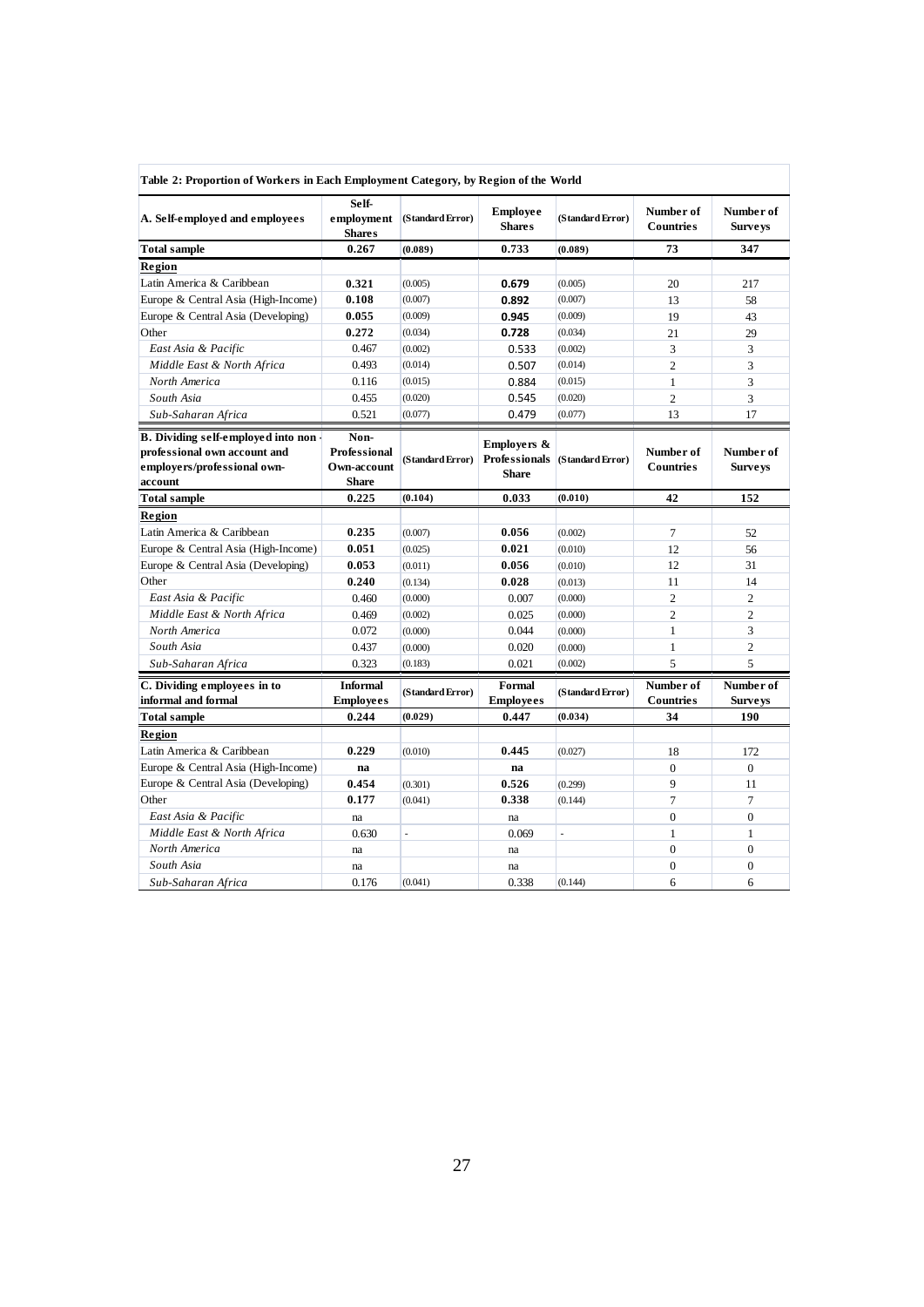| A. All self-employed vs. all<br>employees                                                                         | Self-<br>employment<br>vs. Employees                                  | (Standard<br>Error) |                                   |                                                                         |                     |                |                                                                                     |                     |         | <b>Number</b><br>of<br><b>Countries</b> Surveys | <b>Number</b><br>of                   |
|-------------------------------------------------------------------------------------------------------------------|-----------------------------------------------------------------------|---------------------|-----------------------------------|-------------------------------------------------------------------------|---------------------|----------------|-------------------------------------------------------------------------------------|---------------------|---------|-------------------------------------------------|---------------------------------------|
| <b>Total sample</b>                                                                                               | $-0.095$                                                              | (0.076)             |                                   |                                                                         |                     |                |                                                                                     |                     |         | 73                                              | 347                                   |
| Low Income                                                                                                        | 0.236                                                                 | (0.055)             | $* * *$                           |                                                                         |                     |                |                                                                                     |                     |         | 20                                              | 32                                    |
| Low Middle Income                                                                                                 | $-0.168$                                                              | (0.080)             | $\ast\ast$                        |                                                                         |                     |                |                                                                                     |                     |         | 23                                              | 134                                   |
| Upper Middle Income                                                                                               | $-0.027$                                                              | (0.118)             |                                   |                                                                         |                     |                |                                                                                     |                     |         | 16                                              | 114                                   |
| High Income                                                                                                       | $-0.238$                                                              | (0.023)             | $* * *$                           |                                                                         |                     |                |                                                                                     |                     |         | 14                                              | 67                                    |
| <b>B.</b> Non-professional own-account<br>and employers and professionals<br>vs. all employees                    | Non-<br>professional<br><b>Own Account</b><br>vs. Employees           | (Standard<br>Error) |                                   | <b>Employers &amp;</b><br><b>Professionals</b><br>vs. Employees         | (Standard<br>Error) |                |                                                                                     |                     |         | <b>Number</b><br>of<br>Countries                | <b>Number</b><br>of<br><b>Surveys</b> |
| <b>Total sample</b>                                                                                               | $-0.096$                                                              | (0.067)             |                                   | 0.284                                                                   | $(0.095)$ ***       |                |                                                                                     |                     |         | 42                                              | 152                                   |
| Low Income                                                                                                        | 0.286                                                                 | (0.021)             | ***                               | 0.590                                                                   | (0.030)             | ***            |                                                                                     |                     |         | 7                                               | 9                                     |
| Low Middle Income                                                                                                 | $-0.167$<br>$\ast$<br>(0.079)                                         |                     | 0.223                             | (0.131)                                                                 | $\frac{1}{2}$       |                |                                                                                     |                     | 8       | 29                                              |                                       |
| Upper Middle Income                                                                                               | 0.035<br>0.563<br>(0.043)                                             |                     | (0.028)                           | ***                                                                     |                     |                |                                                                                     | 14                  | 52      |                                                 |                                       |
| High Income                                                                                                       | $-0.243$                                                              | (0.018)             | ***                               | 0.076                                                                   | (0.030)             |                |                                                                                     |                     |         | 13                                              | 62                                    |
| C. All Self-employed vs. informal Self-employed<br>and formal employees, informal<br>vs. formal employees         | vs. Formal<br><b>Employees</b>                                        | (Standard<br>Error) |                                   | Self-emploved<br>vs. Informal<br><b>Employees</b>                       | (Standard<br>Error) |                | Informal vs.<br>Formal<br><b>Employees</b>                                          | (Standard<br>Error) |         | Number<br>of<br><b>Countries</b>                | <b>Number</b><br>of<br><b>Surveys</b> |
| <b>Total sample</b>                                                                                               | $-0.208$                                                              | $(0.114)$ **        |                                   | 0.131                                                                   | (0.095)             |                | $-0.341$                                                                            | $(0.013)$ ***       |         | 34                                              | 190                                   |
| Low Income                                                                                                        | $-0.123$                                                              | (0.236)             |                                   | 0.076                                                                   | (0.140)             |                | $-0.016$                                                                            | (0.080)             |         | 9                                               | 11                                    |
| Low Middle Income                                                                                                 | $-0.184$                                                              | (0.028)             | ***                               | 0.129                                                                   | (0.065)             | $**$           | $-0.362$                                                                            | $(0.015)$ ***       |         | 20                                              | 104                                   |
| <b>Upper Middle Income</b>                                                                                        | $-0.218$                                                              | (0.150)             | $\ast$                            | 0.132                                                                   | (0.113)             | ×              | $-0.337$                                                                            | (0.017)             | ***     | 5                                               | 75                                    |
| High Income                                                                                                       | na                                                                    | na                  |                                   | na                                                                      | na                  |                | na                                                                                  | na                  |         | $\Omega$                                        | $\Omega$                              |
| D. Non-professional own-account<br>vs. formal employees, informal<br>employees and employers and<br>professionals | Non-<br>professional<br>Own-account<br>vs. Formal<br><b>Employees</b> | (Standard<br>Error) |                                   | Non-<br>professional<br>Own-account<br>vs. Informal<br><b>Employees</b> | (Standard<br>Error) |                | Non-<br>professional<br>O.A. vs.<br><b>Employers</b><br>and<br><b>Professionals</b> | (Standard<br>Error) |         | <b>Number</b><br>of<br><b>Countries</b> Surveys | <b>Number</b><br>of                   |
|                                                                                                                   |                                                                       |                     |                                   |                                                                         |                     |                | $-1.015$                                                                            | $(0.048)$ ***       |         | 15                                              | 58                                    |
| <b>Total sample</b>                                                                                               | $-0.150$                                                              | (0.052)             | $* * *$                           | 0.245                                                                   | $(0.059)$ ***       |                |                                                                                     |                     |         |                                                 |                                       |
|                                                                                                                   | $-0.157$                                                              | (0.304)             |                                   | $-0.379$                                                                | (0.122)             | $* * *$        | $-0.170$                                                                            | (0.192)             |         | $\overline{4}$                                  | 4                                     |
| Low Income<br>Low Middle Income                                                                                   | $-0.234$                                                              | (0.045)             | ***                               | 0.207                                                                   | (0.074)             | $* * *$        | $-0.968$                                                                            | (0.086)             | $***$   | 7                                               | 24                                    |
| <b>Upper Middle Income</b>                                                                                        | $-0.117$                                                              | (0.063)             | $\frac{d\mathbf{r}}{d\mathbf{r}}$ | 0.260                                                                   | (0.057)             | $\ast\ast\ast$ | $-1.042$                                                                            | (0.040)             | $* * *$ | $\overline{4}$                                  | 30                                    |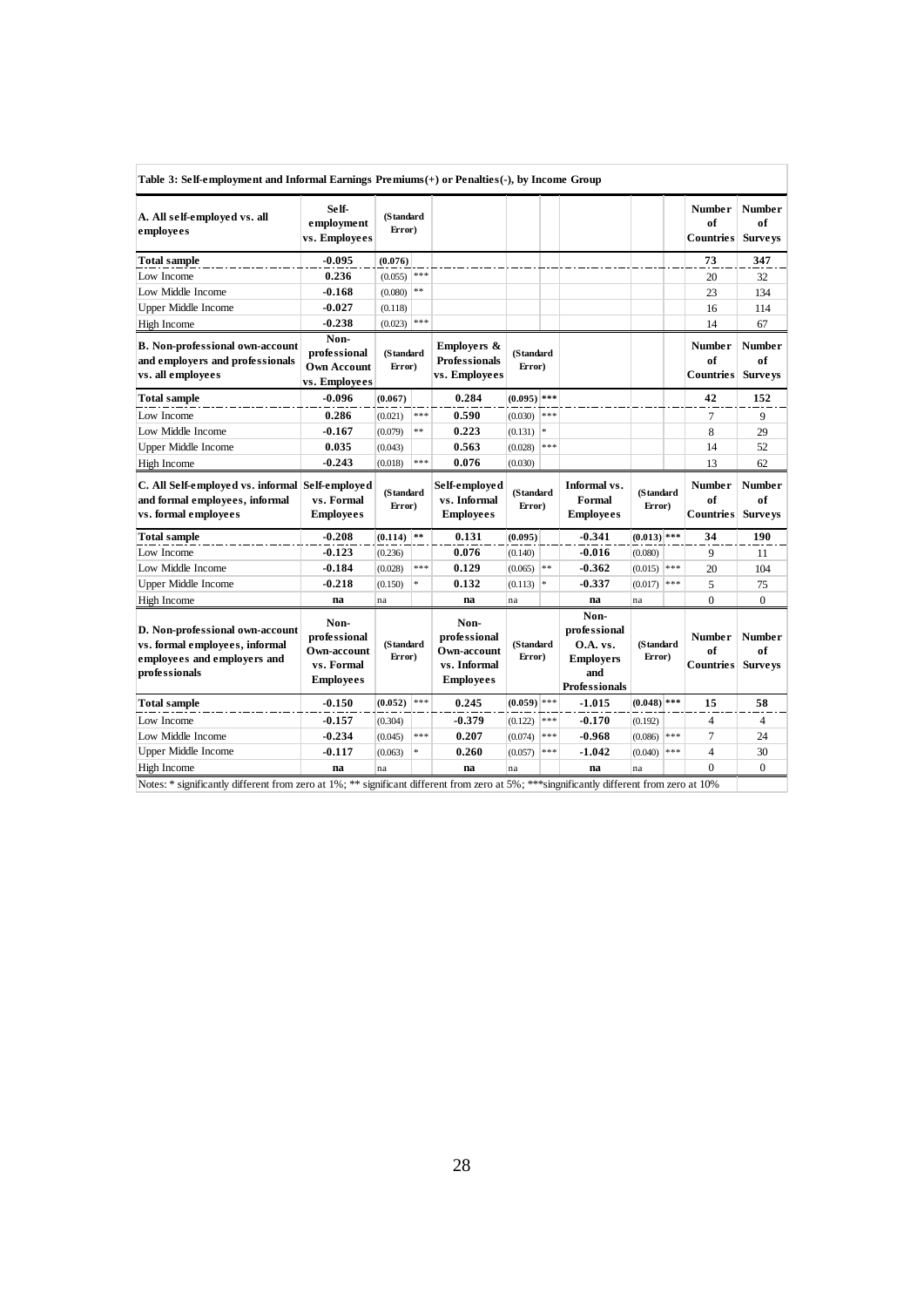| Table 4: Self-employment and Informal Earnings Premiums(+) or Penalties(-), by Region of the World                |                                                                       |                     |                |                                                                         |                          |         |                                                                                     |                          |         |                                                 |                     |
|-------------------------------------------------------------------------------------------------------------------|-----------------------------------------------------------------------|---------------------|----------------|-------------------------------------------------------------------------|--------------------------|---------|-------------------------------------------------------------------------------------|--------------------------|---------|-------------------------------------------------|---------------------|
| A. All self-employed vs. all<br>employees                                                                         | Self-<br>employment<br>vs. Emplovees                                  | (Standard<br>Error) |                |                                                                         |                          |         |                                                                                     |                          |         | <b>Number</b><br>of<br><b>Countries</b> Surveys | <b>Number</b><br>of |
| <b>Total sample</b>                                                                                               | $-0.095$                                                              | (0.076)             |                |                                                                         |                          |         |                                                                                     |                          |         | 73                                              | 347                 |
| Latin America & Caribbean                                                                                         | $-0.017$                                                              | (0.099)             |                |                                                                         |                          |         |                                                                                     |                          |         | 20                                              | 217                 |
| Europe & Central Asia (High-Income)                                                                               | $-0.212$                                                              | (0.146)             |                |                                                                         |                          |         |                                                                                     |                          |         | 13                                              | 58                  |
| Europe & Central Asia (Developing)                                                                                | $-0.226$                                                              | (0.060)             | $* * *$        |                                                                         |                          |         |                                                                                     |                          |         | 19                                              | 43                  |
| Other                                                                                                             | $-0.169$                                                              | (0.073)             | **             |                                                                         |                          |         |                                                                                     |                          |         | 21                                              | 29                  |
| East Asia & Pacific                                                                                               | $-0.278$                                                              | (0.000)             | ***            |                                                                         |                          |         |                                                                                     |                          |         | 3                                               | 3                   |
| Middle East & North Africa                                                                                        | 0.379                                                                 | (0.006)             | ***            |                                                                         |                          |         |                                                                                     |                          |         | $\overline{2}$                                  | 3                   |
| North America                                                                                                     | $-0.243$                                                              | (0.000)             | ***            |                                                                         |                          |         |                                                                                     |                          |         | $\mathbf{1}$                                    | 3                   |
| South Asia                                                                                                        | 0.269                                                                 | (0.044)             | $* * *$        |                                                                         |                          |         |                                                                                     |                          |         | $\overline{c}$                                  | 3                   |
| Sub-Saharan Africa                                                                                                | $-0.248$                                                              | (0.068)             | ***            |                                                                         |                          |         |                                                                                     |                          |         | 13                                              | 17                  |
| B. Non-professional own-account<br>and employers and professionals<br>vs. all employees                           | Non-<br>professional<br>Own Account<br>vs. Employees                  | (Standard<br>Error) |                | Employers &<br><b>Professionals</b><br>vs. Emplovees                    | (Standard<br>Error)      |         |                                                                                     |                          |         | <b>Number</b><br>of<br><b>Countries</b> Surveys | <b>Number</b><br>of |
| <b>Total sample</b>                                                                                               | $-0.096$                                                              | (0.067)             |                | 0.284                                                                   | $(0.095)$ <sup>***</sup> |         |                                                                                     |                          |         | 42                                              | 152                 |
| Latin America & Caribbean                                                                                         | 0.049                                                                 | (0.027)             | $\ast$         | 0.495                                                                   | (0.059)                  | $* * *$ |                                                                                     |                          |         | $\tau$                                          | 52                  |
| Europe & Central Asia (High-Income)                                                                               | $-0.398$                                                              | (0.118)             | ***            | 0.103                                                                   | (0.110)                  |         |                                                                                     |                          |         | 12                                              | 56                  |
| Europe & Central Asia (Developing)                                                                                | $-0.325$                                                              | (0.057)             | $***$          | -0.039                                                                  | (0.046)                  |         |                                                                                     |                          |         | 12                                              | 31                  |
| Other                                                                                                             | $-0.173$                                                              | (0.061)             | ***            | 0.076                                                                   | (0.049)                  |         |                                                                                     |                          |         | 11                                              | 14                  |
| East Asia & Pacific                                                                                               | $-0.252$                                                              | (0.000)             | $***$          | 0.024                                                                   | (0.000)                  | ***     |                                                                                     |                          |         | $\overline{c}$                                  | $\overline{2}$      |
| Middle East & North Africa                                                                                        | 0.389                                                                 | (0.004)             | ***            | 0.702                                                                   | (0.005)                  | ***     |                                                                                     |                          |         | $\overline{c}$                                  | $\overline{c}$      |
| North America                                                                                                     | $-0.225$                                                              | (0.000)             | $***$          | 0.109                                                                   | (0.000)                  | ***     |                                                                                     |                          |         | $\mathbf{1}$                                    | 3                   |
| South Asia                                                                                                        | 0.270                                                                 | (0.000)             | ***            | 0.565                                                                   | (0.000)                  | ***     |                                                                                     |                          |         | $\mathbf{1}$                                    | $\overline{c}$      |
| Sub-Saharan Africa                                                                                                | $-0.364$                                                              | (0.006)             | ***            | 0.420                                                                   | (0.016)                  | $***$   |                                                                                     |                          |         | 5                                               | 5                   |
| C. All Self-employed vs. informal<br>and formal employees, informal vs.<br>formal employees                       | Self-employed<br>vs. Formal<br><b>Employees</b>                       | (Standard<br>Error) |                | Self-employed<br>vs. Informal<br><b>Employees</b>                       | (Standard<br>Error)      |         | Informal vs.<br>Formal<br><b>Employees</b>                                          | (Standard<br>Error)      |         | <b>Number</b><br>of<br><b>Countries</b> Surveys | <b>Number</b><br>of |
| <b>Total sample</b>                                                                                               | $-0.150$                                                              | (0.115)             |                | 0.186                                                                   | $(0.113)$ *              |         | $-0.337$                                                                            | $(0.015)$ ***            |         | 34                                              | 190                 |
| Latin America & Caribbean                                                                                         | $-0.146$                                                              | (0.116)             |                | $-0.036$                                                                | 0.084                    |         | $-0.329$                                                                            | $(0.016)$ ***            |         | 18                                              | 172                 |
| Europe & Central Asia (Developing)                                                                                | $-0.024$                                                              | (0.062)             |                | 0.190                                                                   | 0.116                    | ×       | $-0.018$                                                                            | (0.054)                  |         | $\mathbf{Q}$                                    | 11                  |
| Middle East & North Africa                                                                                        | 0.190                                                                 | 0.000               |                | $-0.431$                                                                | na                       |         | 0.241                                                                               | na                       |         | $\mathbf{1}$                                    | $\mathbf{1}$        |
| Sub-Saharan Africa                                                                                                | 0.530                                                                 | (0.019)             | $\ast\ast\ast$ | 0.134                                                                   | 0.027                    | ***     | $-0.663$                                                                            | $(0.006)$ ***            |         | 6                                               | 6                   |
| D. Non-professional own-account<br>vs. formal employees, informal<br>employees and employers and<br>professionals | Non-<br>professional<br>Own-account<br>vs. Formal<br><b>Employees</b> | (Standard<br>Error) |                | Non-<br>professional<br>Own-account<br>vs. Informal<br><b>Employees</b> | (Standard<br>Error)      |         | Non-<br>professional<br>O.A. vs.<br><b>Employers</b><br>and<br><b>Professionals</b> | (Standard<br>Error)      |         | <b>Number</b><br>of<br><b>Countries</b> Surveys | <b>Number</b><br>of |
| <b>Total sample</b>                                                                                               | $-0.150$                                                              | (0.052)             | $***$          | 0.245                                                                   | $(0.059)$ <sup>***</sup> |         | $-0.674$                                                                            | $(0.035)$ ***            |         | 15                                              | 58                  |
| Latin America & Caribbean                                                                                         | $-0.122$                                                              | (0.055)             | ***            | 0.259                                                                   | (0.055)                  | ***     | $-0.670$                                                                            | $(0.037)$ ***            |         | 6                                               | 47                  |
| Europe & Central Asia (Developing)                                                                                | $-0.221$                                                              | (0.099)             | $* * *$        | $-0.245$                                                                | (0.130)                  | *       | $-0.368$                                                                            | (0.137)                  | $* * *$ | 6                                               | 8                   |
| Sub-Saharan Africa                                                                                                | $-0.696$                                                              | (0.000)             | $***$          | 0.035                                                                   | (0.009)                  | $***$   | $-1.002$                                                                            | $(0.039)$ <sup>***</sup> |         | 3                                               | 3                   |

Notes: \* significantly different from zero at 1%; \*\* significant different from zero at 5%; \*\*\*singnificantly different from zero at 10%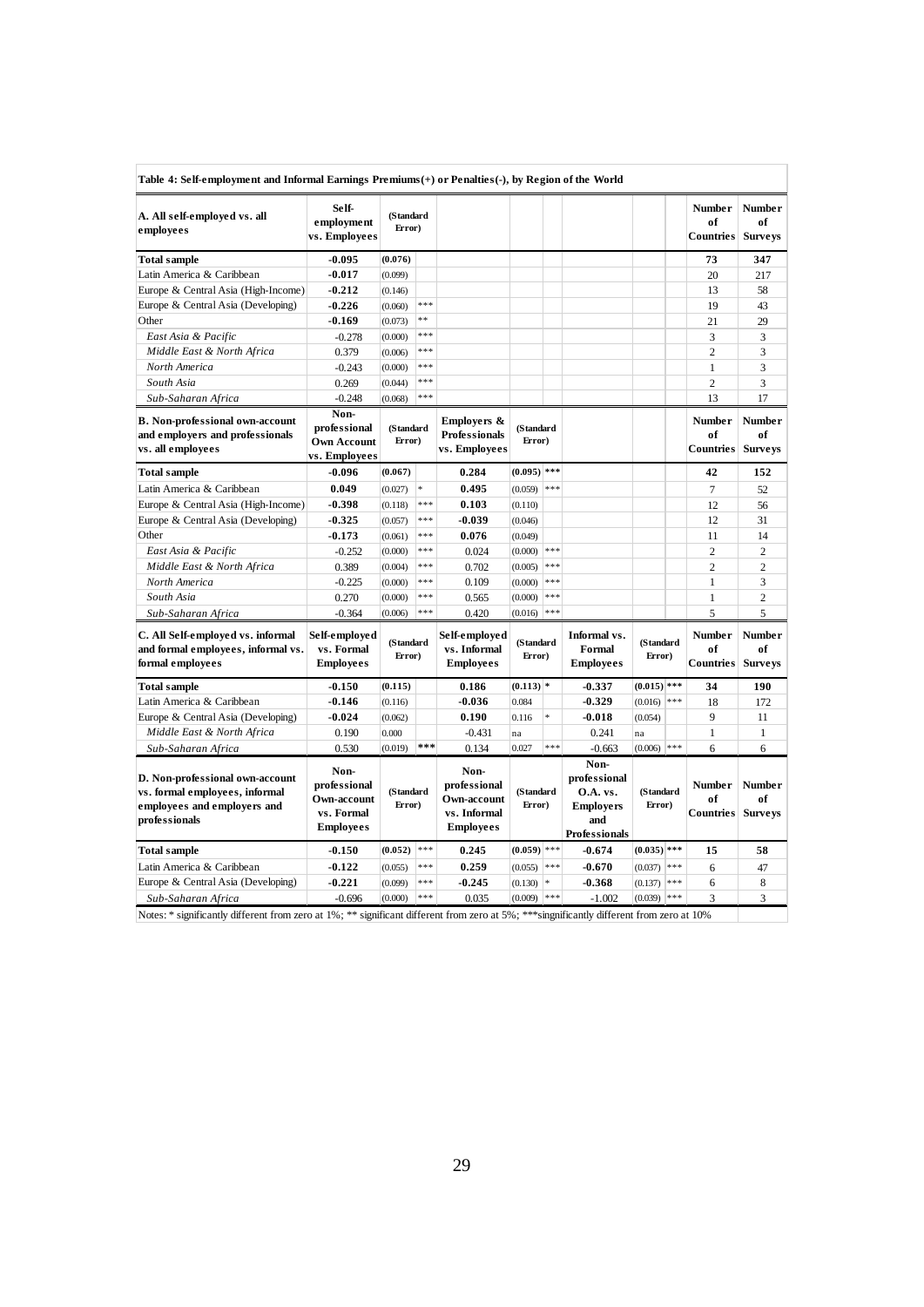| A. All self-employed vs. all<br>emplovees                                                                         | Self-<br>employment<br>vs. Employees                                  | (Standard<br>Error)      |            |                                                                         |                         |                                |                                                                              |                     |                  | <b>Number</b><br>of<br><b>Countries</b> Surveys | <b>Number</b><br>of                   |
|-------------------------------------------------------------------------------------------------------------------|-----------------------------------------------------------------------|--------------------------|------------|-------------------------------------------------------------------------|-------------------------|--------------------------------|------------------------------------------------------------------------------|---------------------|------------------|-------------------------------------------------|---------------------------------------|
| <b>Total sample</b>                                                                                               | $-0.046$                                                              | (0.065)                  |            |                                                                         |                         |                                |                                                                              |                     |                  | 73                                              | 347                                   |
| Low Income                                                                                                        | 0.248                                                                 | (0.050)                  | $* * *$    |                                                                         |                         |                                |                                                                              |                     |                  | 20                                              | 32                                    |
| Low Middle Income                                                                                                 | $-0.053$                                                              | (0.046)                  |            |                                                                         |                         |                                |                                                                              |                     |                  | 23                                              | 134                                   |
| <b>Upper Middle Income</b>                                                                                        | $-0.010$                                                              | (0.090)                  |            |                                                                         |                         |                                |                                                                              |                     |                  | 16                                              | 114                                   |
| High Income                                                                                                       | $-0.224$                                                              | $(0.022)$ <sup>***</sup> |            |                                                                         |                         |                                |                                                                              |                     |                  | 14                                              | 67                                    |
| <b>B. Non-professional own-account</b><br>and employers and professionals<br>vs. all employees                    | Non-<br>professional<br><b>Own Account</b><br>vs. Employees           | (Standard<br>Error)      |            | <b>Employers &amp;</b><br><b>Professionals</b><br>vs. Employees         | (Standard<br>Error)     |                                |                                                                              |                     |                  | <b>Number</b><br>of<br><b>Countries</b>         | <b>Number</b><br>of<br><b>Surveys</b> |
| <b>Total sample</b>                                                                                               | $-0.126$                                                              | $(0.072)^{*}$            |            | 0.234                                                                   | $(0.125)^{*}$           |                                |                                                                              |                     |                  | 42                                              | 152                                   |
| Low Income                                                                                                        | 0.272                                                                 | $(0.020)$ ***            |            | $-3.556$                                                                | $(1.933)$ *             |                                |                                                                              |                     |                  | $\tau$                                          | 9                                     |
| Low Middle Income                                                                                                 | $-0.173$                                                              | $(0.047)$ ***            |            | 0.216                                                                   | $(0.161)$ *             |                                |                                                                              |                     |                  | 8                                               | 29                                    |
| <b>Upper Middle Income</b>                                                                                        | $-0.040$                                                              | (0.077)                  |            | 0.456                                                                   | $(0.095)$ ***           |                                |                                                                              |                     |                  | 14                                              | 52                                    |
| High Income                                                                                                       | $-0.305$                                                              | $(0.017)$ ***            |            | 0.079                                                                   | $(0.052)$ *             |                                |                                                                              |                     |                  | 13                                              | 62                                    |
| C. All Self-employed vs. informal Self-employed<br>and formal employees, informal<br>vs. formal employees         | vs. Formal<br><b>Employees</b>                                        | (Standard<br>Error)      |            | Self-employed<br>vs. Informal<br><b>Employees</b>                       | (Standard<br>Error)     |                                | Informal vs.<br>Formal<br><b>Employees</b>                                   | (Standard<br>Error) |                  | Number<br>of<br><b>Countries</b> Surveys        | <b>Number</b><br>of                   |
| <b>Total sample</b>                                                                                               | $-0.074$                                                              | (0.063)                  |            | 0.208                                                                   | $(0.084)$ <sup>**</sup> |                                | $-0.657$                                                                     | $(0.013)$ ***       |                  | 34                                              | 190                                   |
| Low Income                                                                                                        | 0.091                                                                 | (0.178)                  |            | 0.283                                                                   | (0.148)                 | ×                              | $-0.220$                                                                     | $(0.110)$ *         |                  | 9                                               | 11                                    |
| Low Middle Income                                                                                                 | $-0.056$                                                              | (0.016)                  | ***        | 0.216                                                                   | (0.052)                 | ***                            | $-0.715$                                                                     | (0.022)             | $***$            | 20                                              | 104                                   |
| <b>Upper Middle Income</b>                                                                                        | $-0.079$                                                              | (0.076)                  |            | 0.204                                                                   | (0.099)                 | $\ast\ast$                     | $-0.636$                                                                     | (0.026)             | $\ast\ast$       | 5                                               | 75                                    |
| High Income                                                                                                       | na                                                                    | na                       |            | na                                                                      | na                      |                                | na                                                                           | na                  |                  | $\mathbf{0}$                                    | $\overline{0}$                        |
| D. Non-professional own-account<br>vs. formal employees, informal<br>employees and employers and<br>professionals | Non-<br>professional<br>Own-account<br>vs. Formal<br><b>Employees</b> | (Standard<br>Error)      |            | Non-<br>professional<br>Own-account<br>vs. Informal<br><b>Employees</b> | (Standard<br>Error)     |                                | Non-<br>professional<br>O.A. vs.<br><b>Employers</b><br>and<br>Professionals | (Standard<br>Error) |                  | Number<br>of<br><b>Countries</b> Surveys        | <b>Number</b><br>of                   |
| <b>Total sample</b>                                                                                               | $-0.156$                                                              | (0.066)                  | $\ast\ast$ | 0.253                                                                   | $(0.069)$ ***           |                                | $-0.627$                                                                     | $(0.045)$ ***       |                  | 15                                              | 58                                    |
| Low Income                                                                                                        | $-0.215$                                                              | (0.390)                  |            | $-0.072$                                                                | (0.174)                 |                                | $-0.134$                                                                     | $(0.116)$ ***       |                  | $\overline{4}$                                  | 4                                     |
|                                                                                                                   |                                                                       |                          | $* * *$    | 0.220                                                                   | (0.101)                 | $\ast\ast$                     | $-0.589$                                                                     | (0.065)             | $\divideontimes$ | 7                                               | 24                                    |
|                                                                                                                   | $-0.223$                                                              | (0.045)                  |            |                                                                         |                         |                                |                                                                              |                     |                  |                                                 |                                       |
| Low Middle Income<br><b>Upper Middle Income</b>                                                                   | $-0.134$                                                              | (0.085)                  |            | 0.265                                                                   | (0.067)                 | $\frac{1}{2}$ is $\frac{1}{2}$ | $-0.639$                                                                     | (0.042)             | $\divideontimes$ | $\overline{4}$                                  | 30                                    |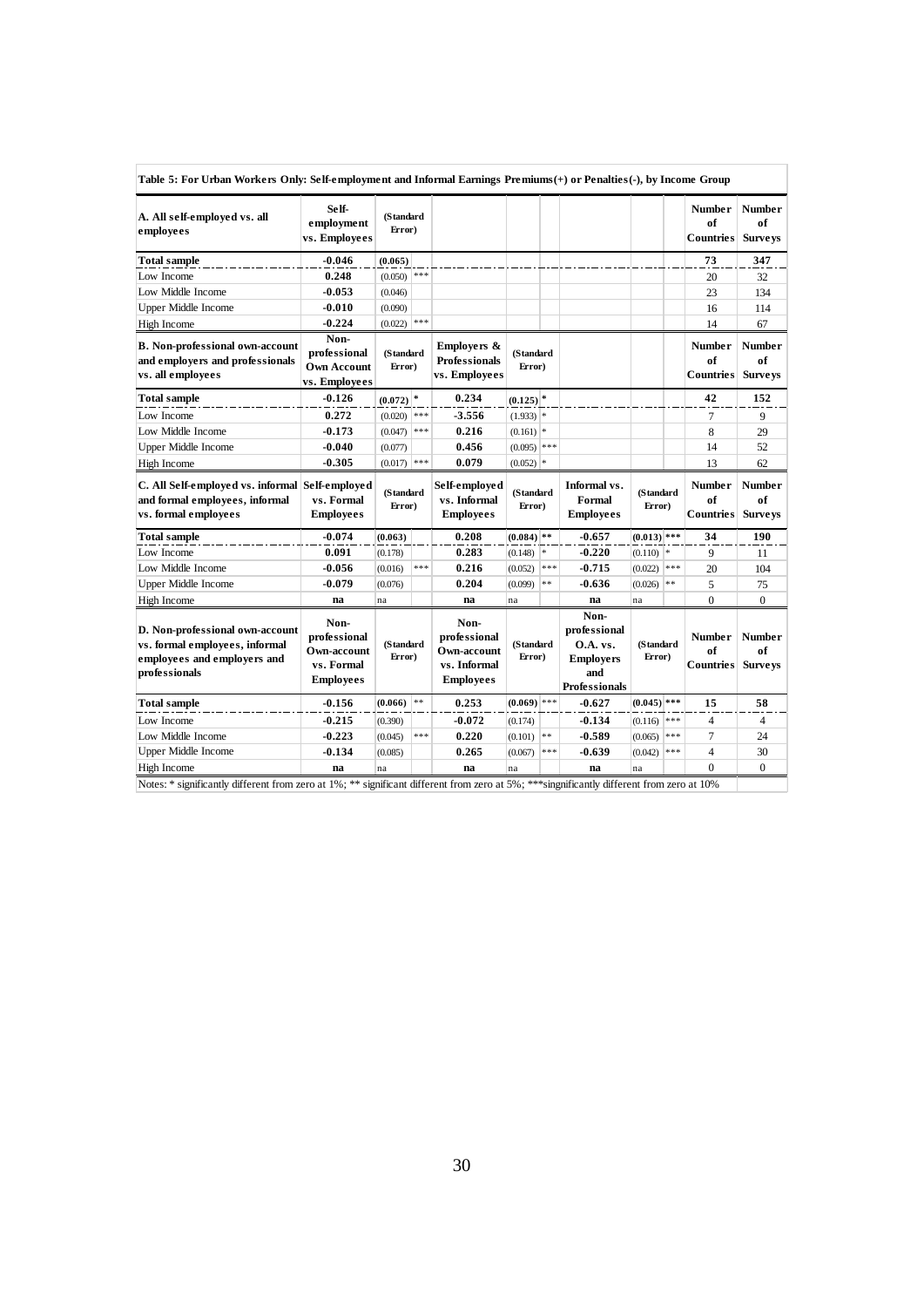| Table 6: Male vs. Female: Self-employment and Informal Earnings Premiums(+) or Penalties(-), by Income Group |                                                                      |                          |                  |                                                   |                          |            |          |                          |                  |                                                    |                          |     |
|--------------------------------------------------------------------------------------------------------------|----------------------------------------------------------------------|--------------------------|------------------|---------------------------------------------------|--------------------------|------------|----------|--------------------------|------------------|----------------------------------------------------|--------------------------|-----|
| A. All self-employed vs. all<br>employees                                                                    |                                                                      |                          |                  | Self-employment vs. Employees                     |                          |            |          |                          |                  |                                                    |                          |     |
|                                                                                                              | Female                                                               | (SE)                     |                  | Male                                              | (SE)                     |            |          |                          |                  |                                                    |                          |     |
| <b>Total sample</b>                                                                                          | $-0.177$                                                             | $(0.080)$ <sup>**</sup>  |                  | $-0.053$                                          | (0.067)                  |            |          |                          |                  |                                                    |                          |     |
| Low Income                                                                                                   | $-0.145$                                                             | $(0.084)$ *              |                  | 0.310                                             | $(0.036)$ ***            |            |          |                          |                  |                                                    |                          |     |
| Low Middle Income                                                                                            | $-0.142$                                                             | $(0.028)$ <sup>***</sup> |                  | $-0.224$                                          | $(0.106)$ **             |            |          |                          |                  |                                                    |                          |     |
| <b>Upper Middle Income</b>                                                                                   | $-0.084$                                                             | (0.118)                  |                  | $-0.002$                                          | (0.106)                  |            |          |                          |                  |                                                    |                          |     |
| High Income                                                                                                  | $-0.400$                                                             | $(0.054)$ <sup>***</sup> |                  | $-0.072$                                          | $(0.037)$ *              |            |          |                          |                  |                                                    |                          |     |
| <b>B.</b> Non-professional own-account<br>and employers and professionals<br>vs. all employees               |                                                                      |                          |                  | <b>Non-professional Own Account vs. Employees</b> |                          |            |          |                          |                  | <b>Employers &amp; Professionals vs. Employees</b> |                          |     |
|                                                                                                              | Female                                                               | (SE)                     |                  | Male                                              | (SE)                     |            | Female   | (SE)                     |                  | Male                                               | (SE)                     |     |
| <b>Total sample</b>                                                                                          | $-0.218$                                                             | $(0.090)$ <sup>**</sup>  |                  | $-0.114$                                          | (0.072)                  |            | $-0.190$ | $(0.075)$ <sup>**</sup>  |                  | 0.184                                              | (0.156)                  |     |
| Low Income                                                                                                   | $-0.116$                                                             | (0.099)                  |                  | 0.347                                             | $(0.007)$ ***            |            | $-0.441$ | $(0.195)$ <sup>**</sup>  |                  | $-3.567$                                           | $(2.003)$ *              |     |
| Low Middle Income                                                                                            | $-0.147$                                                             | $(0.018)$ <sup>***</sup> |                  | $-0.313$                                          | $(0.082)$ <sup>***</sup> |            | $-0.186$ | $(0.106)$ <sup>*</sup>   |                  | 0.266                                              | $(0.146)$ <sup>*</sup>   |     |
| <b>Upper Middle Income</b>                                                                                   | $-0.070$                                                             | (0.071)                  |                  | $-0.006$                                          | (0.046)                  |            | $-0.035$ | (0.025)                  |                  | 0.584                                              | $(0.037)$ ***            |     |
| High Income                                                                                                  | $-0.487$                                                             | $(0.014)$ <sup>***</sup> |                  | $-0.134$                                          | $(0.037)$ ***            |            | $-0.279$ | $(0.068)$ <sup>***</sup> |                  | 0.196                                              | $(0.070)$ <sup>***</sup> |     |
| C. Informal vs. Formal                                                                                       | Non-professional Own Account vs. Employers &<br><b>Professionals</b> |                          |                  |                                                   |                          |            |          |                          |                  | <b>Informal Employees vs. Formal Employees</b>     |                          |     |
|                                                                                                              | Female                                                               | (SE)                     |                  | Male                                              | (SE)                     |            | Female   | (SE)                     |                  | Male                                               | (SE)                     |     |
| <b>Total sample</b>                                                                                          | 0.214                                                                | (0.667)                  |                  | $-0.192$                                          | 0.259                    |            | $-0.341$ | $(0.013)$ ***            |                  | -0.337                                             | $(0.021)$ ***            |     |
| Low Income                                                                                                   | 5.852                                                                | (0.638)                  | ***              | 4.236                                             | 1.890                    | $\ast\ast$ | $-0.016$ | (0.080)                  |                  | $-0.238$                                           | $(0.105)$ <sup>**</sup>  |     |
| Low Middle Income                                                                                            | 0.063                                                                | (0.478)                  |                  | $-0.428$                                          | 0.036                    | ***        | $-0.362$ | $(0.015)$ <sup>***</sup> |                  | $-0.353$                                           | $(0.041)$ <sup>***</sup> |     |
| <b>Upper Middle Income</b>                                                                                   | $-0.669$                                                             | (0.059)                  | $***$            | $-0.610$                                          | 0.021                    | ***        | $-0.337$ | $(0.017)$ ***            |                  | $-0.332$                                           | $(0.018)$ <sup>***</sup> |     |
| High Income                                                                                                  | $-0.410$                                                             | (0.013)                  | ***              | $-0.373$                                          | 0.019                    | ***        | na       | na                       |                  | na                                                 | na                       |     |
| D. Non-professional own-account<br>vs. formal and informal<br>employees                                      |                                                                      |                          | <b>Employees</b> | Non-professional Own-account vs. Formal           |                          |            |          |                          | <b>Employees</b> | Non-professional Own-account vs. Informal          |                          |     |
|                                                                                                              | Female<br>(SE)<br>Male                                               |                          |                  |                                                   |                          |            | Female   | (SE)                     |                  | Male                                               | (SE)                     |     |
| <b>Total sample</b>                                                                                          | $-0.226$                                                             | (0.071)                  | ***              | $-0.123$                                          | (0.043)                  | ***        | 0.163    | (0.078)                  | **               | $-0.273$                                           | 0.045                    | *** |
| Low Income                                                                                                   | $-0.284$                                                             | (0.427)                  |                  | $-0.234$                                          | (0.318)                  |            | $-0.176$ | (0.299)                  |                  | 0.408                                              | 0.162                    | **  |
| Low Middle Income                                                                                            | $-0.327$                                                             | (0.036)                  | ***              | $-0.153$                                          | $(0.074)$ <sup>**</sup>  |            | 0.136    | (0.095)                  |                  | $-0.213$                                           | 0.076                    | *** |
| <b>Upper Middle Income</b>                                                                                   | $-0.193$                                                             | (0.089)                  | $\ast\ast$       | $-0.104$                                          | $(0.047)$ **             |            | 0.175    | $(0.084)$ **             |                  | $-0.296$                                           | 0.039                    | *** |
| High Income                                                                                                  | na                                                                   | na                       |                  | na                                                | na                       |            | na       | na                       |                  | na                                                 | na                       |     |

Notes: \* significantly different from zero at 1%; \*\* significant different from zero at 5%; \*\*\* singnificantly different from zero at 10%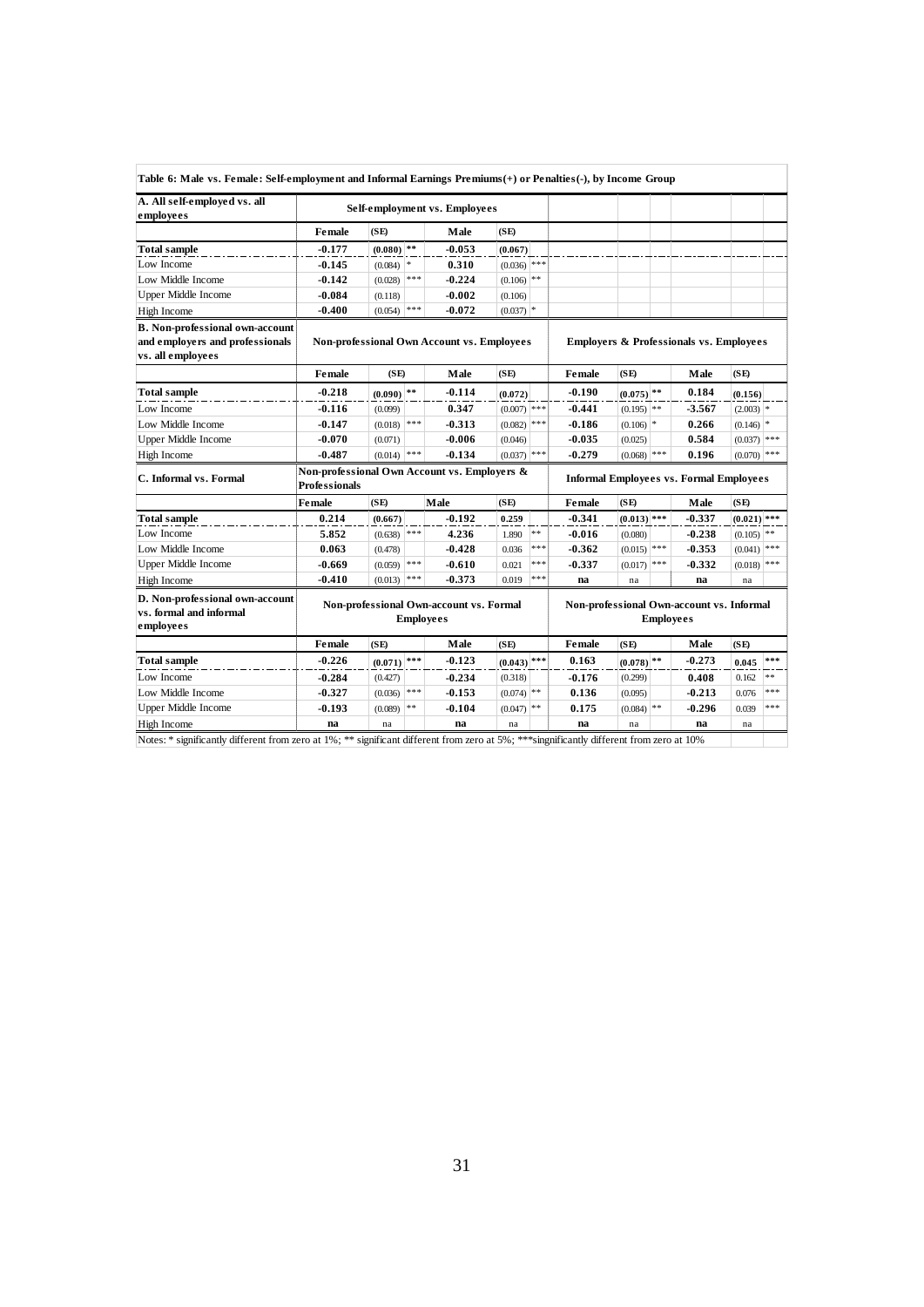| Table 7: Male vs. Female: Self-employment and Informal Earnings Premiums(+) or Penalties(-), by Region of the World<br>A. All self-emploved vs. all |                                         |                         |                      | Self-employment vs. Employees                     |                          |                  |                                           |                          |    |                                                    |                          |     |
|-----------------------------------------------------------------------------------------------------------------------------------------------------|-----------------------------------------|-------------------------|----------------------|---------------------------------------------------|--------------------------|------------------|-------------------------------------------|--------------------------|----|----------------------------------------------------|--------------------------|-----|
| employees                                                                                                                                           | Female                                  | (SE)                    |                      | Male                                              | (SE)                     |                  |                                           |                          |    |                                                    |                          |     |
| <b>Total sample</b>                                                                                                                                 | $-0.177$                                | $(0.080)$ **            |                      | $-0.053$                                          | (0.067)                  |                  |                                           |                          |    |                                                    |                          |     |
| Latin America & Caribbean                                                                                                                           | $-0.091$                                | (0.099)                 |                      | 0.011                                             | (0.086)                  |                  |                                           |                          |    |                                                    |                          |     |
| Europe & Central Asia (High-Income)                                                                                                                 | $-0.162$                                | (0.041)                 | ***                  | $-0.256$                                          | $(0.131)$ **             |                  |                                           |                          |    |                                                    |                          |     |
| Europe & Central Asia (Developing)                                                                                                                  | $-0.254$                                | (0.054)                 | ***                  | $-0.202$                                          | $(0.062)$ ***            |                  |                                           |                          |    |                                                    |                          |     |
| Other                                                                                                                                               | $-0.300$                                | (0.099)                 | ***                  | $-0.075$                                          | (0.099)                  |                  |                                           |                          |    |                                                    |                          |     |
| <b>B.</b> Non-professional own-account<br>and employers and professionals<br>vs. all employees                                                      |                                         |                         |                      | <b>Non-professional Own Account vs. Employees</b> |                          |                  |                                           |                          |    | <b>Employers &amp; Professionals vs. Employees</b> |                          |     |
|                                                                                                                                                     | <b>Female</b>                           | (SE)                    |                      | Male                                              | (SE)                     |                  | <b>Female</b>                             | (SE)                     |    | Male                                               | (SE)                     |     |
| <b>Total sample</b>                                                                                                                                 | $-0.218$                                | $(0.090)$ <sup>**</sup> |                      | $-0.114$                                          | (0.072)                  |                  | $-0.190$                                  | $(0.075)$ <sup>**</sup>  |    | 0.184                                              | (0.156)                  |     |
| Latin America & Caribbean                                                                                                                           | $-0.059$                                | (0.056)                 |                      | 0.000                                             | (0.029)                  |                  | $-0.069$                                  | (0.043)                  |    | 0.498                                              | $(0.050)$ <sup>***</sup> |     |
| Europe & Central Asia (High-Income)                                                                                                                 | $-0.634$                                | (0.178)                 | $* * *$              | $-0.368$                                          | $(0.123)$ <sup>***</sup> |                  | 0.030                                     | (0.026)                  |    | $-0.027$                                           | (0.075)                  |     |
| Europe & Central Asia (Developing)                                                                                                                  | $-0.433$                                | (0.057)                 | ***                  | $-0.322$                                          | $(0.059)$ ***            |                  | 0.001                                     | (0.036)                  |    | $-0.074$                                           | (0.064)                  |     |
| Other                                                                                                                                               | $-0.328$                                | $(0.119)$ ***           |                      | $-0.130$                                          | $(0.102)$ ***            |                  | $-0.429$                                  | $(0.090)$ ***            |    | $-0.102$                                           | (0.316)                  |     |
| C. Informal vs. Formal                                                                                                                              |                                         |                         | <b>Professionals</b> | Non-professional Own Account vs. Employers &      |                          |                  |                                           |                          |    | <b>Informal Employees vs. Formal Employees</b>     |                          |     |
|                                                                                                                                                     | Female                                  | (SE)                    |                      | Male                                              | (SE)                     |                  | Female                                    | (SE)                     |    | Male                                               | (SE)                     |     |
| <b>Total sample</b>                                                                                                                                 | 0.214                                   | (0.667)                 |                      | $-0.192$                                          | 0.259                    |                  | $-0.341$                                  | $(0.013)$ ***            |    | -0.337                                             | $(0.021)$ ***            |     |
| Latin America & Caribbean                                                                                                                           | -0.663                                  | (0.054)                 | ***                  | $-0.587$                                          | $(0.034)$ ***            |                  | $-0.335$                                  | $(0.009)$ ***            |    | -0.329                                             | $(0.025)$ ***            |     |
| Europe & Central Asia (High-Income)                                                                                                                 | $-0.503$                                | (0.134)                 | ***                  | $-0.415$                                          | $(0.049)$ ***            |                  | na                                        | na                       |    | na                                                 | na                       |     |
| Europe & Central Asia (Developing)                                                                                                                  | $-0.330$                                | (0.056)                 | ***                  | $-0.251$                                          | (0.020)                  | ***              | $-0.035$                                  | (0.071)                  |    | $-0.009$                                           | (0.046)                  |     |
| Other                                                                                                                                               | 0.730                                   | (1.208)                 |                      | $-0.040$                                          | 0.409                    |                  | $-0.671$                                  | $(0.055)$ ***            |    | $-0.643$                                           | $(0.013)$ ***            |     |
| D. Non-professional own-account<br>vs. formal and informal<br>employees                                                                             | Non-professional Own-account vs. Formal |                         |                      |                                                   |                          | <b>Employees</b> | Non-professional Own-account vs. Informal |                          |    |                                                    |                          |     |
|                                                                                                                                                     | <b>Female</b><br>(SE)<br>Male<br>(SE)   |                         |                      |                                                   |                          |                  | <b>Female</b>                             | (SE)                     |    | Male                                               | (SE)                     |     |
| <b>Total sample</b>                                                                                                                                 | $-0.226$                                | (0.071)                 | ***                  | -0.123                                            | (0.043)                  | **               | 0.163                                     | (0.078)                  | ** | 0.273                                              | (0.045)                  | *** |
| Latin America & Caribbean                                                                                                                           | $-0.186$                                | (0.065)                 | ***                  | $-0.105$                                          | $(0.049)$ **             |                  | 0.182                                     | $(0.074)$ <sup>**</sup>  |    | 0.284                                              | $(0.042)$ <sup>**</sup>  |     |
| Europe & Central Asia (High-Income)                                                                                                                 | na                                      | na                      |                      | na                                                | na                       |                  | na                                        | na                       |    | na                                                 | na                       |     |
| $-0.283$<br>$-0.202$<br>Europe & Central Asia (Developing)<br>(0.217)                                                                               |                                         | (0.033)                 | $***$                | $-0.257$                                          | (0.211)                  |                  | $-0.115$                                  | $(0.074)$ *              |    |                                                    |                          |     |
| Other                                                                                                                                               | $-0.887$                                | $(0.023)$ ***           |                      | $-0.578$                                          | $(0.007)$ ***            |                  | $-0.090$                                  | $(0.010)$ <sup>***</sup> |    | 0.130                                              | $(0.007)$ ***            |     |

r

Notes: \* significantly different from zero at 1%; \*\* significant different from zero at 5%; \*\*\*singnificantly different from zero at 10%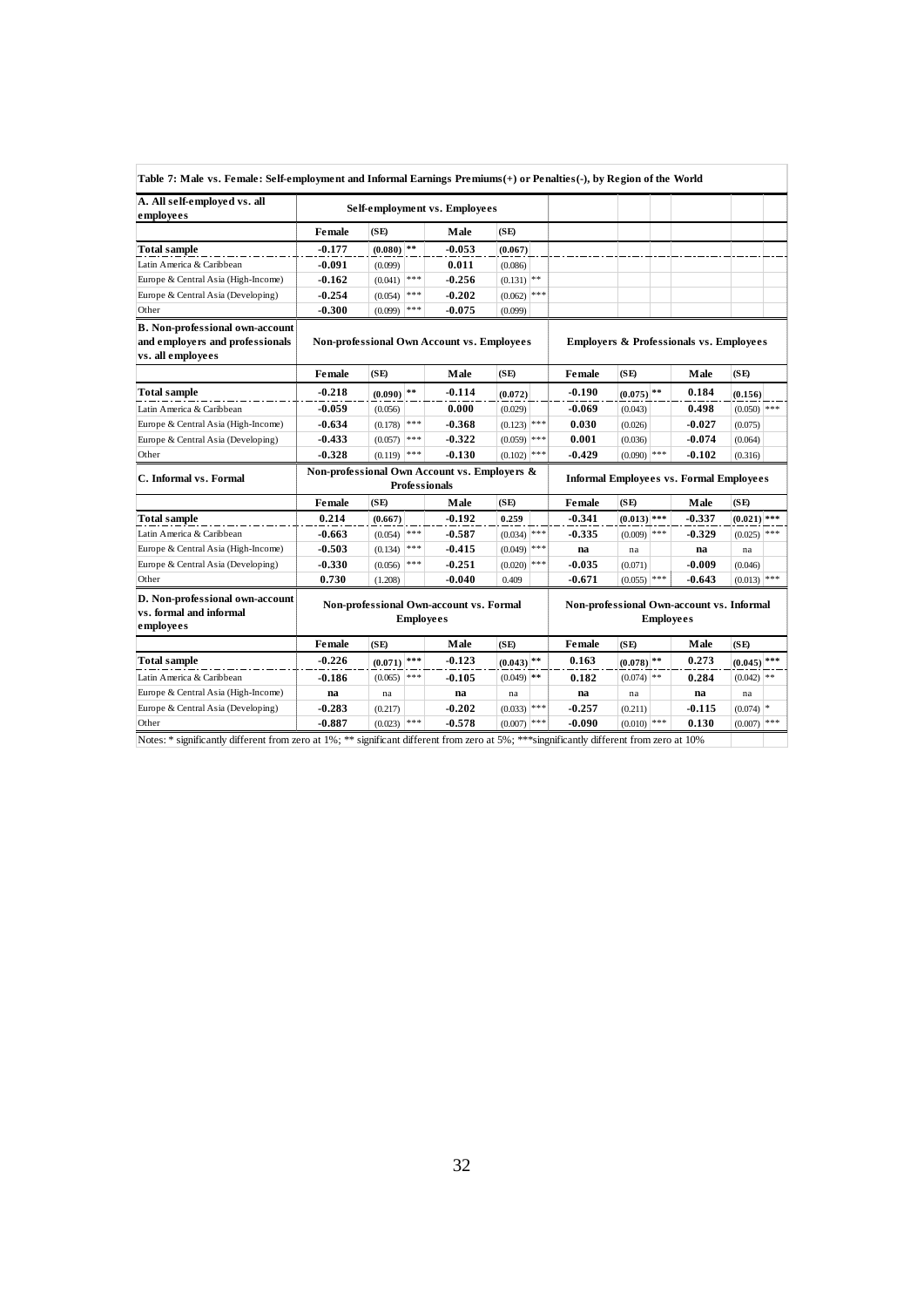| A. All self-employed vs. all<br>employees | Primary<br>Incomplete | (Standard<br>Error)      |     | Primary<br><b>Graduate</b> | (Standard<br>Error)      | <b>Secondary</b><br><b>Graduae</b> and<br>University<br>Incomplete | (Standard<br>Error)      |     | University<br><b>Graduate</b>        | (Standard<br>Error) |     |
|-------------------------------------------|-----------------------|--------------------------|-----|----------------------------|--------------------------|--------------------------------------------------------------------|--------------------------|-----|--------------------------------------|---------------------|-----|
| Total sample                              | $-0.042$              | (0.060)                  |     | $-0.099$                   | (0.104)                  | $-0.004$                                                           | (0.025)                  |     | 0.004                                | (0.007)             |     |
| Low Income                                | 0.239                 | (0.089)                  | *** | 0.168                      | $(0.076)$ <sup>**</sup>  | $-0.013$                                                           | (0.014)                  |     | 0.001                                | (0.006)             |     |
| Low Middle Income                         | $-0.128$              | (0.034)                  | *** | $-0.238$                   | $(0.077)$ <sup>***</sup> | $-0.027$                                                           | (0.074)                  |     | 0.032                                | 0.091               |     |
| Upper Middle Income                       | $-0.037$              | (0.089)                  |     | 0.012                      | (0.134)                  | 0.077                                                              | $(0.023)$ ***            |     | 0.034                                | (0.022)             |     |
| High Income                               | $-0.167$              | (0.049)                  | *** | $-0.143$                   | $(0.026)$ <sup>***</sup> | $-0.168$                                                           | $(0.029)$ <sup>***</sup> |     | $-0.014$                             | (0.011)             |     |
| <b>B.</b> Informal vs. Formal             | Primary<br>Incomplete | (Standard<br>Error)      |     | Primary<br>Graduate        | (Standard<br>Error)      | <b>Secondary</b><br>Graduae and<br>University<br>Incomplete        | (Standard<br>Error)      |     | <b>University</b><br><b>Graduate</b> | (Standard<br>Error) |     |
| Total sample                              | $-0.363$              | $(0.015)$ <sup>***</sup> |     | $-0.379$                   | $(0.025)$ ***            | $-0.431$                                                           | $(0.041)^{***}$          |     | $-0.444$                             | (0.039)             | *** |
| Low Income                                | $-0.362$              | (0.248)                  |     | $-0.196$                   | $(0.060)$ <sup>***</sup> | $-0.253$                                                           | $(0.151)$ *              |     | $-0.058$                             | (0.155)             |     |
| Low Middle Income                         | $-0.394$              | (0.037)                  | *** | $-0.365$                   | $(0.051)$ <sup>***</sup> | $-0.520$                                                           | $(0.104)$ <sup>***</sup> |     | $-0.408$                             | (0.036)             | *** |
| Upper Middle Income                       | $-0.353$              | (0.016)                  | *** | $-0.385$                   | $(0.020)$ <sup>***</sup> | $-0.391$                                                           | 0.025                    | *** | $-0.471$                             | (0.053)             | *** |
| High Income                               | na                    | na                       |     | na                         | na                       | na                                                                 | na                       |     | na                                   | na                  |     |

Notes: \* significantly different from zero at 1%; \*\* significant different from zero at 5%; \*\*\* singnificantly different from zero at 10%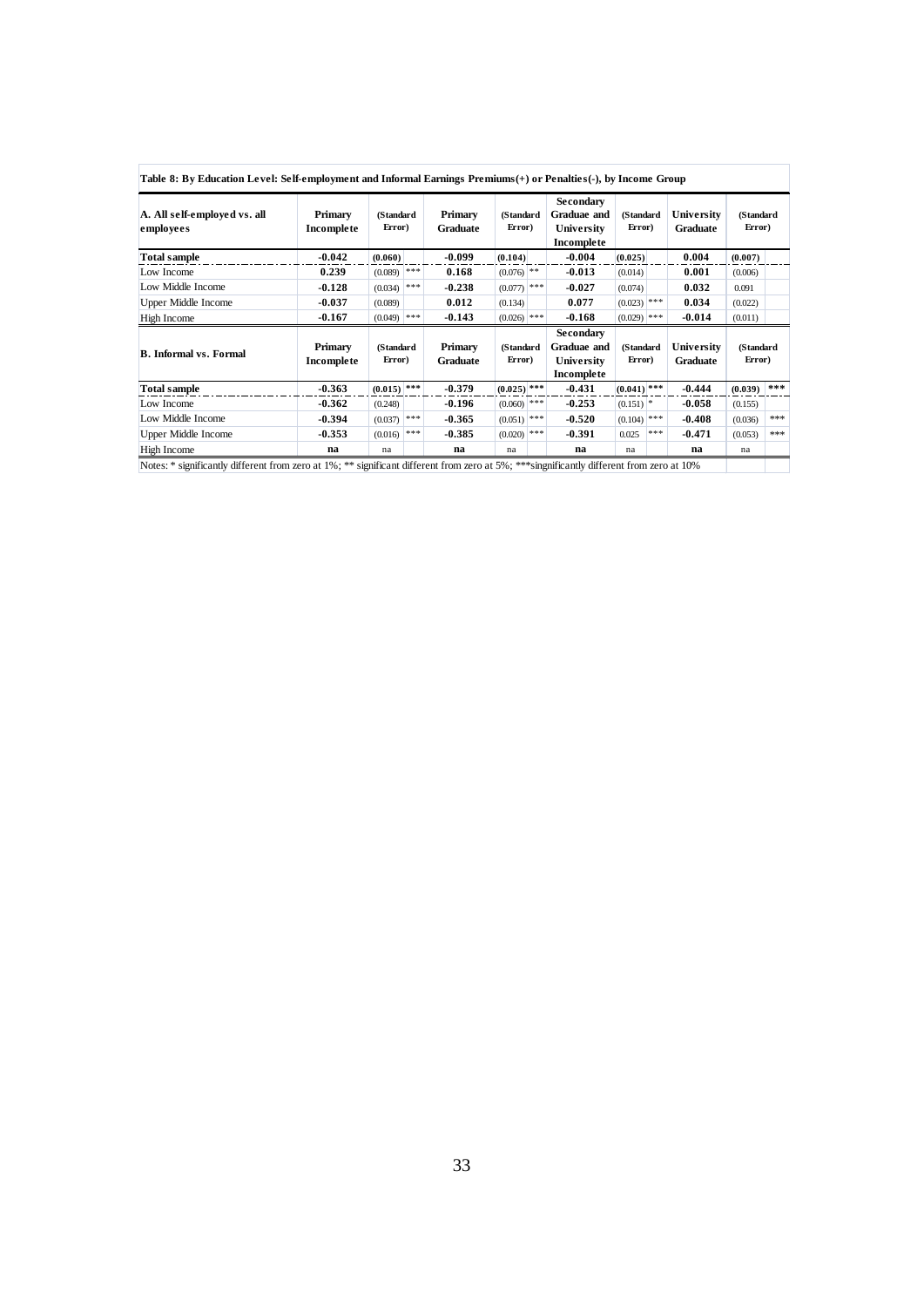| A. All self-employed vs. all<br>employees                           | Age 15-24 | (Standard<br>Error)      |     | Age 25-44 | (Standard<br>Error)      |     | Age 45-64 | (Standard<br>Error)      |  |
|---------------------------------------------------------------------|-----------|--------------------------|-----|-----------|--------------------------|-----|-----------|--------------------------|--|
| <b>Total sample</b>                                                 | $-0.075$  | (0.107)                  |     | $-0.080$  | (0.107)                  |     | $-0.056$  | $(0.027)$ **             |  |
| Low Income                                                          | 0.077     | (0.010)                  |     | 0.208     | $(0.062)$ <sup>***</sup> |     | 0.205     | $(0.052)$ <sup>***</sup> |  |
| Low Middle Income                                                   | $-0.250$  | $(0.045)$ <sup>***</sup> |     | $-0.128$  | $(0.057)$ **             |     | $-0.068$  | $(0.010)$ ***            |  |
| <b>Upper Middle Income</b>                                          | 0.037     | (0.095)                  |     | $-0.008$  | (0.088)                  |     | $-0.051$  | (0.011)                  |  |
| High Income                                                         | 0.317     | $(0.469)$ ***            |     | $-0.248$  | $(0.025)$ ***            |     | $-0.356$  | (0.306)                  |  |
| <b>B. Non-professional own-account</b><br>workers vs. all employees | Age 15-24 | (Standard<br>Error)      |     | Age 25-44 | (Standard<br>Error)      |     | Age 45-64 | (Standard<br>Error)      |  |
| Total sample                                                        | $-0.137$  | (0.084)                  |     | $-0.153$  | $(0.057)$ <sup>***</sup> |     | $-0.202$  | $(0.073)$ <sup>***</sup> |  |
| Low Income                                                          | 0.193     | $(0.055)$ ***            |     | 0.255     | $(0.039)$ ***            |     | 0.302     | $(0.029)$ ***            |  |
| Low Middle Income                                                   | $-0.247$  | $(0.035)$ ***            |     | $-0.200$  | $(0.028)$ ***            |     | $-0.205$  | $(0.117)$ *              |  |
| <b>Upper Middle Income</b>                                          | 0.031     | (0.048)                  |     | $-0.059$  | (0.045)                  |     | $-0.080$  | (0.053)                  |  |
| High Income                                                         | $-0.235$  | $(0.049)$ ***            |     | $-0.319$  | $(0.012)$ ***            |     | $-0.332$  | $(0.020)$ ***            |  |
| <b>C. Employers and Professionals</b><br>vs. Employees              | Age 15-24 | (Standard<br>Error)      |     | Age 25-44 | (Standard<br>Error)      |     | Age 45-64 | (Standard<br>Error)      |  |
| <b>Total sample</b>                                                 | $-0.917$  | (1.287)                  |     | 0.187     | (0.152)                  |     | 0.277     | $(0.123)$ ***            |  |
| Low Income                                                          | $-5.436$  | (0.114)                  | *** | $-2.718$  | (2.078)                  |     | $-2.588$  | (2.216)                  |  |
| Low Middle Income                                                   | 0.114     | (0.310)                  |     | 0.143     | (0.158)                  |     | 0.465     | $(0.055)$ ***            |  |
| <b>Upper Middle Income</b>                                          | 0.537     | (0.045)                  | *** | 0.522     | $(0.057)$ ***            |     | 0.554     | $(0.074)$ ***            |  |
| High Income                                                         | 0.889     | (0.471)                  | *   | 0.025     | (0.044)                  |     | 0.106     | $(0.051)$ **             |  |
| C. Informal vs. Formal<br><b>Employees</b>                          | Age 15-24 | (Standard<br>Error)      |     | Age 25-44 | (Standard<br>Error)      |     | Age 45-64 | (Standard<br>Error)      |  |
| <b>Total sample</b>                                                 | $-0.311$  | $(0.024)$ ***            |     | $-0.317$  | $(0.019)$ ***            |     | $-0.393$  | $(0.020)$ ***            |  |
| Low Income                                                          | $-0.090$  | (0.117)                  |     | $-0.132$  | (0.063)                  |     | $-0.232$  | $(0.133)$ *              |  |
| Low Middle Income                                                   | $-0.330$  | (0.050)                  | *** | $-0.324$  | (0.032)                  | *** | $-0.416$  | $(0.021)$ ***            |  |
| <b>Upper Middle Income</b>                                          | $-0.305$  | (0.016)                  | *** | $-0.315$  | (0.019)                  | *** | $-0.388$  | $(0.025)$ ***            |  |
| High Income                                                         | na        | na                       |     | na        | na                       |     | na        | na                       |  |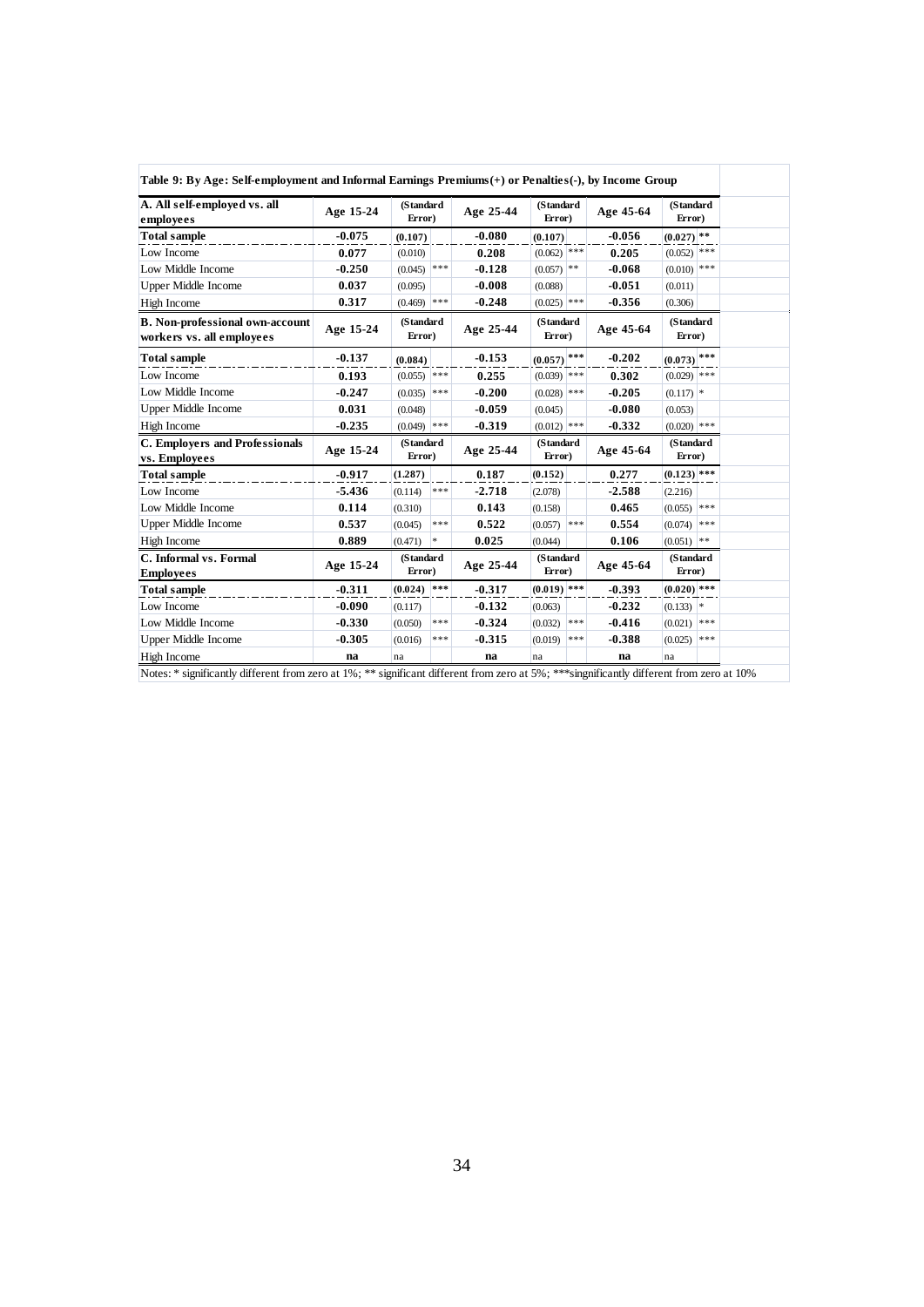### **Table A1: Earnings Differentials for various workers by country, year and region of the world**

| <b>Country</b>                    | Year         | Self-<br>employed<br>VS.<br>employees | Non-<br>profession<br>al own-<br>account<br>VS.<br>employees | Employer<br>s and<br>profession<br>als vs.<br>employees | Formal<br>vs. self- | informal<br>vs. self-<br>employed employed<br>employees employees employees | Formal<br>VS.<br>informal | Country                      | Year         | Self-<br>employed<br>vs.<br>employees | Non-<br>profession<br>al own-<br>account<br>٧s.<br>employees | <b>Employer</b><br>s and<br>profession<br>als vs.<br>employees | Formal<br>vs. self-<br>employed                  | informal<br>vs. self-<br>employed<br>employees employees employees | Formal<br>vs.<br>informal                  |
|-----------------------------------|--------------|---------------------------------------|--------------------------------------------------------------|---------------------------------------------------------|---------------------|-----------------------------------------------------------------------------|---------------------------|------------------------------|--------------|---------------------------------------|--------------------------------------------------------------|----------------------------------------------------------------|--------------------------------------------------|--------------------------------------------------------------------|--------------------------------------------|
| Latin America & Caribbean         |              |                                       |                                                              |                                                         |                     |                                                                             |                           |                              |              |                                       |                                                              |                                                                |                                                  |                                                                    |                                            |
| Bolivia<br>Bolivia                | 1997<br>1999 | $-0.03$<br>$-0.47$                    |                                                              | ÷                                                       | 0.17<br>0.57        | $-0.04$<br>0.41                                                             | 0.21<br>0.16              | El Salvador<br>El Salvador   | 2005<br>2006 | $-0.01$<br>$-0.06$                    | $\sim$                                                       | $\sim$                                                         | 0.18<br>0.13                                     | $-0.17$<br>$\bf{o}$                                                | 0.35<br>0.13                               |
| Bolivia                           | 2000         | $-0.19$                               | 0.23                                                         | 0.24                                                    | 0.33                | 0.08                                                                        | 0.25                      | El Salvador                  | 2007         | 0.09                                  | -                                                            | $\sim$                                                         | 0.08                                             | $-0.24$                                                            | 0.31                                       |
| Bolivia<br>Bolivia                | 2001<br>2002 | $-0.51$<br>$-0.51$                    | <br>÷                                                        | $\sim$<br>÷                                             | 0.56<br>0.6         | 0.47<br>0.44                                                                | 0.09<br>0.16              | El Salvador<br>El Salvador   | 2008<br>2009 | 0.29<br>$-0.01$                       | $\sim$                                                       | $\sim$<br>ç,                                                   | $-0.19$<br>0.19                                  | $-0.49$<br>$-0.19$                                                 | 0.3<br>0.38                                |
| Bolivia                           | 2003         | $-0.25$                               |                                                              | <b>Security</b>                                         | 0.37                | 0.17                                                                        | 0.2                       | Guatemala                    | 2000         | $-0.53$                               | in 1                                                         | in a                                                           | 0.72                                             | 0.4                                                                | 0.32                                       |
| Bolivia<br>Bolivia                | 2005<br>2007 | 0.01<br>$-0.17$                       | 0.03<br>0.24                                                 | 0.4<br>0.33                                             | 0.15<br>0.32        | $-0.15$<br>$\theta$                                                         | 0.3<br>0.32               | Guatemala<br>Guatemala       | 2002<br>2003 | $-0.25$<br>$-0.3$                     | $\leftrightarrow$<br>$\rightarrow$                           | $\cdots$<br>$\overline{\phantom{a}}$                           | 0.37<br>0.49                                     | 0.15<br>0.14                                                       | 0.22<br>0.35                               |
| Bolivia                           | 2008         | $-0.3$                                |                                                              |                                                         | 0.43                | 0.16                                                                        | 0.27                      | Guatemala                    | 2004         | $-0.46$                               | $\sim$                                                       | $\sim$                                                         | 0.59                                             | 0.36                                                               | 0.23                                       |
| Brazil<br>Brazil                  | 1981<br>1982 | 0.03<br>0.07                          | 0.01<br>$-0.04$                                              | 0.65<br>0.5                                             | 0.12<br>0.08        | $-0.33$<br>$-0.39$                                                          | 0.45<br>0.47              | Guatemala<br>Haiti           | 2006<br>2001 | $-0.2$<br>$-0.24$                     | <b>Section</b>                                               |                                                                | 0.29<br>0.86                                     | 0.13<br>0.21                                                       | 0.16<br>0.65                               |
| Brazil                            | 1983         | 0.09                                  | $-0.06$                                                      | 0.58                                                    | 0.07                | $-0.38$                                                                     | 0.45                      | Honduras                     | 1991         | $-0.14$                               | $\sim$                                                       | $\sim$                                                         | $\bullet\bullet$                                 | $\cdots$                                                           | ÷                                          |
| Brazil<br>Brazil                  | 1984<br>1985 | 0.12<br>0.09                          | $-0.08$<br>$-0.06$                                           | 0.59<br>0.55                                            | 0.06<br>0.08        | $-0.44$<br>$-0.39$                                                          | 0.5<br>0.48               | Honduras<br>Honduras         | 1992<br>1993 | $-0.12$<br>0.02                       | $\sim$<br>$\ddot{\phantom{a}}$                               | $\overline{\phantom{a}}$<br>$\sim$                             | $\overline{\phantom{a}}$<br>$\ddot{\phantom{1}}$ | ÷<br>                                                              | $\overline{a}$<br>$\overline{\phantom{a}}$ |
| Brazil                            | 1986         | 0.26                                  |                                                              |                                                         | $-0.16$             | $-0.45$                                                                     | 0.28                      | Honduras                     | 1994         | 0.08                                  |                                                              |                                                                | $\sim$                                           | .,                                                                 |                                            |
| Brazil<br>Brazil                  | 1988<br>1989 | 0.04<br>0.21                          | $-0.03$<br>$-0.16$                                           | 0.5<br>0.67                                             | 0.12<br>$-0.08$     | $-0.4$<br>$-0.5$                                                            | 0.53<br>0.42              | Honduras<br>Honduras         | 1995<br>1996 | $-0.06$<br>$-0.07$                    | $\sim$<br>$\leftrightarrow$                                  | in 1919.<br>$\sim$                                             | $\sim$<br>$\ddot{}$                              | i.<br>-                                                            | $\sim$<br>                                 |
| Brazil                            | 1990         | 0.21                                  | $-0.16$                                                      | 0.63                                                    | $-0.08$             | $-0.47$                                                                     | 0.39                      | Honduras                     | 1997         | $-0.02$                               | ÷                                                            | $\sim$                                                         | ÷                                                | ı.                                                                 |                                            |
| Brazil<br>Brazil                  | 1993<br>1995 | 0.1<br>0.16                           | $-0.07$<br>$-0.13$                                           | 0.53<br>0.63                                            | 0.06<br>$-0.07$     | $-0.43$<br>$-0.36$                                                          | 0.49<br>0.3               | Honduras<br>Honduras         | 1998<br>1999 | 0.02<br>$-0.09$                       | $\sim$                                                       | $\sim$                                                         | $\sim$                                           | ÷.                                                                 | $\sim$                                     |
| Brazil                            | 1996         | 0.16                                  | $-0.13$                                                      | 0.61                                                    | $-0.07$             | $-0.34$                                                                     | 0.27                      | Honduras                     | 2001         | $-0.22$                               | w.                                                           | ц.                                                             | ÷.                                               | ÷.                                                                 |                                            |
| Brazil<br>Brazil                  | 1997<br>1998 | 0.1<br>0.06                           | <br>÷,                                                       | $\cdots$<br>÷,                                          | $\,$ 0<br>0.05      | $-0.29$<br>$-0.27$                                                          | 0.29<br>0.32              | Honduras<br>Honduras         | 2002<br>2003 | $-0.16$<br>0.01                       | $\sim$<br>                                                   | $\sim$<br>÷                                                    | $\sim$<br>÷                                      | ÷<br>÷,                                                            | $\sim$<br>                                 |
| Brazil                            | 1999         | 0.06                                  | ÷                                                            | $\sim$                                                  | 0.05                | $-0.27$                                                                     | 0.32                      | Honduras                     | 2004         | $-0.31$                               | $\sim$                                                       | $\sim$                                                         | $\sim$                                           | $\overline{\phantom{a}}$                                           | $\overline{\phantom{a}}$                   |
| Brazil<br>Brazil                  | 2001<br>2002 | 0.03<br>0.02                          | 0.03                                                         | 0.55                                                    | 0.08<br>0.08        | $-0.25$<br>$-0.24$                                                          | 0.33<br>0.33              | Honduras<br>Honduras         | 2005<br>2006 | $-0.39$<br>$-0.38$                    | ÷<br>$\sim$                                                  | ×,<br>à.                                                       | 0.51                                             | 0.26                                                               | 0.25                                       |
| Brazil                            | 2003         | $-0.02$                               |                                                              |                                                         | 0.14                | $-0.22$                                                                     | 0.35                      | Honduras                     | 2007         | $-0.33$                               | $\rightarrow$                                                | $\sim$                                                         | 0.48                                             | 0.18                                                               | 0.3                                        |
| Brazil<br>Brazil                  | 2004<br>2005 | o<br>$-0.01$                          | 0.05<br>0.07                                                 | 0.54<br>0.52                                            | 0.12<br>0.12        | $-0.23$<br>$-0.22$                                                          | 0.35<br>0.34              | Honduras<br>Honduras         | 2008<br>2009 | $-0.13$<br>$-0.06$                    | $\sim$                                                       | $\sim$                                                         | 0.33<br>0.27                                     | $-0.07$<br>$-0.18$                                                 | 0.4<br>0.46                                |
| Brazil                            | 2006         | $\bf{o}$                              | 0.06                                                         | 0.51                                                    | 0.1                 | $-0.23$                                                                     | 0.33                      | Mexico                       | 1989         | $-0.02$                               | $\rightarrow$                                                | $\cdots$                                                       | 0.06                                             | $-0.09$                                                            | 0.15                                       |
| Brazil<br>Brazil                  | 2007<br>2008 | 0.01<br>$\bf{0}$                      | 0.04                                                         | 0.66                                                    | 0.1<br>0.1          | $-0.25$<br>$-0.25$                                                          | 0.35<br>0.35              | Mexico<br>Mexico             | 1992<br>1994 | $-0.08$<br>$-0.1$                     | $\sim$                                                       | i.                                                             | <b>A</b>                                         | <b>A</b>                                                           | <b>Service</b>                             |
| Brazil                            | 2009         | $-0.03$                               | 0.08                                                         | 0.62                                                    | 0.14                | $-0.23$                                                                     | 0.36                      | Mexico                       | 1996         | $-0.08$                               | 0.19                                                         | 0.49                                                           | 0.21                                             | $-0.11$                                                            | 0.32                                       |
| Chile<br>Chile                    | 1990<br>1992 | 0.44<br>0.57                          | $-0.44$<br>÷                                                 | 0.05<br>$\sim$                                          | $-0.42$<br>$-0.55$  | $-0.6$<br>$-0.8$                                                            | 0.18<br>0.25              | Mexico<br>Mexico             | 1998<br>2000 | $-0.01$<br>0.04                       | 0.09<br>0.07                                                 | 0.5<br>0.57                                                    | 0.15<br>0.12                                     | $-0.19$<br>$-0.28$                                                 | 0.34<br>0.4                                |
| Chile                             | 1994         | 0.41                                  |                                                              |                                                         | $-0.38$             | $-0.56$                                                                     | 0.18                      | Mexico                       | 2002         | $-0.06$                               | 0.13                                                         | 0.49                                                           | 0.16                                             | $-0.09$                                                            | 0.25                                       |
| Chile<br>Chile                    | 1996<br>1998 | 0.67<br>0.69                          | $-0.58$                                                      | 1.11                                                    | $-0.64$<br>$-0.66$  | $-0.88$<br>$-0.88$                                                          | 0.24<br>0.21              | Mexico<br>Mexico             | 2004<br>2005 | $-0.4$<br>$-0.39$                     | 0.44<br>0.45                                                 | 0.15<br>0.18                                                   | 0.52<br>0.5                                      | 0.17<br>0.18                                                       | 0.34<br>0.32                               |
| Chile                             | 2000         | 0.54                                  | $-0.43$                                                      | 0.9                                                     | $-0.5$              | $-0.81$                                                                     | 0.31                      | Mexico                       | 2006         | $-0.48$                               | 0.53                                                         | 0.1                                                            | 0.6                                              | 0.27                                                               | 0.33                                       |
| Chile<br>Chile                    | 2003<br>2006 | 0.63<br>0.58                          | $-0.53$<br>$-0.51$                                           | 0.93<br>0.88                                            | $-0.6$<br>$-0.55$   | $-0.83$<br>$-0.81$                                                          | 0.23<br>0.26              | Mexico<br>Mexico             | 2008<br>2010 | $-0.24$<br>$-0.34$                    | i.                                                           | $\sim$                                                         | 0.34<br>0.43                                     | 0.12<br>0.23                                                       | 0.22<br>0.2                                |
| Chile                             | 2009         | 0.53                                  | $-0.48$                                                      | 1.03                                                    | $-0.51$             | $-0.71$                                                                     | 0.21                      | Nicaragua                    | 1993         | 0.04                                  | $\sim$                                                       | $\sim$                                                         | 0.04                                             | $-0.09$                                                            | 0.13                                       |
| Colombia<br>Colombia              | 2001<br>2002 | $-0.4$<br>$-0.39$                     | .,                                                           | ×.<br>$\overline{\phantom{a}}$                          |                     | $\rightarrow$<br>$\overline{\phantom{a}}$                                   |                           | Nicaragua<br>Nicaragua       | 1998<br>2001 | $-0.1$<br>$-0.02$                     | ÷<br>÷                                                       | ÷.<br>$\bar{\phantom{a}}$                                      | 0.22<br>0.11                                     | 0.03<br>$-0.03$                                                    | 0.2<br>0.14                                |
| Colombia                          | 2003         | $-0.37$                               | ÷                                                            | $\sim$                                                  | $\overline{a}$      | $\sim$                                                                      | $\sim$                    | Nicaragua                    | 2005         | $-0.17$                               | $\sim$                                                       | $\sim$                                                         | 0.27                                             | 0.12                                                               | 0.15                                       |
| Colombia<br>Colombia              | 2004<br>2005 | $-0.39$<br>$-0.38$                    |                                                              | u<br>÷                                                  |                     | -                                                                           | ÷.                        | Panama<br>Panama             | 1989<br>1991 | $-0.27$<br>$-0.29$                    | $\ddot{\phantom{1}}$                                         | ٠.                                                             | $\ddot{\phantom{a}}$                             |                                                                    | -                                          |
| Colombia                          | 2006         | $-0.32$                               | ı.                                                           | i.                                                      | 0.51                | 0.07                                                                        | 0.43                      | Panama                       | 1995         | $-0.09$                               | $\sim$                                                       | .,                                                             |                                                  |                                                                    |                                            |
| Colombia<br>Colombia              | 2007<br>2008 | $-0.3$<br>$-0.31$                     | ı.<br>44                                                     | ×<br>×.                                                 | 0.46<br>0.45        | 0.07<br>0.09                                                                | 0.39<br>0.36              | Panama<br>Panama             | 1997<br>1998 | $-0.18$<br>$-0.07$                    | ÷<br>$\rightarrow$                                           | .,<br>$\sim$                                                   | $\ddot{\phantom{1}}$                             |                                                                    | .,                                         |
| Colombia                          | 2009         | $-0.36$                               | ı.                                                           | i.                                                      | 0.5                 | 0.16                                                                        | 0.34                      | Panama                       | 2001         | 0.18                                  |                                                              | $\overline{\phantom{a}}$                                       | $-0.24$                                          | $-0.11$                                                            | $-0.13$                                    |
| Colombia<br>Costa Rica            | 2010<br>1990 | $-0.37$<br>$-0.04$                    | <br>                                                         | i.<br>÷                                                 | 0.51<br>0.14        | 0.17<br>$-0.18$                                                             | 0.34<br>0.32              | Panama<br>Panama             | 2002<br>2003 | $-0.31$<br>$-0.31$                    | a.<br>$\bullet\bullet$                                       | à.<br>                                                         | 0.35<br>0.34                                     | 0.26<br>0.28                                                       | 0.09<br>0.05                               |
| Costa Rica                        | 1991         | $-0.08$                               | ÷                                                            | ÷                                                       |                     |                                                                             |                           | Panama                       | 2004         | $-0.3$                                | $\sim$                                                       | $\overline{\phantom{a}}$                                       | 0.34                                             | 0.26                                                               | 0.08                                       |
| Costa Rica<br>Costa Rica          | 1992<br>1993 | $-0.08$<br>0.02                       | <br>.,                                                       | $\sim$<br>-                                             | 0.17<br>0.06        | $-0.13$<br>$-0.23$                                                          | 0.3<br>0.29               | Panama<br>Panama             | 2005<br>2006 | $-0.3$<br>$-0.28$                     | $\sim$<br>÷                                                  | $\sim$<br>÷                                                    | 0.33<br>0.34                                     | 0.27<br>0.22                                                       | 0.06<br>0.11                               |
| Costa Rica                        | 1994         | 0.03                                  | u                                                            | i.                                                      | 0.05                | $-0.2$                                                                      | 0.25                      | Panama                       | 2009         | 0.3                                   | ٠.                                                           | a,                                                             | $-0.38$                                          | $-0.21$                                                            | $-0.16$                                    |
| Costa Rica<br>Costa Rica          | 1995<br>1996 | 0.05<br>$-0.11$                       | ÷<br>۰                                                       | in a<br>×                                               | 0.03<br>0.2         | $-0.25$<br>$-0.09$                                                          | 0.28<br>0.29              | Panama<br>Paraguay           | 2010<br>1990 | $-0.2$<br>0.18                        | $\sim$<br>$\rightarrow$                                      | $\sim$<br>$\sim$                                               | 0.23                                             | 0.16                                                               | 0.07                                       |
| Costa Rica                        | 1997         | 0.04                                  | ω                                                            |                                                         | 0.06                | $-0.26$                                                                     | 0.31                      | Paraguay                     | 1995         | $-0.09$                               | ÷.                                                           | $\ddot{\phantom{1}}$                                           | 0.22                                             | 0.02                                                               | 0.2                                        |
| Costa Rica<br>Costa Rica          | 1998<br>1999 | 0.05<br>0.01                          | ÷                                                            | $\overline{\phantom{a}}$<br>÷.                          | 0.04<br>0.08        | $-0.23$<br>$-0.21$                                                          | 0.27<br>0.29              | Paraguay<br>Paraguay         | 1997<br>1999 | $-0.19$<br>$-0.21$                    | $\sim$<br>                                                   | $\sim$<br>ä,                                                   | 0.3<br>0.33                                      | 0.13<br>0.14                                                       | 0.17<br>0.19                               |
| Costa Rica                        | 2000         | $\bf{o}$                              |                                                              | ÷.                                                      | 0.06                | $-0.13$                                                                     | 0.19                      | Paraguay                     | 2001         | $-0.29$                               | $\sim$                                                       | $\sim$                                                         | 0.47                                             | 0.2                                                                | 0.28                                       |
| Costa Rica<br>Costa Rica          | 2001<br>2002 | 0.03<br>0.01                          | ÷<br>ä.                                                      | $\overline{\phantom{a}}$<br>×,                          | 0.03<br>0.07        | $-0.19$<br>$-0.2$                                                           | 0.22<br>0.27              | Paraguay<br>Paraguay         | 2002<br>2003 | $-0.51$<br>$-0.28$                    | $\sim$<br>$\sim$                                             | $\sim$<br>$\lambda$                                            | 0.76<br>0.52                                     | 0.42<br>0.18                                                       | 0.34<br>0.34                               |
| Costa Rica                        | 2003         | 0.04                                  | ÷.                                                           | ÷                                                       | 0.04                | $-0.21$                                                                     | 0.25                      | Paraguay                     | 2004         | $-0.19$                               | $\rightarrow$                                                | $\sim$                                                         | 0.42                                             | 0.12                                                               | 0.3                                        |
| Costa Rica<br>Costa Rica          | 2004<br>2005 | $-0.01$<br>0.01                       | ı.<br>                                                       | i.<br>×.                                                | 0.07<br>0.08        | $-0.17$<br>$-0.2$                                                           | 0.24<br>0.28              | Paraguay<br>Paraguay         | 2005<br>2006 | $-0.22$<br>$-0.25$                    | <br>$\sim$                                                   | ÷,<br>×.                                                       | 0.44<br>0.52                                     | 0.13<br>0.17                                                       | 0.32<br>0.35                               |
| Costa Rica                        | 2006         | 0.03                                  | ÷                                                            | ÷                                                       | 0.05                | $-0.21$                                                                     | 0.25                      | Paraguay                     | 2007         | $-0.23$                               | $\rightarrow$                                                |                                                                | 0.4                                              | 0.12                                                               | 0.28                                       |
| Costa Rica<br>Costa Rica          | 2007<br>2008 | 0.11<br>0.06                          | ÷<br>                                                        | i.<br>$\sim$                                            | $-0.04$<br>$\bf{o}$ | $-0.28$<br>$-0.24$                                                          | 0.24<br>0.24              | Paraguay                     | 2008<br>2009 | $-0.24$<br>$-0.27$                    | w.<br>$\sim$                                                 | $\sim$<br>$\sim$                                               | 0.41<br>0.44                                     | 0.11<br>0.14                                                       | 0.31<br>0.3                                |
| Costa Rica                        | 2009         | 0.04                                  |                                                              |                                                         | 0.03                | $-0.22$                                                                     | 0.25                      | Paraguay<br>Paraguay         | 2010         | $-0.18$                               |                                                              |                                                                | 0.19                                             | 0.12                                                               | 0.07                                       |
| Dominican R.<br>Dominican R.      | 1996<br>1997 | 0.36<br>0.15                          | ÷.<br>÷                                                      | i.<br>$\sim$                                            | ÷.<br>$\sim$        | $\sim$                                                                      | $\sim$                    | Peru<br>Peru                 | 1997<br>1998 | $-0.26$<br>$-0.27$                    | 0.29<br>0.31                                                 | 0.18<br>0.24                                                   |                                                  |                                                                    |                                            |
| Dominican R.                      | 2000         | 0.31                                  |                                                              |                                                         |                     |                                                                             |                           | Peru                         | 1999         | $-0.27$                               | 0.29                                                         | 0.1                                                            | 0.44                                             | 0.22                                                               | 0.22                                       |
| Dominican R<br>Dominican R.       | 2001<br>2002 | 0.26<br>0.23                          | <br>÷                                                        |                                                         | $-0.06$             | $-0.2$                                                                      | 0.14                      | Peru<br>Peru                 | 2000<br>2001 | $-0.27$<br>$-0.34$                    | 0.28<br>0.37                                                 | 0.12<br>0.18                                                   | 0.46<br>0.48                                     | 0.23<br>0.28                                                       | 0.23<br>0.2                                |
| Dominican R.                      | 2003         | 0.24                                  | i.                                                           | in a                                                    | $-0.11$             | $-0.22$                                                                     | 0.11                      | Peru                         | 2002         | $-0.28$                               | 0.3                                                          | 0.19                                                           | 0.44                                             | 0.2                                                                | 0.24                                       |
| Dominican R.                      | 2004<br>2005 | 0.34<br>0.27                          | ÷<br>ò                                                       | $\sim$<br>÷,                                            | $-0.16$<br>$-0.15$  | $-0.31$<br>$-0.3$                                                           | 0.15<br>0.16              | Peru<br>Peru                 | 2003<br>2004 | $-0.24$<br>$-0.25$                    | 0.28<br>0.3                                                  | 0.24<br>0.25                                                   | 0.44<br>0.46                                     | 0.15<br>0.14                                                       | 0.29<br>0.32                               |
| Dominican R.<br>Dominican R.      | 2006         | 0.29                                  |                                                              | $\sim$                                                  | $-0.17$             | $-0.36$                                                                     | 0.19                      | Peru                         | 2005         | $-0.21$                               | 0.25                                                         | 0.35                                                           | 0.4                                              | 0.06                                                               | 0.34                                       |
| Dominican R.                      | 2007         | 0.25                                  | u<br>ı.                                                      | ÷<br>$\overline{\phantom{a}}$                           | $-0.17$             | $-0.3$                                                                      | 0.14                      | Peru                         | 2006         | $-0.2$                                | 0.24                                                         | 0.33                                                           | 0.38                                             | 0.05                                                               | 0.33                                       |
| Dominican R.<br>Dominican R.      | 2008<br>2009 | 0.33<br>0.31                          | ×.                                                           | ×.                                                      | $-0.23$<br>$-0.21$  | $-0.38$<br>$-0.37$                                                          | 0.15<br>0.16              | Peru<br>Peru                 | 2007<br>2008 | $-0.18$<br>$-0.15$                    | 0.23<br>0.19                                                 | 0.34<br>0.35                                                   | 0.33<br>0.27                                     | 0.04<br>0.03                                                       | 0.29<br>0.24                               |
| Dominican R.                      | 2010         | 0.26                                  | u                                                            | ×,                                                      | $-0.17$             | $-0.35$                                                                     | 0.18                      | Peru                         | 2009         | $-0.15$                               | 0.2                                                          | 0.35                                                           | 0.27                                             | 0.03                                                               | 0.24                                       |
| Ecuador<br>Ecuador                | 1994<br>1995 | $-0.09$<br>$-0.12$                    | ÷.                                                           | $\sim$<br>in a                                          | 0.18<br>0.24        | 0.02<br>$-0.01$                                                             | 0.17<br>0.26              | Peru<br>Puerto Rico          | 2010<br>1970 | $-0.12$<br>0.27                       | 0.17                                                         | 0.4                                                            | 0.23                                             | $\,$ 0<br>÷                                                        | 0.23                                       |
| Ecuador                           | 1998         | $-0.22$                               | -                                                            | i.                                                      | 0.37                | 0.12                                                                        | 0.25                      | Puerto Rico<br>Puerto Rico   | 1980         | $-0.12$                               | $\overline{\phantom{a}}$                                     | $\sim$                                                         | à,                                               | ۰.                                                                 | u.                                         |
| Ecuador<br>Ecuador                | 1999<br>2000 | $-0.3$<br>0.14                        | ÷<br>u                                                       | $\sim$<br>÷                                             | 0.51<br>$-0.06$     | 0.11<br>$-0.34$                                                             | 0.39<br>0.29              | Puerto Rico                  | 1990<br>2000 | $-0.1$<br>0.01                        | $\rightarrow$<br>÷                                           | $\sim$<br>$\sim$                                               | $\sim$<br>i.                                     | $\sim$<br>i.                                                       | $\sim$                                     |
| Ecuador                           | 2003         | $-0.06$                               |                                                              | ×,                                                      | 0.19                | $-0.05$                                                                     | 0.24                      | Puerto Rico                  | 2005         | 0.1                                   |                                                              |                                                                | ÷                                                | ÷.                                                                 |                                            |
| Ecuador<br>Ecuador                | 2004<br>2005 | $-0.04$<br>$-0.07$                    | ÷.<br>i.                                                     | ÷<br>×,                                                 | 0.14<br>0.21        | $-0.05$<br>$-0.04$                                                          | 0.19<br>0.25              | Trinidad & Tobago<br>Uruguay | 1992<br>2006 | $-0.59$<br>$-0.05$                    | 0.67                                                         | $-0.01$                                                        | 0.1                                              | $-0.17$                                                            | 0.27                                       |
| Ecuador                           | 2006         | $-0.03$                               | ÷                                                            | ÷                                                       | 0.15                | $-0.07$                                                                     | 0.22                      | Uruguay                      | 2007         | $-0.06$                               | $\sim$                                                       | $\sim$                                                         | 0.11                                             | $-0.19$                                                            | 0.3                                        |
| Ecuador<br>Ecuador                | 2007<br>2008 | $-0.11$<br>$-0.15$                    | ü<br>.,                                                      | ×,<br>$\overline{\phantom{a}}$                          | 0.13<br>0.17        | 0.07<br>0.09                                                                | 0.06<br>0.08              | Uruguay<br>Uruguay           | 2008<br>2009 | $-0.01$<br>$-0.09$                    | <br>$\overline{\phantom{a}}$                                 | $\bar{ }$                                                      | 0.05<br>0.14                                     | $-0.21$<br>$-0.24$                                                 | 0.26<br>0.38                               |
| Ecuador                           | 2009         | $-0.26$                               |                                                              | $\rightarrow$                                           | 0.31                | 0.12                                                                        | 0.19                      | Uruguay                      | 2010         | $-0.05$                               |                                                              |                                                                | 0.09                                             | $-0.19$                                                            | 0.28                                       |
| Ecuador                           | 2010         | $-0.29$                               | ù                                                            | -                                                       | 0.34                | 0.13                                                                        | 0.21                      | Venezuela                    | 1989         | 0.06                                  | 0                                                            | 0.45                                                           | $\overline{\phantom{a}}$                         |                                                                    | $\sim$                                     |
| El Salvador<br><b>El Salvador</b> | 1991<br>1995 | $-0.13$<br>0.07                       | ÷<br>                                                        | in a<br>$\sim$                                          | 0.34<br>0.19        | 0.01<br>$-0.27$                                                             | 0.33<br>0.46              | Venezuela<br>Venezuela       | 1992<br>1995 | 0.28<br>0.05                          | $-0.19$<br>$-0.02$                                           | 0.5<br>0.38                                                    | $-0.05$                                          | $-0.31$                                                            | m.<br>0.27                                 |
| El Salvador                       | 1996         | $-0.14$                               | ÷                                                            | $\sim$                                                  | 0.29                | 0.04                                                                        | 0.25                      | Venezuela                    | 1998         | 0.06                                  | $-0.04$                                                      | 0.4                                                            | $-0.06$                                          | $-0.55$                                                            | 0.49                                       |
| <b>El Salvador</b><br>El Salvador | 1998<br>1999 | $-0.07$<br>0.02                       | <br>÷                                                        | in a<br>                                                | 0.26<br>0.2         | $-0.14$<br>$-0.25$                                                          | 0.4<br>0.46               | Venezuela<br>Venezuela       | 1999<br>2000 | 0.04<br>$-0.01$                       | $\sim$                                                       |                                                                | 0.04<br>0.09                                     | $-0.18$<br>$-0.16$                                                 | 0.22<br>0.25                               |
| El Salvador                       | 2000         | 0.05                                  | í.                                                           | ÷                                                       | 0.16                | $-0.28$                                                                     | 0.44                      | Venezuela                    | 2001         | $-0.04$                               | $\sim$                                                       | ٠.                                                             | 0.13                                             | $-0.12$                                                            | 0.25                                       |
| El Salvador<br>El Salvador        | 2001<br>2002 | 0.1<br>0.06                           | ×.<br>u                                                      | in.<br>×                                                | 0.08<br>0.14        | $-0.28$<br>$-0.27$                                                          | 0.37<br>0.41              | Venezuela<br>Venezuela       | 2002<br>2003 | $-0.08$<br>$-0.1$                     | $\sim$<br>$\sim$                                             | $\sim$<br>$\sim$                                               | 0.2<br>0.23                                      | $-0.09$<br>$-0.07$                                                 | 0.3<br>0.29                                |
| <b>El Salvador</b>                | 2003         | 0.15                                  | ÷                                                            | ÷,                                                      | 0.01                | $-0.29$                                                                     | 0.3                       | Venezuela                    | 2004         | $-0.18$                               | $\overline{\phantom{a}}$                                     | ÷.                                                             | ÷                                                | ÷                                                                  |                                            |
| El Salvador                       | 2004         | 0.18                                  | ÷                                                            | $\overline{\phantom{a}}$                                | $-0.01$             | $-0.33$                                                                     | 0.32                      | Venezuela<br>Venezuela       | 2005<br>2006 | $-0.12$<br>$-0.12$                    | $\sim$<br>$\sim$                                             | $\sim$                                                         | $\sim$<br>                                       | $\overline{\phantom{a}}$<br>i.                                     | <br>i.                                     |
|                                   |              |                                       |                                                              |                                                         |                     |                                                                             |                           |                              |              |                                       |                                                              |                                                                |                                                  |                                                                    |                                            |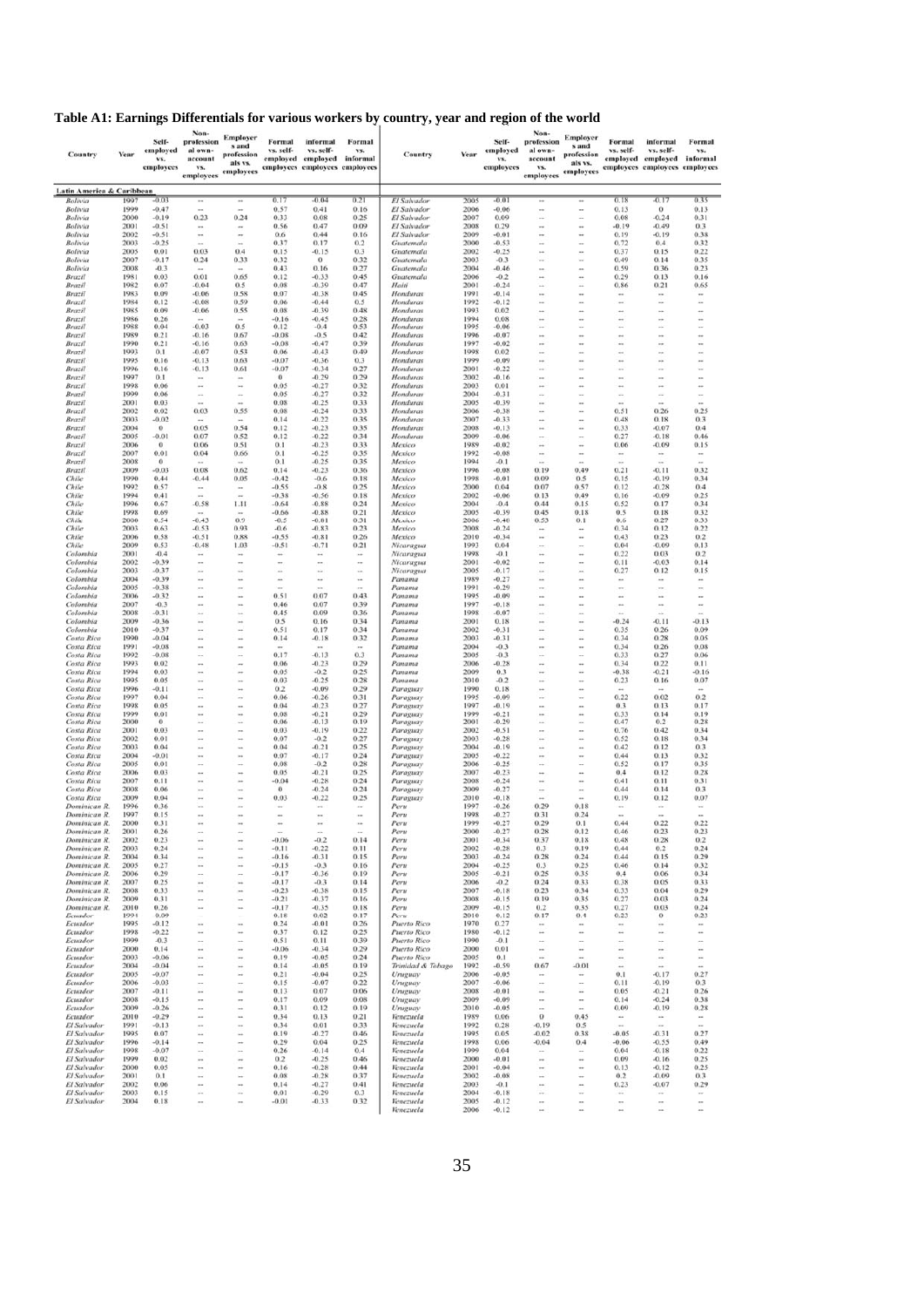#### **Table A7 (cont.):**

| <b>Country</b>                                | Year         | Self-<br>employed<br>VS.<br>employees | Non-<br>profession<br>al own-<br>account<br>٧S.<br>employees | <b>Employer</b><br>s and<br>profession<br>als vs.<br>employees | Formal<br>vs. self-  | informal<br>vs. self-<br>employed employed<br>employees employees employees | Formal<br>VS.<br>informal | Country                                     | Year         | Self-<br>employed<br>٧S.<br>employees | Non-<br>profession<br>al own-<br>account<br>VS.<br>employees | Employer<br>s and<br>profession<br>als vs.<br>employees | Formal<br>vs. self-          | informal<br>vs. self-<br>emploved emploved<br>employees employees employees | Formal<br>vs.<br>informal |
|-----------------------------------------------|--------------|---------------------------------------|--------------------------------------------------------------|----------------------------------------------------------------|----------------------|-----------------------------------------------------------------------------|---------------------------|---------------------------------------------|--------------|---------------------------------------|--------------------------------------------------------------|---------------------------------------------------------|------------------------------|-----------------------------------------------------------------------------|---------------------------|
| <b>Europe &amp; Central Asia (Developing)</b> |              |                                       |                                                              |                                                                |                      |                                                                             |                           | Europe & Central Asia (High Income) (Cont.) |              |                                       |                                                              |                                                         |                              |                                                                             |                           |
| Albania                                       | 2005         | $-0.21$                               |                                                              |                                                                | 0.17                 | 0.25                                                                        | $-0.08$                   | Ireland                                     | 2005         | 0                                     | 0.05                                                         | 0.11                                                    |                              |                                                                             |                           |
| Azerbaijan                                    | 1995         | 0.51                                  |                                                              | ۰.                                                             | $-0.4$               | $-0.53$                                                                     | 0.13                      | Ireland                                     | 2006         | 0.02                                  | 0.13                                                         | 0.31                                                    | ÷                            | ×,                                                                          |                           |
| Azerbaijan                                    | 2002         | 0.24                                  | $\ddot{\phantom{1}}$                                         | ٠.                                                             | $\ddot{\phantom{1}}$ | $\bullet\bullet$                                                            | $\cdots$                  | Ireland                                     | 2007         | $-0.21$                               | 0.32                                                         | $\bf{0}$                                                | 44                           | $\sim$                                                                      |                           |
| Belarus                                       | 1998         | 0.11                                  |                                                              |                                                                | ÷.                   |                                                                             | 44                        | Ireland                                     | 2008         | $-0.23$                               | 0.37                                                         | $-0.01$                                                 |                              |                                                                             |                           |
| <b>Belarus</b>                                | 2005         | $-0.31$                               |                                                              |                                                                | 0.02                 | 0.34                                                                        | $-0.33$                   | Ireland                                     | 2009         | $-0.18$                               | 0.24                                                         | $\bf{0}$                                                | ÷                            | $\ddot{\phantom{a}}$                                                        |                           |
| Bosnia &                                      | 2001         | 0.17                                  | $-0.05$                                                      | 0.3                                                            | $-0.09$              | $-0.38$                                                                     | 0.29                      | Italy                                       | 2004         | $-0.14$                               | 0.22                                                         | $-0.02$                                                 |                              |                                                                             |                           |
| Herzegovina<br>Bulgaria                       | 2007         | 0.41                                  | $-0.37$                                                      | 0.48                                                           | $\ddot{\phantom{0}}$ |                                                                             |                           | Italy                                       | 2005         | $-0.13$                               | 0.23                                                         | 0.02                                                    |                              |                                                                             | .,                        |
| Bulgaria                                      | 2008         | 0.38                                  | $-0.32$                                                      | 0.49                                                           | $\ddot{\phantom{1}}$ | --                                                                          |                           | Italy                                       | 2006         | $-0.16$                               | 0.26                                                         | $\bf{0}$                                                | 44                           | ٠.                                                                          |                           |
| Croatia                                       | 2004         | $-0.4$                                | 0.84                                                         | 0.04                                                           | 0.42                 | 0.24                                                                        | 0.18                      | Italy                                       | 2007         | $-0.13$                               | 0.22                                                         | $\bf{0}$                                                |                              | $\ddot{\phantom{1}}$                                                        |                           |
| Estonia                                       | 2004         | $-1.94$                               | 2.01                                                         | $-1.62$                                                        |                      |                                                                             |                           | Italy                                       | 2008         | $-0.11$                               | 0.23                                                         | 0.07                                                    |                              | ٠.                                                                          |                           |
| Estonia                                       | 2005         | $-1.64$                               | 1.63                                                         | $-1.64$                                                        |                      |                                                                             |                           | Luxembourg                                  | 2004         | $-0.97$                               | 0.95                                                         | $-0.98$                                                 | $\overline{a}$               | à.                                                                          | à.                        |
| Estonia                                       | 2006         | $-2.11$                               | 2.15                                                         | $-1.7$                                                         | ä.                   |                                                                             |                           | Luxembourg                                  | 2005         | $-0.91$                               | 1.07                                                         | $-0.71$                                                 | -                            | $\sim$                                                                      |                           |
| Estonia                                       | 2007         | $-1.43$                               | 1.41                                                         | $-1.15$                                                        | $\ddot{}$            | $\ddot{}$                                                                   |                           | Luxembourg                                  | 2006         | $-0.72$                               | 0.91                                                         | $-0.48$                                                 | .,                           | $\ddot{\phantom{1}}$                                                        | ٠.                        |
| Estonia                                       | 2008         | $-1.73$                               | 1.76                                                         | $-1.55$                                                        |                      |                                                                             |                           | Luxembourg                                  | 2007         | $-0.71$                               | 0.84                                                         | $-0.53$                                                 |                              |                                                                             |                           |
| Kosovo                                        | 2003         | 0.17                                  | ٠.                                                           | ÷.                                                             | ٠.                   | ٠.                                                                          | ÷.                        | Luxembourg                                  | 2008         | $-0.64$                               | 0.7                                                          | $-0.55$                                                 | 44                           | $\sim$                                                                      |                           |
| Kyrgyz R.                                     | 1997         | 0.09                                  | $\sim$                                                       |                                                                |                      |                                                                             |                           | Montenegro                                  | 2005         | $-0.12$                               | $\sim$                                                       | $\overline{\phantom{a}}$                                | ÷.                           | $\ddot{\phantom{1}}$                                                        |                           |
| Latvia                                        | 2005         | $-0.13$                               | 0.23                                                         | 0.18                                                           |                      | ٠.                                                                          | ۰.                        | Montenegro                                  | 2006         | $-0.01$                               | ٠.                                                           | $\overline{\phantom{a}}$                                |                              |                                                                             | ٠.                        |
| Latvia                                        | 2006         | $-0.18$                               | 0.25                                                         | 0.15                                                           | ÷.                   |                                                                             |                           | Portugal                                    | 2004         | $-0.68$                               | 0.79                                                         | $-0.53$                                                 |                              | ٠                                                                           | ۰.                        |
| Latvia                                        | 2007<br>2008 | $-0.23$                               | 0.31<br>0.57                                                 | 0.25<br>$-0.36$                                                | .,                   |                                                                             |                           | Portugal                                    | 2005         | $-0.49$<br>$-0.39$                    | 0.61<br>0.52                                                 | $-0.25$<br>$-0.19$                                      | ٠.                           | ÷.                                                                          |                           |
| Latvia<br>Lithuania                           | 2005         | $-0.58$<br>$-0.25$                    | 0.26                                                         | 0.02                                                           |                      |                                                                             | <br>۰.                    | Portugal<br>Portugal                        | 2006<br>2007 | $-0.33$                               | 0.46                                                         | $-0.05$                                                 |                              | ۰.                                                                          | <br>ă,                    |
| Lithuania                                     | 2006         | $-0.08$                               | 0.13                                                         | 0.37                                                           |                      | -                                                                           |                           | Portugal                                    | 2008         | $-0.57$                               | 0.75                                                         | $-0.25$                                                 |                              |                                                                             | ÷.                        |
| Lithuania                                     | 2007         | $-0.19$                               | 0.21                                                         | 0.19                                                           |                      | $\overline{\phantom{a}}$                                                    |                           | Spain                                       | 2004         | $-0.36$                               | 0.46                                                         | $-0.18$                                                 |                              | $\rightarrow$                                                               |                           |
| Lithuania                                     | 2008         | $\bf{0}$                              | 0.03                                                         | 0.17                                                           |                      |                                                                             |                           | Spain                                       | 2005         | $-0.43$                               | 0.52                                                         | $-0.28$                                                 |                              |                                                                             |                           |
| Macedonia                                     | 2003         | $-0.14$                               | 0.21                                                         | $-0.02$                                                        | 0.13                 | 0.26                                                                        | $-0.13$                   | Spain                                       | 2006         | $-0.35$                               | 0.45                                                         | $-0.15$                                                 | ×.                           | ٠.                                                                          | ٠.                        |
| Macedonia                                     | 2004         | $-0.19$                               | 0.27                                                         | $-0.01$                                                        | 0.2                  | 0.17                                                                        | 0.03                      | Spain                                       | 2007         | $-0.38$                               | 0.48                                                         | $-0.2$                                                  |                              | $\sim$                                                                      | ۰.                        |
| Macedonia                                     | 2005         | $-0.1$                                | 0.19                                                         | 0.04                                                           | 0.11                 | $-0.09$                                                                     | 0.2                       | Spain                                       | 2008         | $-0.39$                               | 0.47                                                         | $-0.26$                                                 |                              |                                                                             | .,                        |
| Moldova                                       | 2002         | $-0.4$                                | 0.42                                                         | $-0.17$                                                        | 0.23                 | 0.44                                                                        | $-0.21$                   | Spain                                       | 2009         | $-0.36$                               | 0.46                                                         | $-0.22$                                                 |                              |                                                                             |                           |
| Moldova                                       | 2005         | $-0.58$                               | 0.57                                                         | $-0.51$                                                        | ٠.                   | ٠.                                                                          | $\ddot{\phantom{1}}$      | Sweden                                      | 2004         | $-0.97$                               | 1.1                                                          | $-0.8$                                                  | ÷.                           | à.                                                                          |                           |
| Poland                                        | 2005         | $-0.56$                               | 0.58                                                         | $-0.15$                                                        | $\ddot{\phantom{1}}$ | $\ddot{\phantom{1}}$                                                        | $\sim$                    | Sweden                                      | 2005         | $-1$                                  | 1.05                                                         | $-0.94$                                                 | $\overline{\phantom{a}}$     | $\ddot{\phantom{1}}$                                                        |                           |
| Poland<br>Poland                              | 2006<br>2007 | $-0.53$<br>$-0.47$                    | 0.6<br>0.5                                                   | $-0.01$<br>$-0.04$                                             |                      |                                                                             |                           | Sweden                                      | 2006<br>2007 | $-0.93$<br>$-1.04$                    | 0.93<br>1.06                                                 | $-0.91$<br>$-0.97$                                      | ٠.                           |                                                                             |                           |
| Poland                                        | 2008         | $-0.52$                               | 0.57                                                         | $-0.02$                                                        | ۰.<br>               | ۰.<br>                                                                      |                           | Sweden<br>Sweden                            | 2008         | $-1.24$                               | 1.29                                                         | $-1.03$                                                 | ۰.                           | ٠<br>-                                                                      | ۰.<br>                    |
| Romania                                       | 2007         | $-0.24$                               | 0.28                                                         | 0.29                                                           | ٠.                   |                                                                             |                           | Sweden                                      | 2009         | $-1.13$                               | 1.14                                                         | $-1.01$                                                 |                              | $\overline{\phantom{a}}$                                                    |                           |
| Romania                                       | 2008         | $-0.16$                               | 0.16                                                         | 0.03                                                           | u.                   |                                                                             |                           | <b>United Kingdom</b>                       | 2005         | $-0.28$                               | 0.32                                                         | 0.14                                                    |                              | 44                                                                          | í.                        |
| Slovak R.                                     | 2003         | $-0.02$                               | 0.07                                                         | 0.09                                                           | 0.02                 | 0.07                                                                        | $-0.05$                   | <b>United Kingdom</b>                       | 2006         | $-0.33$                               | 0.36                                                         | $-0.03$                                                 | ÷.                           | $\overline{a}$                                                              |                           |
| Slovenia                                      | 2005         | $-0.74$                               | $\ddot{\phantom{1}}$                                         |                                                                |                      |                                                                             | 44                        | <b>Other</b>                                |              |                                       |                                                              |                                                         |                              |                                                                             |                           |
| Slovenia                                      | 2006         | $-0.7$                                |                                                              |                                                                |                      | $\ddot{\phantom{1}}$                                                        |                           | Bangladesh                                  | 1999         | 0.16                                  | $\rightarrow$                                                | $\bullet\bullet$                                        |                              |                                                                             |                           |
| Slovenia                                      | 2007         | $-0.86$                               | $\sim$                                                       | ٠.                                                             |                      | $\ddot{\phantom{1}}$                                                        |                           | Chad                                        | 2002         | 0.42                                  | $\overline{a}$                                               | $\sim$                                                  | $\sim$                       | $\sim$                                                                      |                           |
| Slovenia                                      | 2008         | $-0.68$                               | ٠.                                                           | ÷.                                                             |                      | $\cdots$                                                                    |                           | China                                       | 2002         | $-0.28$                               | 0.25                                                         | $-0.02$                                                 |                              |                                                                             |                           |
| Tajikistan                                    | 1999         | 0.75                                  | $-0.73$                                                      | 0.93                                                           | i.                   | $\sim$                                                                      | ٠.                        | Comoros                                     | 2004         | $-0.24$                               | 0.25                                                         | $-0.07$                                                 | 0.36                         | 0.17                                                                        | 0.19                      |
| Tajikistan                                    | 2003         | 0.7                                   | $-0.7$                                                       | 0.52                                                           | $-0.72$              | $-0.69$                                                                     | $-0.02$                   | Djibouti                                    | 1996         | $-0.08$                               | 0.07                                                         | $-0.15$                                                 |                              |                                                                             |                           |
| Turkmenistan                                  | 1998         | 0.36                                  | $\overline{\phantom{a}}$                                     | ۰.                                                             | $\frac{1}{2}$        | $\cdots$                                                                    |                           | Djibouti                                    | 2002         | $-0.4$                                |                                                              | $\ddot{\phantom{0}}$                                    | 0.19                         | 0.43                                                                        | $-0.24$                   |
| Europe & Central Asia (High Income)           |              |                                       |                                                              |                                                                |                      |                                                                             |                           | Gabon                                       | 2005         | $-0.46$                               | ٠.                                                           | ۰.                                                      |                              |                                                                             |                           |
| Austria                                       | 2004         | $-0.$                                 | 0.92                                                         | $-1.03$                                                        |                      |                                                                             |                           | Gambia                                      | 2010         | $-0.33$                               |                                                              | ÷                                                       | 0.78                         | 0.05                                                                        | 0.73                      |
| Austria                                       | 2005         | $-0.42$                               | 0.44                                                         | $-0.4$                                                         | ٠.                   |                                                                             |                           | Guinea                                      | 1994         | 0.31                                  |                                                              | ÷                                                       |                              |                                                                             |                           |
| Austria                                       | 2006<br>2007 | $-0.27$<br>$-0.39$                    | 0.48<br>0.48                                                 | $-0.11$<br>$-0.23$                                             | <br>                 | <br>÷                                                                       | ÷                         | Madagascar<br>Mali                          | 2010<br>1994 | 0.19<br>$-0.76$                       | 0.67                                                         | <br>$-0.3$                                              | 0.21<br>0.95                 | $-0.34$<br>0.56                                                             | 0.54<br>0.39              |
| Austria<br>Austria                            | 2008         | $-0.5$                                | 0.59                                                         | $-0.2$                                                         | ۰.                   | $\sim$                                                                      | ٠                         | Mauritius                                   | 1999         | $-0.16$                               | 0.2                                                          | 0.46                                                    | $\cdots$                     | $\ddot{\phantom{a}}$                                                        |                           |
| Belgium                                       | 2004         | $-0.38$                               | 0.4                                                          | $-0.31$                                                        |                      |                                                                             |                           | Mauritius                                   | 2008         | $-0.26$                               |                                                              |                                                         |                              |                                                                             |                           |
| Belgium                                       | 2005         | $-0.4$                                | 0.51                                                         | $-0.18$                                                        |                      |                                                                             |                           | Mauritius                                   | 2009         | $-0.26$                               | ٠.                                                           | ٠.                                                      |                              | ٠                                                                           |                           |
| Belgium                                       | 2006         | $-0.84$                               | 0.94                                                         | $-0.7$                                                         | ٠.                   |                                                                             |                           | Mauritius                                   | 2010         | $-0.32$                               |                                                              | $\overline{a}$                                          | -                            | $\ddot{\phantom{0}}$                                                        |                           |
| Belgium                                       | 2007         | $-0.75$                               | 0.75                                                         | $-0.81$                                                        |                      |                                                                             |                           | <b>Mauritius</b>                            | 2011         | $-0.46$                               |                                                              |                                                         |                              |                                                                             |                           |
| Belgium                                       | 2008         | -0.49                                 | 0.6                                                          | $-0.2$                                                         |                      |                                                                             |                           | Namibia                                     | 1993         | 0.09                                  | $\bf{0}$                                                     | 0.37                                                    |                              |                                                                             |                           |
| Belgium                                       | 2009         | $-0.44$                               | 0.54                                                         | $-0.31$                                                        |                      |                                                                             |                           | Pakistan                                    | 2001         | 0.3                                   | $-0.25$                                                      | 0.5                                                     |                              | $\rightarrow$                                                               | ۰.                        |
| France                                        | 2005         | $-0.26$                               | 0.42                                                         | $-0.02$                                                        |                      | $\bullet\bullet$                                                            | $\cdots$                  | Pakistan                                    | 2004         | 0.32                                  | $-0.29$                                                      | 0.63                                                    | $\rightarrow$                | $\cdots$                                                                    |                           |
| France                                        | 2006         | $-0.19$                               | 0.35                                                         | 0.06                                                           |                      |                                                                             |                           | Palau                                       | 2000         | $-0.27$                               | $\scriptstyle\star\star$                                     | $\scriptstyle\star\star$                                |                              |                                                                             |                           |
| France                                        | 2007         | $-0.05$                               | 0.11                                                         | 0.05                                                           |                      |                                                                             |                           | Senegal                                     | 2011         | $-0.29$                               |                                                              | $\overline{\phantom{a}}$                                | 0.63                         | 0.04                                                                        | 0.59                      |
| France                                        | 2008         | $-0.31$                               | 0.36                                                         | $-0.23$                                                        |                      | $\sim$                                                                      | $\sim$                    | South Africa                                | 2000         | $-0.32$                               | 0.36                                                         | 0.43                                                    | 0.52                         | $-0.15$                                                                     | 0.67                      |
| Germany                                       | 2005<br>2004 | $-0.41$                               | 0.52                                                         | $-0.1$<br>0.16                                                 | <br>٠.               | <br>                                                                        | --                        | Timor-Leste                                 | 2001<br>1992 | $-1.81$<br>0.44                       | 1.73                                                         | $-1.14$                                                 | $\overline{\phantom{a}}$<br> |                                                                             | ۰.                        |
| Greece<br>Greece                              | 2005         | 0.01<br>0.05                          | 0.1<br>0.13                                                  | 0.21                                                           |                      |                                                                             | ÷<br>                     | Uganda<br><b>United States</b>              | 1990         | $-0.26$                               | $\cdots$<br>0.23                                             | $\frac{1}{2}$<br>0.1                                    | 44                           | $\overline{\phantom{a}}$<br>                                                | <br>                      |
| Greece                                        | 2006         | $\bf{0}$                              | 0.13                                                         | 0.21                                                           | ÷                    |                                                                             |                           | <b>United States</b>                        | 2000         | $-0.19$                               | 0.18                                                         | 0.13                                                    | ÷                            | $\sim$                                                                      | .,                        |
| Greece                                        | 2007         | $-0.07$                               | 0.2                                                          | 0.16                                                           | .,                   | $\sim$                                                                      | $\sim$                    | <b>United States</b>                        | 2005         | $-0.28$                               | 0.25                                                         | 0.11                                                    |                              | $\sim$                                                                      |                           |
| Greece                                        | 2008         | $-0.12$                               | 0.27                                                         | 0.1                                                            |                      |                                                                             |                           | Yemen                                       | 1998         | 0.38                                  | $-0.39$                                                      | 0.71                                                    |                              | ۰.                                                                          |                           |
| Ireland                                       | 2004         | $-0.1$                                | 0.24                                                         | 0.23                                                           |                      | ù                                                                           |                           | Zambia                                      | 1998         | $-0.18$                               | -                                                            |                                                         |                              |                                                                             |                           |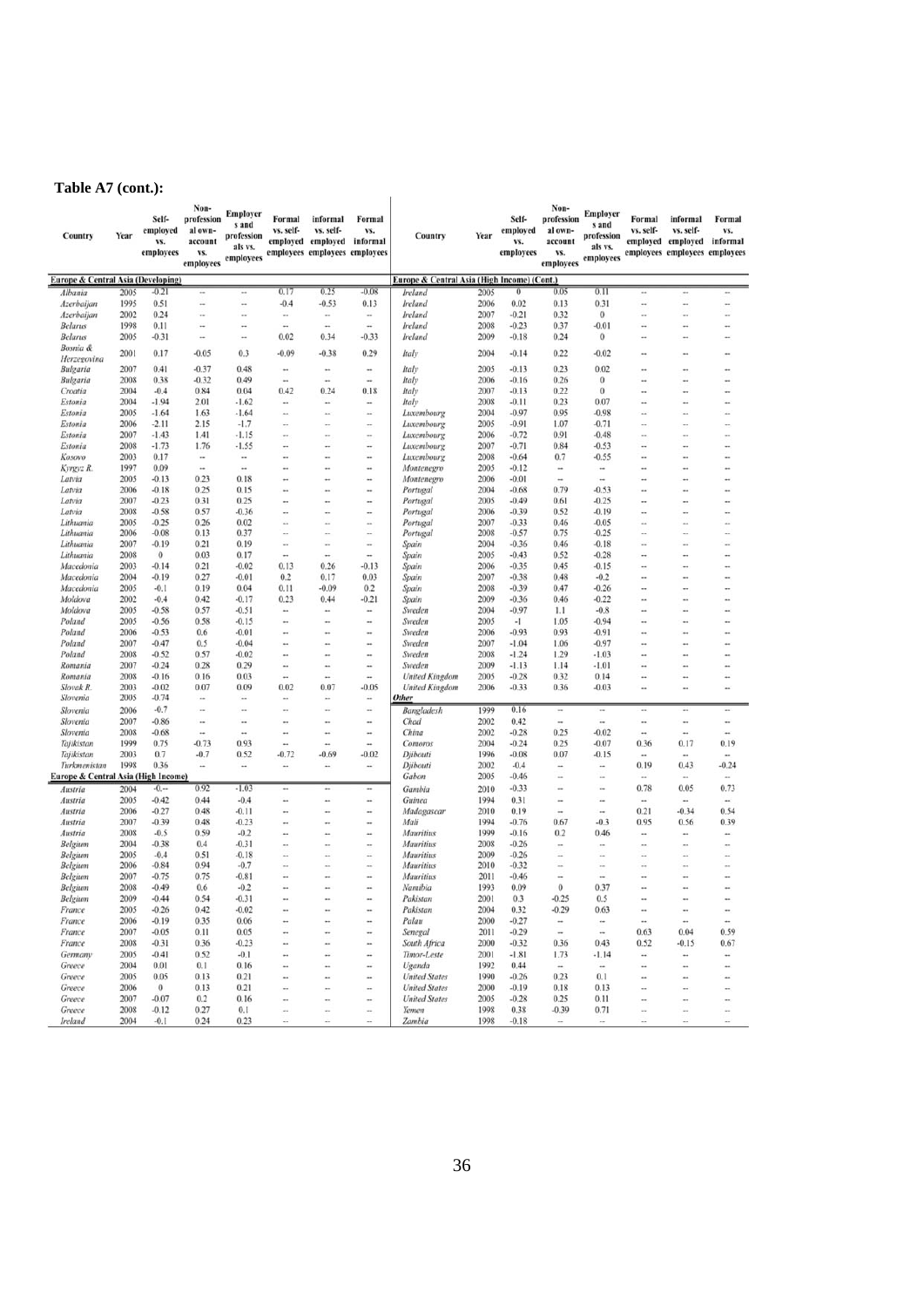



**Figure 1b: Earnings differentials vs. log GDP per capita – Non‐professional own‐account vs. employees**



**Figure 1c: Earnings differentials vs. log GDP per capita – Employers and professionals vs. employees**

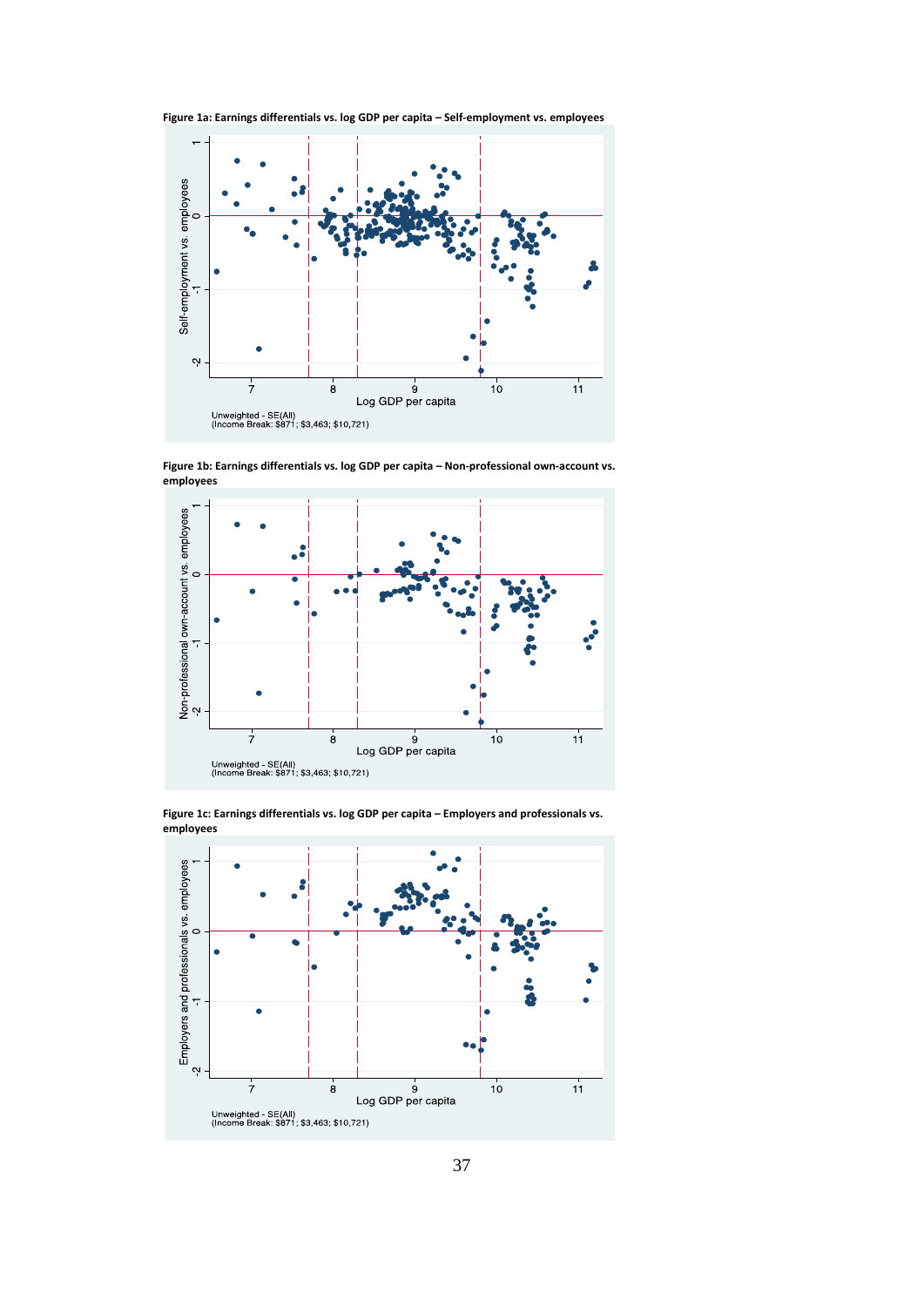



**Figure 2b: Earnings differentials vs. log GDP per capita – Urban Non‐professional own‐ account vs. employees**



**Figure 2c: Earnings differentials vs. log GDP per capita – Urban Employers and professionals vs. employees**

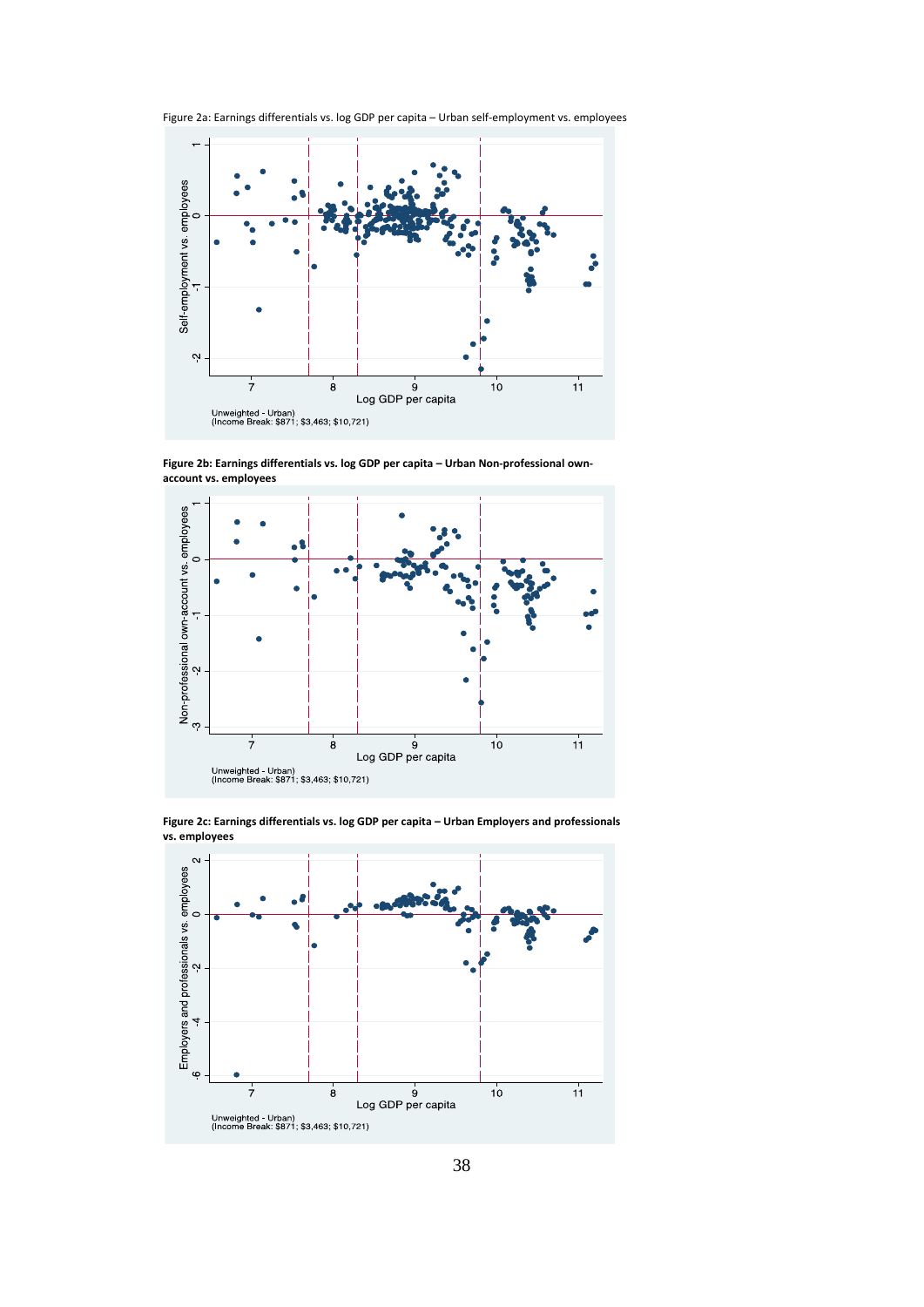

**Figure 3a: Earnings differentials vs. log GDP per capita – Female self‐employment vs.**

**Figure 3b: Earnings differentials vs. log GDP per capita – Female Non‐professional own‐**



**Figure 3c: Earnings differentials vs. log GDP per capita – Female Employers and professionals vs. employees**